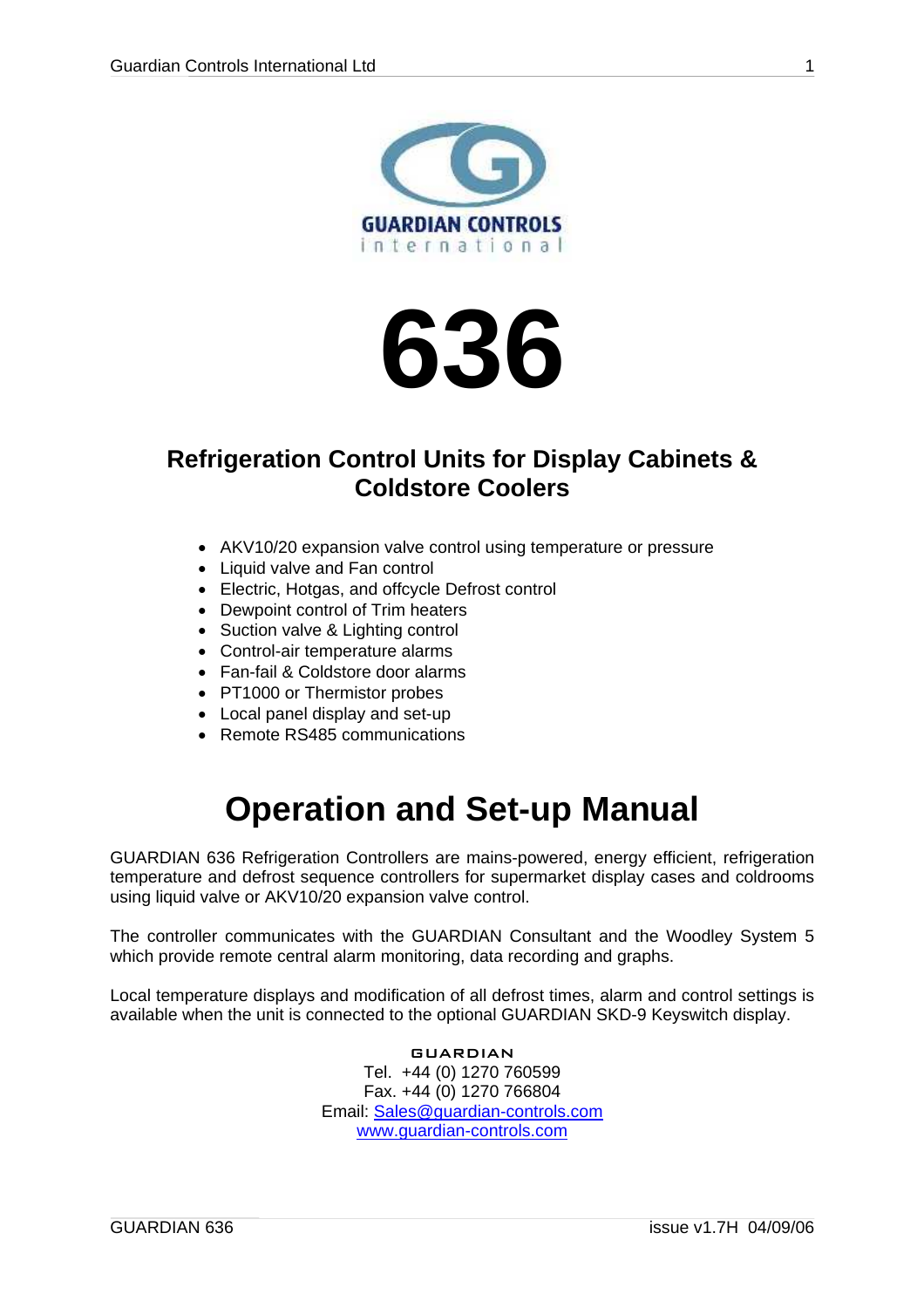## **CONTENTS**

| 636.                                                                    |  |
|-------------------------------------------------------------------------|--|
| Refrigeration Control Units for Display Cabinets & Coldstore Coolers  1 |  |
|                                                                         |  |
|                                                                         |  |
|                                                                         |  |
|                                                                         |  |
|                                                                         |  |
|                                                                         |  |
|                                                                         |  |
|                                                                         |  |
|                                                                         |  |
| <b>UNIT MODELS</b>                                                      |  |
|                                                                         |  |
|                                                                         |  |
|                                                                         |  |
|                                                                         |  |
| <b>OPERATION</b>                                                        |  |
|                                                                         |  |
|                                                                         |  |
|                                                                         |  |
|                                                                         |  |
|                                                                         |  |
|                                                                         |  |
|                                                                         |  |
|                                                                         |  |
|                                                                         |  |
|                                                                         |  |
|                                                                         |  |
|                                                                         |  |
|                                                                         |  |
|                                                                         |  |
|                                                                         |  |
|                                                                         |  |
|                                                                         |  |
|                                                                         |  |
|                                                                         |  |
|                                                                         |  |
|                                                                         |  |
|                                                                         |  |
|                                                                         |  |
|                                                                         |  |
|                                                                         |  |
|                                                                         |  |
|                                                                         |  |
|                                                                         |  |
|                                                                         |  |
|                                                                         |  |
|                                                                         |  |
|                                                                         |  |
|                                                                         |  |
|                                                                         |  |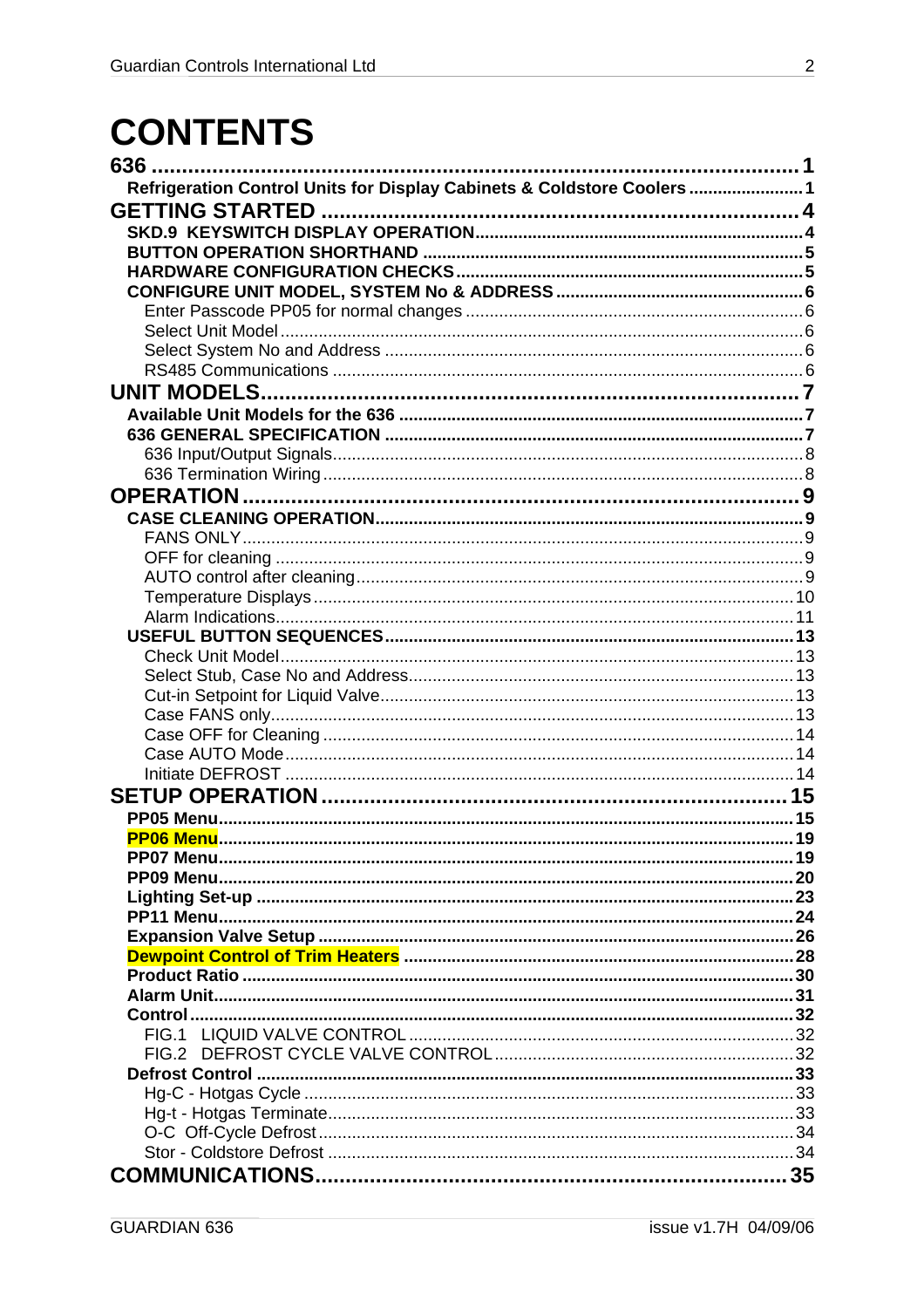| 46 |
|----|
|    |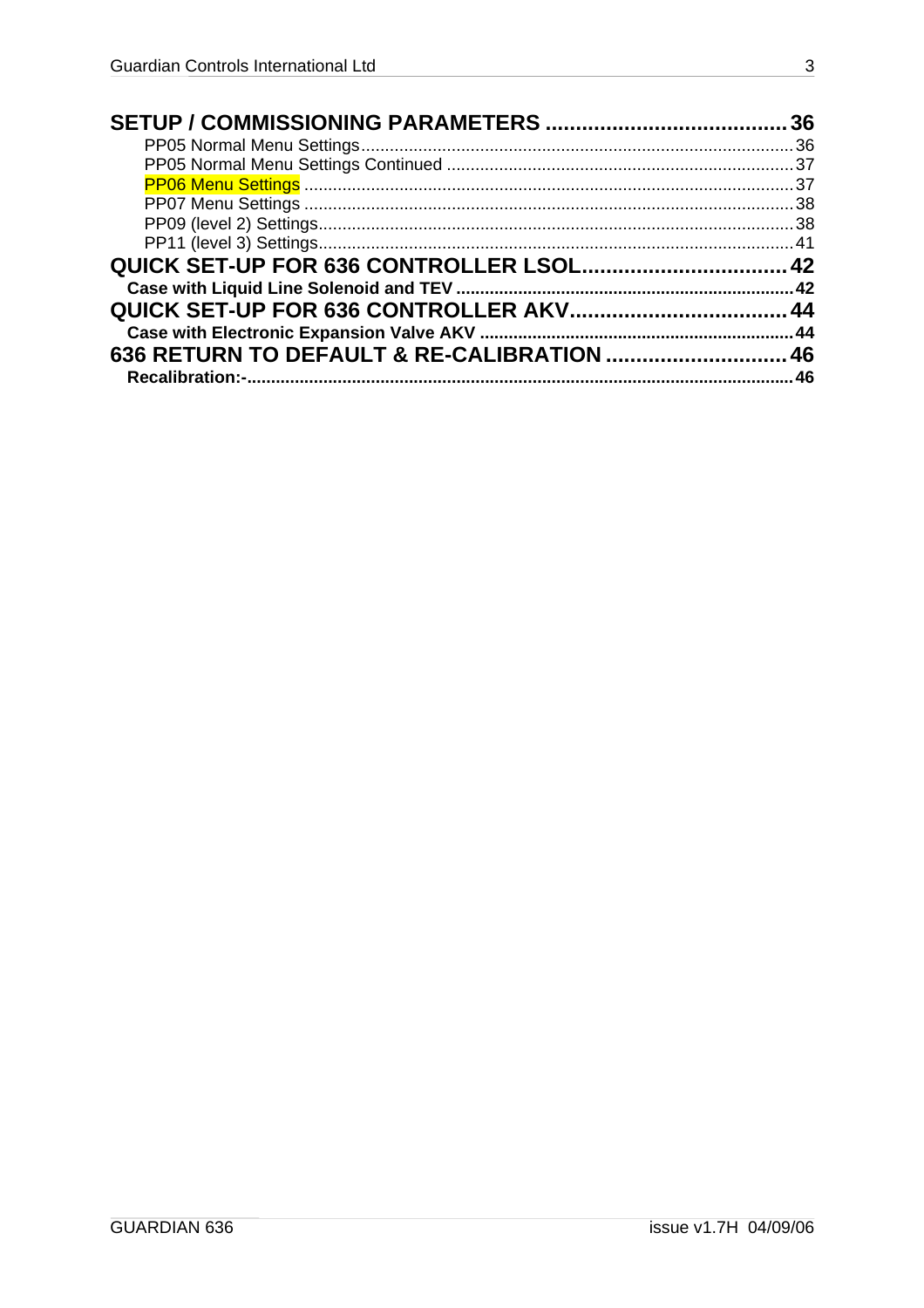## <span id="page-3-0"></span>**GETTING STARTED**

Guardian Controllers provide refrigeration engineers with

- **ULTIMATE FLEXIBILITY**
- **ASSURED MONITORING**
- **RELIABLE ALARMS**

This manual provides refrigeration designers, installers, service mechanics and supermarket personnel with the necessary information to achieve the above objectives.

All users require to know a few basic facts about this controller before successfully starting to perform their design, commissioning, maintenance or operating functions.

- a) All GUARDIAN controllers need to be set up with a unit model selection and other basic settings for setpoints, timers and addresses. All these settings need to be done using the SKD.9 Keyswitch Display, so the understanding of the button operation of this unit is essential.
- b) The shorthand used in the following chapters for concisely expressing button pressing and selection sequences to do all this set-up needs to be understood.
- c) Mains power input voltage and hardware switch and link option selections (if any are required) must correspond to the selected unit model configuration.
- d) Since each controller can be configured in a number of different ways to perform flexible refrigeration control then an understanding of how to find out what unit model is currently selected, what it does and how it is connected, is also necessary.

### **SKD.9 KEYSWITCH DISPLAY OPERATION**

GUARDIAN controllers require a SKD.9 Keyswitch Display unit to be plugged into the telephone jack socket in the controller before any settings can be changed.

The SKD.9 is connected to the GUARDIAN controller via a 6-core telephone cable.

The SKD.9 Keyswitch/Display comprises a plastic enclosure housing a PCB with four membrane pushbuttons, four LED displays and a 2-position Keyswitch.



SKD.9 buttons have the following functions when pressed: -

**'next' button displays next value or menu selection in sequence.** 

/ **'raise' button** raises a menu settings value or menu item selection.

**8** 'lower' button **button** decreases a menu settings value or item selection.

**1** 'accept' or 'enter' button accepts any alarm and is used for entering a menu selection or settings value data entry

The two-position **keyswitch** may be used to toggle display case control status from OFF to FANS only and back to AUTO)

**The Keyswitch must be returned to the 9 o'clock position after every operation, and NOT left in the 12 o'clock position.**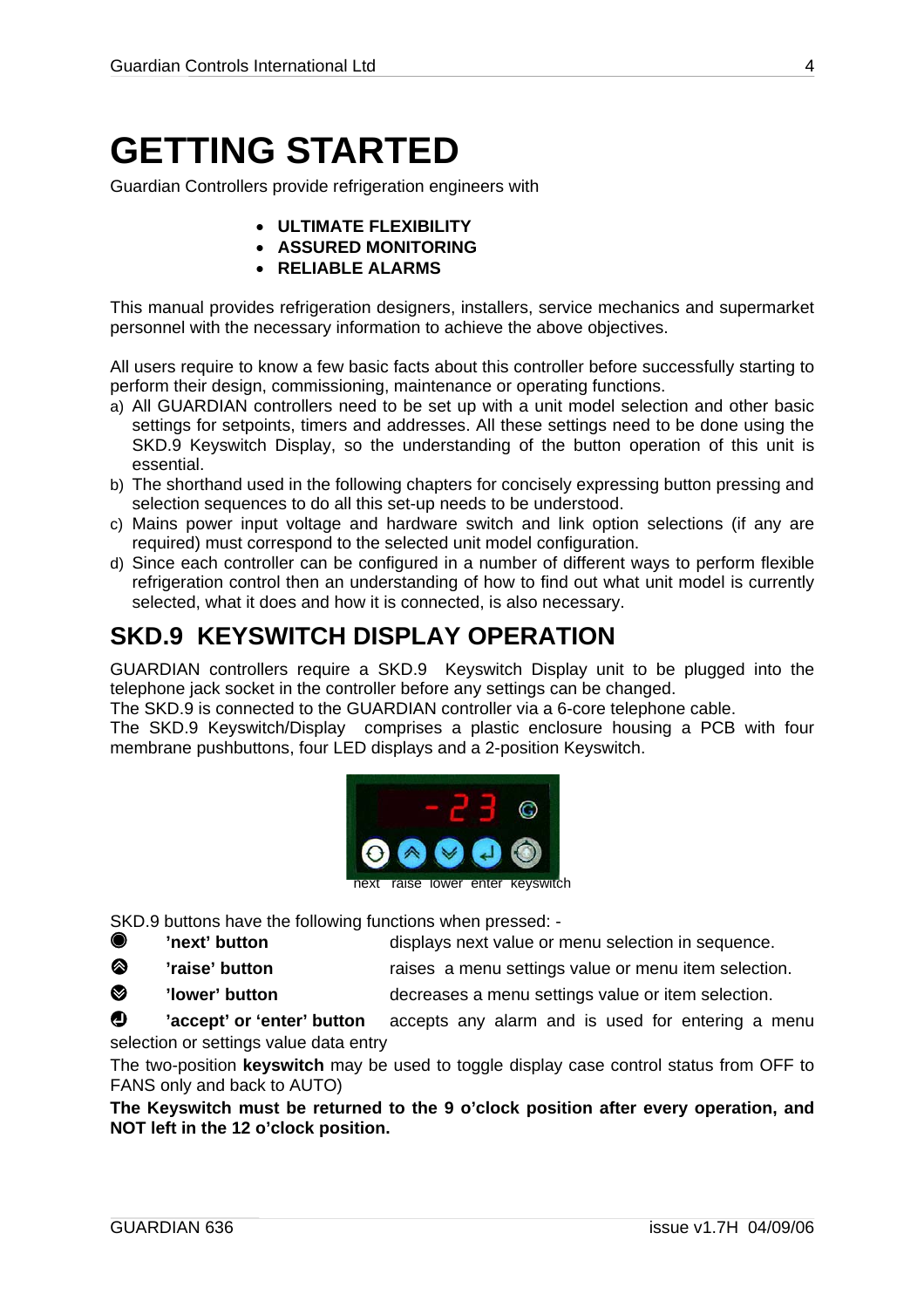### <span id="page-4-0"></span>**BUTTON OPERATION SHORTHAND**

To assist in easy set-up of control setpoints, delays, timers and other configuration settings, the sequence of button presses and subsequent displays will be shown in this handbook as below:

- ii) A button symbol means press that button
- iii) A display box shows the result of the last button press on the SKD.9 display.

#### EXAMPLES









@ Auto @ -OFF ? -OFF is shorthand for

Press **'next'** button which then displays AUTO

Press **'next'** button which then displays OFF

Then press **'enter'** button which changes the control mode to OFF and displays -OFF

#### $\bullet\$  and  $\bullet$

Press **'next'** repeatedly until **Auto** is displayed then press **'enter'.** 

#### rEt= =-17

means the display alternates between the value identifier tag and the latest value.

### rEt= =oc= FAIL

means the display alternately flashes between the value identifier tag (return air temperature), the measured value ( open circuit ) and the alarm or trip message.

### **HARDWARE CONFIGURATION CHECKS**

Prior to switching on the GUARDIAN controller check that the hardware unit is the correct type for the incoming mains voltage

When satisfied that the correct type of controller is available then the following checks should be made prior to controller installation or replacement

- a) Ensure mains supply is wired correctly to the appropriate TERMINAL WIRING drawing for the model selected.
- b) Ensure that any transducer selector switches specified on the TERMINAL WIRING diagram are in the correct state.
- c) Ensure any shorting link selector pins specified on the TERMINAL WIRING diagram are correctly fitted.
- d) Ensure that probes are wired to the terminal WIRING DIAGRAM and the correct type of Thermistor or pressure transducer probes are fitted.
- e) The SKD.9 Keypad/display unit is fitted correctly in its 6-way telephone socket.
- f) The RS485 highway connections (if required) are wired to the correct terminals and the screen drain wire is continuous to earth.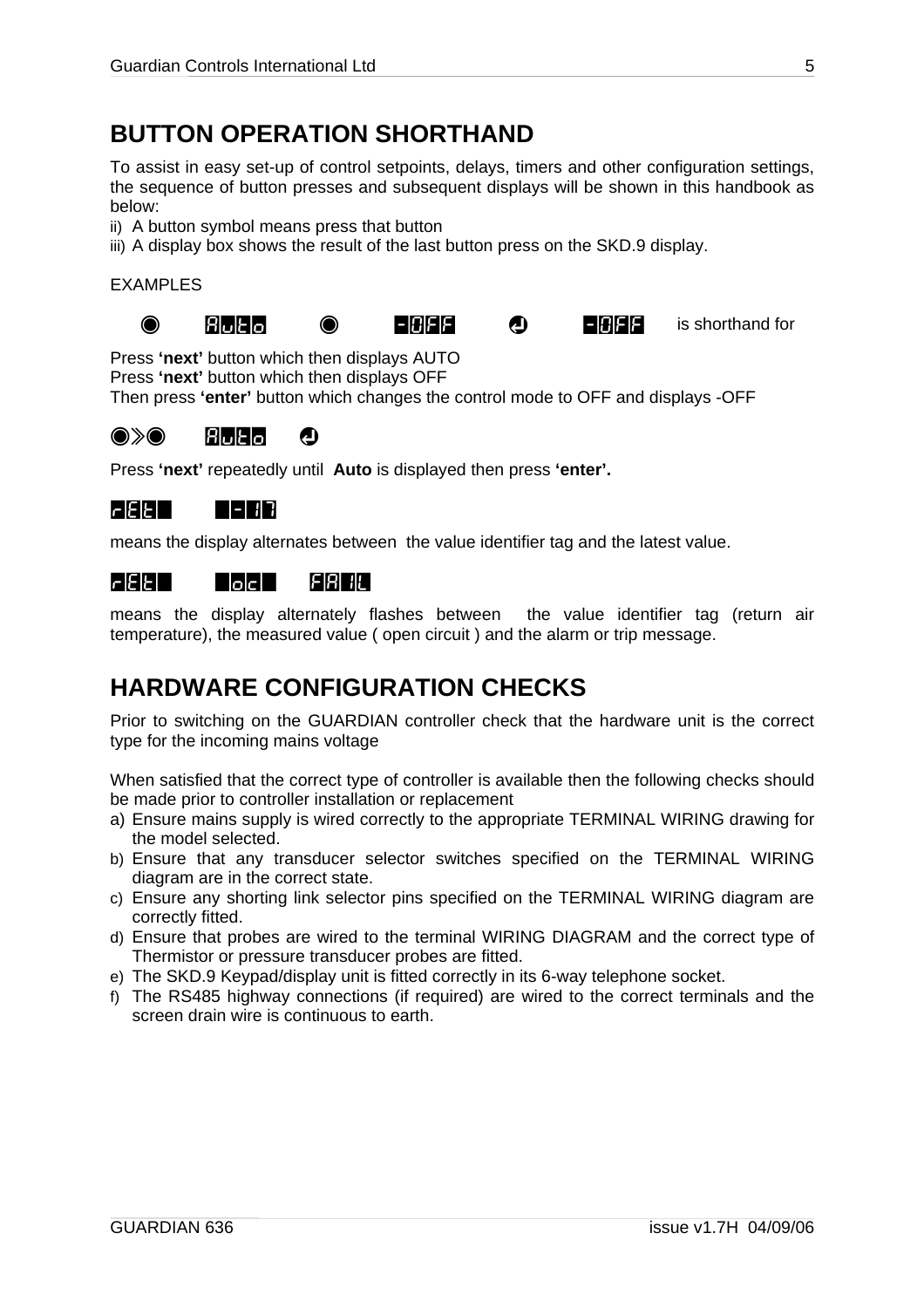### <span id="page-5-0"></span>**CONFIGURE UNIT MODEL, SYSTEM No & ADDRESS**

#### **Enter Passcode PP05 for normal changes**

Before any permanent change of controller settings are made then the correct entry of the appropriate passcode is necessary.

Most normal system settings require entry of passcode PP05



Press **'next'** repeatedly until **SEt** is displayed then press **'enter'**. **PP00** is displayed. Press **'raise'** repeatedly until **PP05** is displayed and then press **'enter'.** 

#### **Select Unit Model**



Press **'next'** repeatedly until **Unit** is displayed and then press **'enter' Display shows unit model currently selected which may be wrong.** 

Press **'raise'** repeatedly until correct model is displayed (e.g. 515) and then press **'enter'**  which causes the display to wink briefly and display the new unit model selection( e.g. 515)

#### **Select System No and Address**

e.g. set-up unit for system 60 case 1 at address 180

**Enter Passcode as button sequence as above** 



#### **RS485 Communications**

When the correct system number, case/compressor number and highway address have been entered as above then the controller can communicate with the GUARDIAN AutoGraph Terminal PC for central alarm monitoring and temperature display. Control setpoints, defrost times and alarm limits may then be sent to the controller from the PC rather than using the SKD9 Keyswitch display. For further details see page [35](#page-34-1)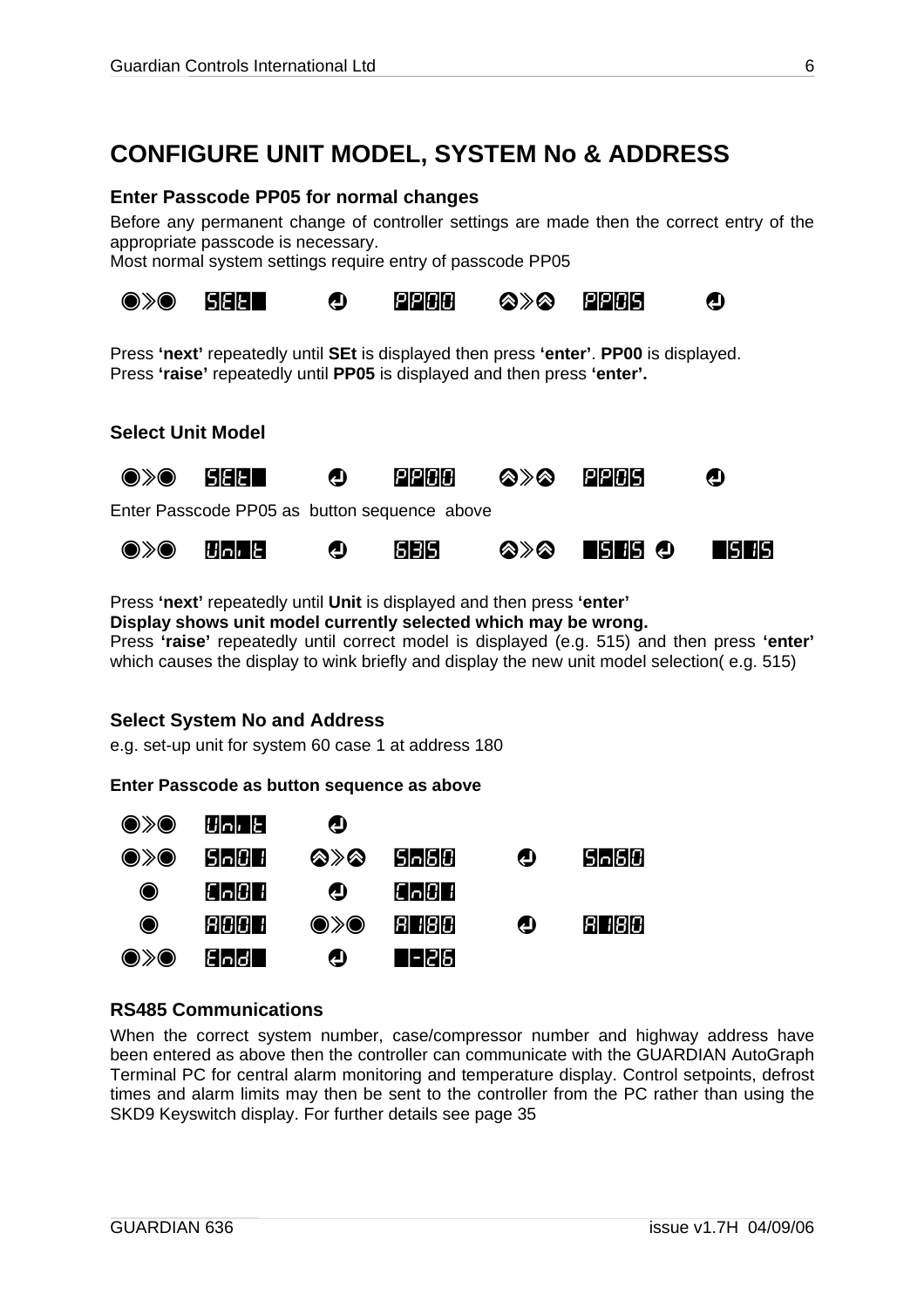## <span id="page-6-0"></span>**UNIT MODELS**

Guardian controllers may be configured in a number of different ways dependent on unit model selection. Each unit model fulfils a different refrigeration temperature monitoring and control requirement. In order to perform the required refrigeration control then each model has different uses for the controller's input output signals. This section gives details of all the model variations available for the controller and the way to connect the wiring to the plant devices and measuring transducers.

### **Available Unit Models for the 636**

- **636 LSoL** Standard liquid line solenoid valve control.
- **636 EEt** Electronic expansion valve using coil in and coil out temperatures.

### **636 GENERAL SPECIFICATION**

**Operation** 0 to 55<sup>o</sup>C **Approx. dimensions**

**Power** 110 / 230 Vac 50 Hz 10 VA

 **board** Width 150 x length 193 x height 36mm. **enclosure** Width 200 x length 250 x height 65mm.

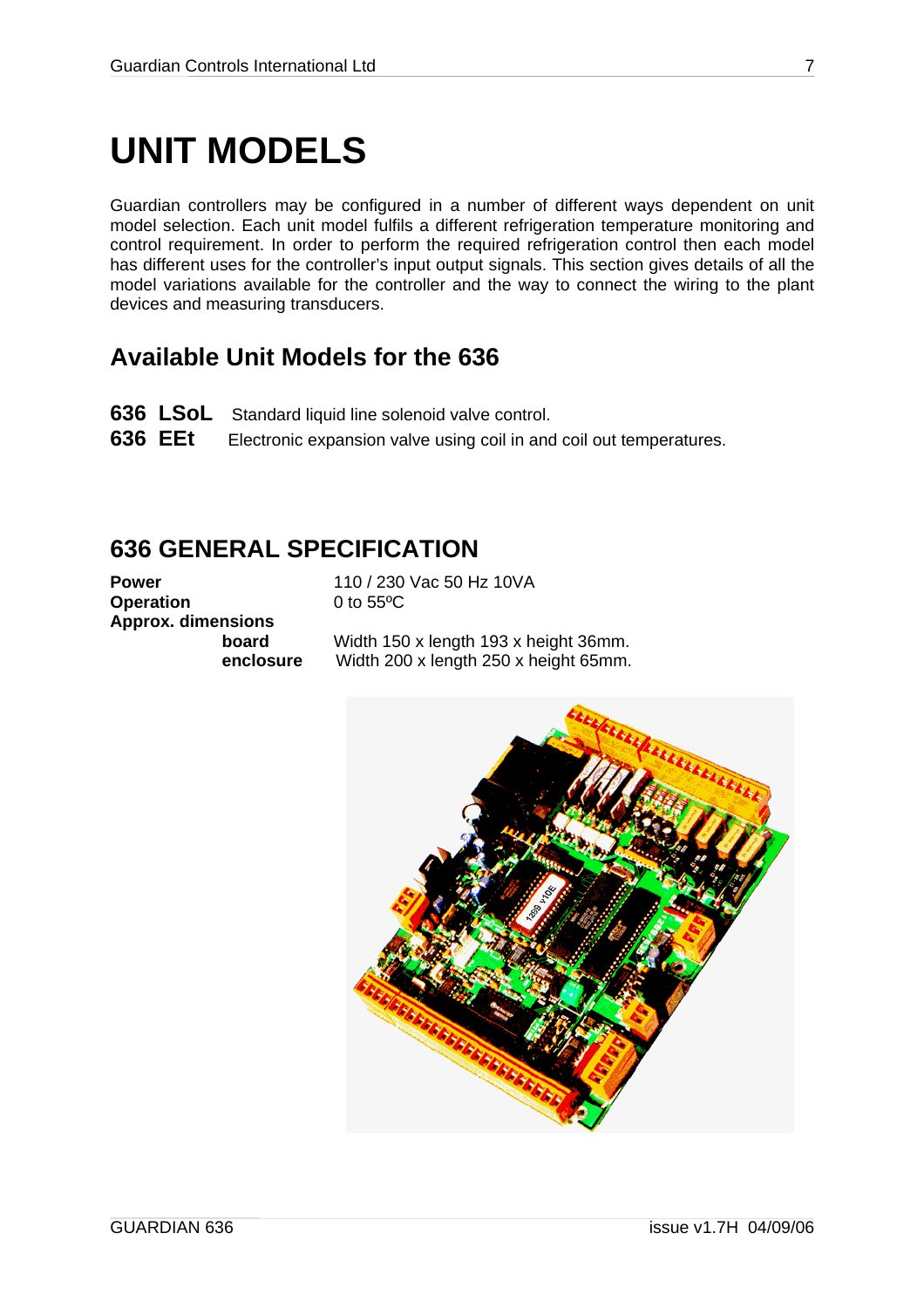| Analogue Inputs (thermistor) -40 to +50°C |                                    |                                                       |  |  |  |
|-------------------------------------------|------------------------------------|-------------------------------------------------------|--|--|--|
|                                           | (or PT1000 resistance thermometer) |                                                       |  |  |  |
| Cpt                                       | 1                                  | Case or calculated product temperature                |  |  |  |
|                                           |                                    | Evaporator defrost termination if Stor defrost        |  |  |  |
| <b>DEL</b>                                | 2                                  | Discharge air temperature                             |  |  |  |
| rET                                       | 3                                  | Return air temperature                                |  |  |  |
| Ei1                                       | 4                                  | Evaporator inlet temperature                          |  |  |  |
| Eo1                                       | 5                                  | Evaporator outlet temperature                         |  |  |  |
| <b>PrES</b>                               | 10                                 | Humidity probe (4-20ma, 0 to 100%)                    |  |  |  |
|                                           |                                    | Status Inputs (12vdc 10 ma per input)                 |  |  |  |
|                                           | 1A                                 | Coldstore Door contact                                |  |  |  |
|                                           | 1B                                 | Not Used                                              |  |  |  |
|                                           | 1C                                 | Not Used                                              |  |  |  |
|                                           | 1D                                 | Not Used                                              |  |  |  |
| Alarm Trip Input (230vac only)            |                                    |                                                       |  |  |  |
|                                           | 1E                                 | Trim Heater fail / remote defrost request input       |  |  |  |
|                                           | 1H                                 | Fans circuit fail                                     |  |  |  |
|                                           |                                    | Relay output (5 Amp 230VAC n/o with suppressors)      |  |  |  |
|                                           | R <sub>1</sub>                     | Lighting control/1085 LSV<br>(n/o)                    |  |  |  |
| d                                         | R <sub>2</sub>                     | Defrost Heater control<br>$(n/\sigma)$                |  |  |  |
| h                                         | R <sub>3</sub>                     | (n/o) Pan Heater if Stor (n/o)<br>Trim heater control |  |  |  |
| F                                         | R <sub>4</sub>                     | Fan control                                           |  |  |  |
|                                           |                                    | Solid State Relay outputs (230VAC 0.5 AMP)            |  |  |  |
| C                                         | SSR <sub>5</sub>                   | SSR <sub>5</sub><br>Liquid valve control<br>(n/o)     |  |  |  |
|                                           | SSR <sub>8</sub>                   | SSR <sub>8</sub><br>Suction valve control<br>(n/o)    |  |  |  |
| <b>Communications</b>                     |                                    |                                                       |  |  |  |
| RS485 serial link at 9600 baud            |                                    |                                                       |  |  |  |

### <span id="page-7-0"></span>**636 Input/Output Signals**

### **636 Termination Wiring**

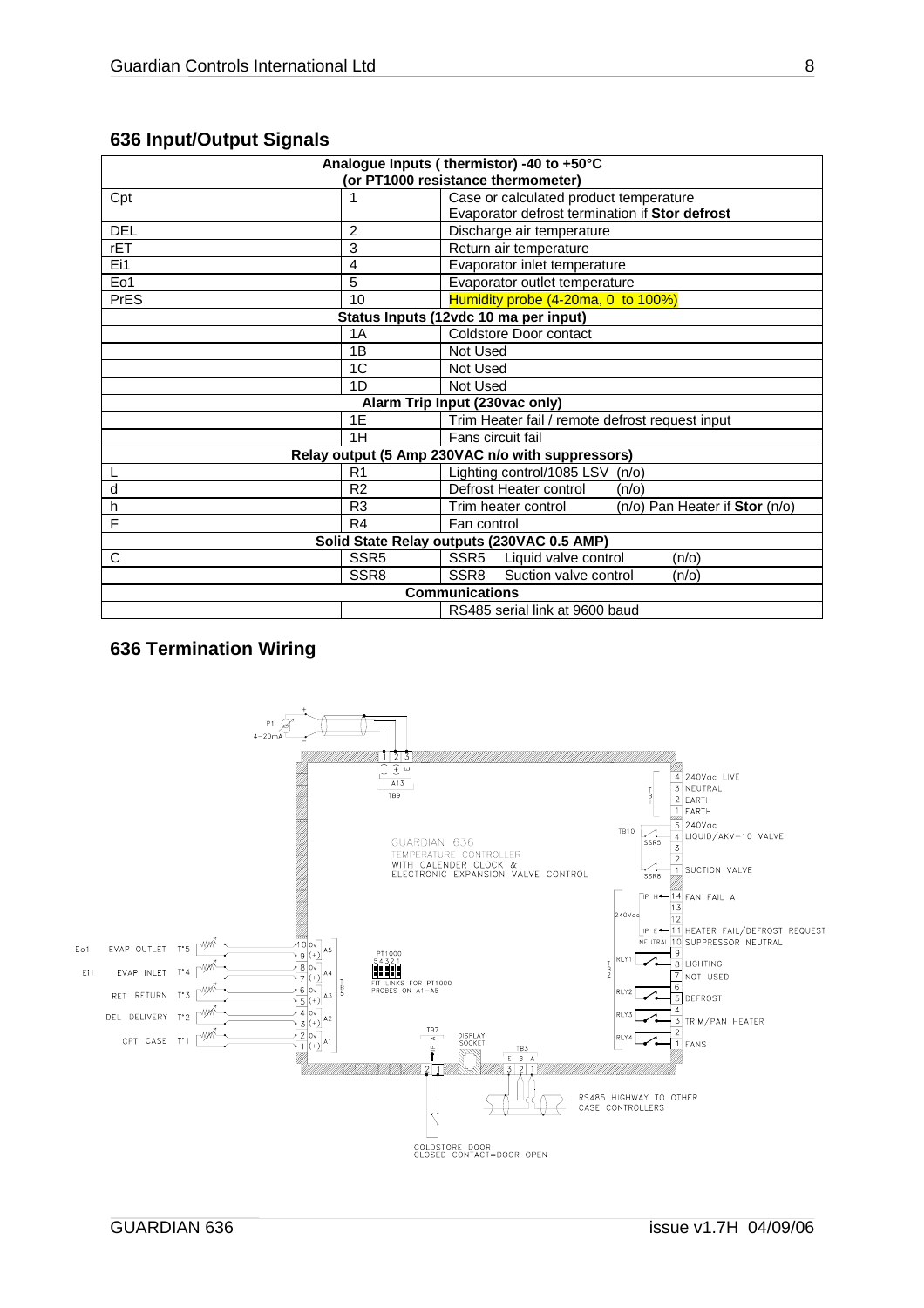## <span id="page-8-0"></span>**OPERATION**

The SKD.9 Keyswitch display provides a display at the case or coldroom of: Case or product temperature display.

Display of other temperatures by pressing 'next' **We button**, the values displayed depend on

the unit model selected.

Case cleaning operation using the keyswitch.

Passcode protected set-up of controller setpoints, timers and limits.



next raise lower enter keyswitch

### **CASE CLEANING OPERATION**

### <span id="page-8-1"></span>**FANS ONLY**

To switch from normal automatic control mode to FANS ONLY prior to case cleaning:- Insert security Key into the keyswitch on the display unit. Ensure key turned anti-clockwise Turn key clockwise. FAnS is now displayed and all control relays are switched off except for the fans relay.

Turn key anti-clockwise.

Remove key until required for OFF selection.

### <span id="page-8-2"></span>**OFF for cleaning**

To switch from FANS mode to OFF prior to case cleaning:-

Insert security Key into the keyswitch on the display unit. Ensure key turned anti-clockwise Turn key clockwise. The display unit now displays -OFF and all control relays are switched off. Turn key anti-clockwise. Remove key until required for Auto selection after cleaning is complete. The case is now safe for cleaning.

### <span id="page-8-3"></span>**AUTO control after cleaning**

To switch from -OFF mode to AUTO after case cleaning:-

Insert security Key into the keyswitch on the display unit. Ensure key turned anti-clockwise Turn key clockwise. The display unit now displays the software version V1.0b followed by AUTO and then after a delay returns to the default temperature display.

Turn key anti-clockwise. Remove key until required for the next case cleaning.

#### **The Keyswitch must be returned to the 9 o'clock position after every operation, and NOT left in the 12 o'clock position.**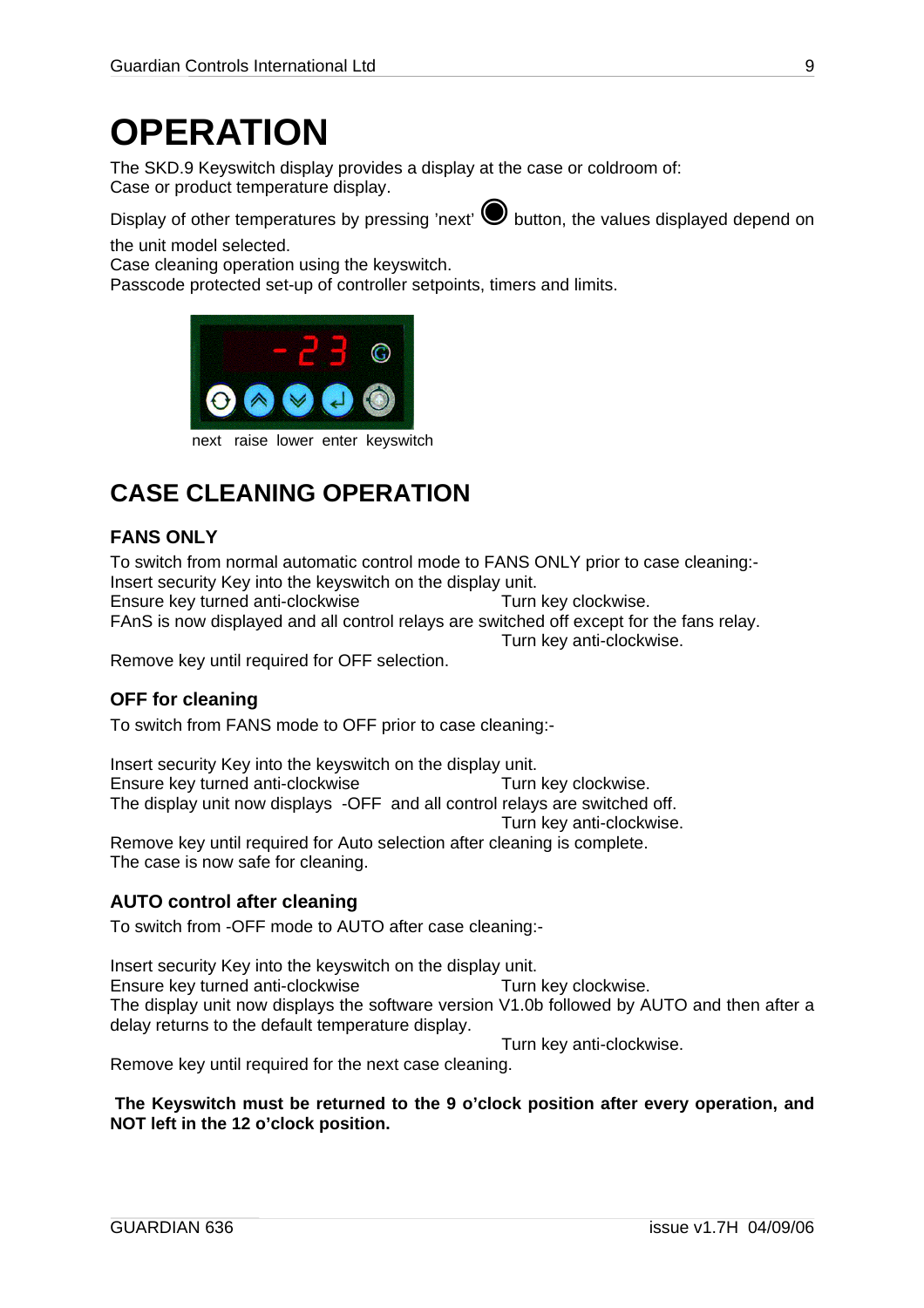### <span id="page-9-0"></span>*DISPLAY INDICATIONS*

### **Temperature Displays**

Repeated pressing of @ displays next channel identification with the temperature value for the channel. Repeated pressing of @ displays in sequence the points listed below

|               | <b>Identity</b><br>EPE<br>$G$ E E $\Pi$ |                  | <b>Temperature on display</b><br>Calculated product temperature (control if 'cpon')<br>Delivery air temperature                     |               |
|---------------|-----------------------------------------|------------------|-------------------------------------------------------------------------------------------------------------------------------------|---------------|
|               | 1 EE E                                  |                  |                                                                                                                                     |               |
|               |                                         |                  | Return air (coldstore control)                                                                                                      |               |
|               | E JE 1                                  |                  | Evaporator inlet coil - 1                                                                                                           |               |
|               | E 6 1 1                                 |                  | Evaporator outlet coil - 1                                                                                                          |               |
|               | <b>SHIL</b>                             | Superheat        |                                                                                                                                     |               |
|               | $ d$ E $ $                              |                  | If coldstore selected then, Sh1 replaced by dt defrost termination                                                                  |               |
|               |                                         | on probe 5 or 1. |                                                                                                                                     |               |
| <b>EITHER</b> |                                         |                  |                                                                                                                                     |               |
|               | <b>Hund DEHA</b> Store humidity%        |                  |                                                                                                                                     |               |
|               |                                         |                  | A Humidity probe is fitted to this case on (TB9) for dewpoint control of<br>trim heaters. PP09 PreS high value must be set to H 100 |               |
|               |                                         |                  | <b>SHOLE THE Store temperature C</b>                                                                                                |               |
|               |                                         |                  | A temperature probe must be fitted to this case (TB5-1&2) for                                                                       |               |
| <b>OR</b>     |                                         |                  | dewpoint control of trim heaters.                                                                                                   |               |
|               | <b>Hone IIGG</b> Store humidity%        |                  |                                                                                                                                     |               |
|               |                                         |                  | This value is captured from the case with a humidity probe on same                                                                  |               |
|               |                                         |                  | RS485 highway                                                                                                                       |               |
|               |                                         |                  | <b>SHALLER'S Store temperature °C</b>                                                                                               |               |
|               |                                         |                  | This value is captured from the case with a humidity probe on same                                                                  |               |
|               |                                         |                  | RS485 highway                                                                                                                       |               |
|               |                                         |                  |                                                                                                                                     |               |
|               |                                         |                  | <b>HEEF THE Dewpoint °C calculated from Humidity and store temperature</b>                                                          |               |
|               |                                         |                  | <b>HEER THE PULSING Duty cycle % of trim heater dependent on dewpoint</b>                                                           |               |
|               |                                         |                  |                                                                                                                                     |               |
|               | EE T                                    |                  | <b>LEB</b> If EEt selected - equivalent suction temperature dependant on gas                                                        |               |
|               |                                         | type             |                                                                                                                                     |               |
|               | <b>CIJHFI</b>                           |                  | <b>Control relay outputs</b>                                                                                                        |               |
|               | 8                                       |                  | if Liquid control relay energised                                                                                                   | - bar if not. |
|               | 8                                       |                  | if Defrost relay energised                                                                                                          | - bar if not. |
|               | Ш                                       |                  | if Hotgas/trim/pan Heater energised - bar if not.                                                                                   |               |
|               |                                         | Я                | if Fan relay energised                                                                                                              | - bar if not  |
|               |                                         |                  |                                                                                                                                     |               |
|               | $\epsilon$ e $\omega$                   |                  | Electronic expansion valve state                                                                                                    |               |
|               | <b>S-88 5</b>                           |                  |                                                                                                                                     |               |
|               |                                         |                  | Superheat alarm                                                                                                                     | - bar if not  |
|               | c                                       |                  | Superheat defrost recovery                                                                                                          | - bar if not  |
|               | 8 / 8                                   |                  | A - valve being modulated automatically                                                                                             |               |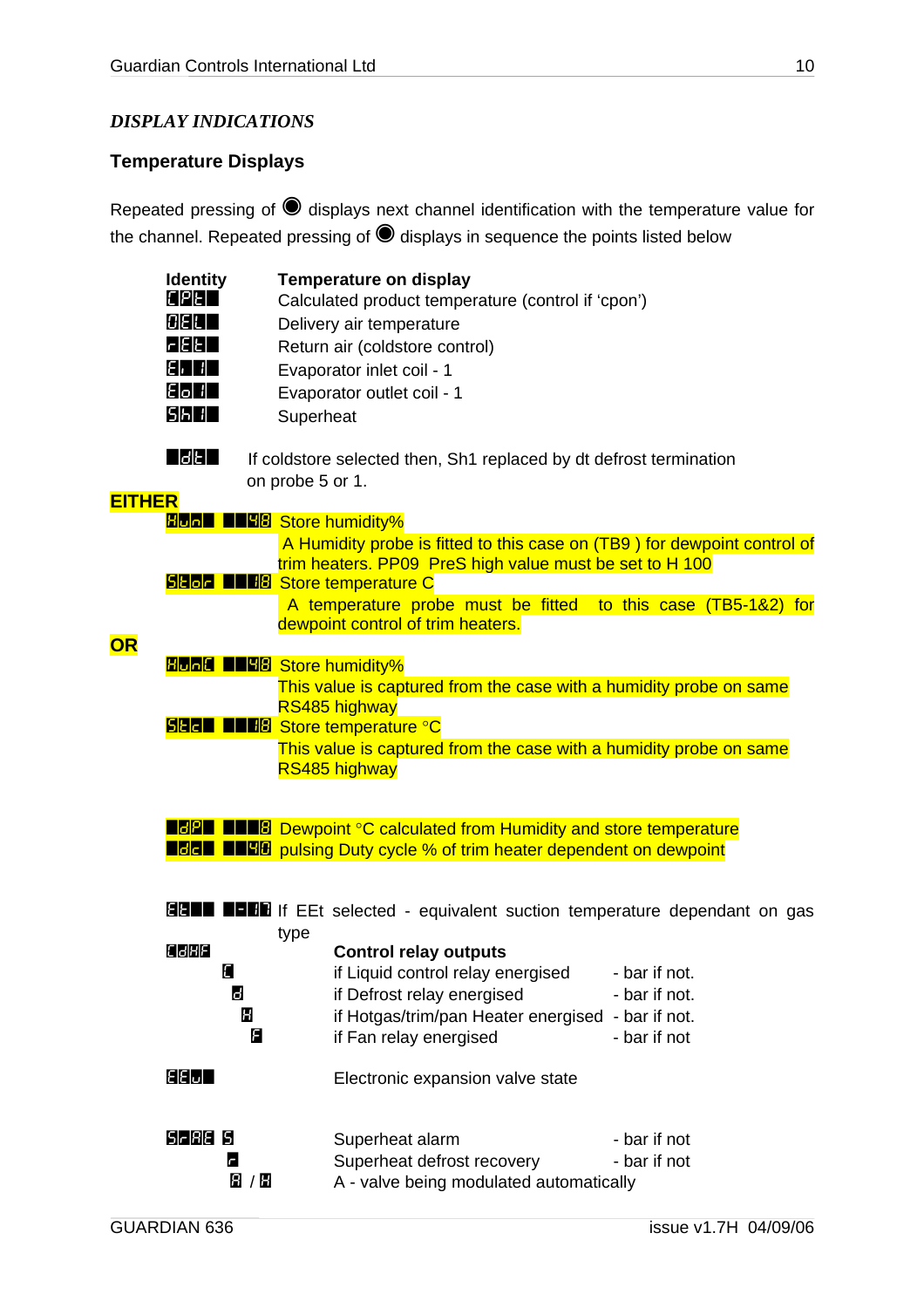<span id="page-10-0"></span>

|        | Е | H - valve modulation held whilst control air temperature is<br>satisfied or after restart or coil-in temperature is near the<br>evaporating temperature. The last valve percent output is<br>remembered<br>Expansion valve solenoid relay on |
|--------|---|----------------------------------------------------------------------------------------------------------------------------------------------------------------------------------------------------------------------------------------------|
| Posh   |   | Valve position 0 - 100%                                                                                                                                                                                                                      |
| Elalo  |   | Elapse time (Defrost mode only) where $nn = minutes$ into                                                                                                                                                                                    |
|        |   | defrost                                                                                                                                                                                                                                      |
| SEET 1 |   | Go to Setup Mode when Enter pressed.                                                                                                                                                                                                         |

#### <span id="page-10-1"></span>*Status Display*

The controller reverts to the default display if no buttons have been pressed for 3 minutes and displays the calculated product temperature CPT which is derived from an adjustable ratio of the discharge and return air.

The default display is replaced by a status message if any of the following conditions occur.

| 1-131E F    | While defrost is in progress                                                                                                                                  |
|-------------|---------------------------------------------------------------------------------------------------------------------------------------------------------------|
| - P6        | From end of defrost cycle until discharge air temperature<br>is within alarm band after defrost is complete                                                   |
| $-EBn$      | Selected for Fans Only prior to cleaning from local<br>display or switch input                                                                                |
| 8 3 3 1 2 1 | Selected OFF for cleaning from local display or switch<br>input                                                                                               |
| F181 11L1   | RS485 communications to controller failure.<br>Baud rate set at 9600 and PC is not communicating                                                              |
| 613151      | Unit model operation selected -displayed on power on                                                                                                          |
| 8888        | Display check after power on                                                                                                                                  |
|             | Software version displayed after power on with software                                                                                                       |
| Rlultlol    | version with dewpoint control of trim heaters fitted.<br>After power on or case OFF waiting for restart delay<br>before opening liquid solenoid or AKV valve. |

#### **Alarm Indications**

Alarms alternately flash with selected temperature channel during Default and Normal operation. a, h, Hi, Lo, OC, SC, nF.

Alarms are not displayed during Setup operation.

All alarms are reset automatically when the fault has disappeared.

#### *Blown Fuse Alarms*

Blown fuse Alarms are identified on LED display A-D as below: a fan 1 display A **h** trim heater(IF 'Htr' selected for relay 3) display D

All alarm trips are inhibited when fans only, case off or during defrost.

#### *Control Air alarms (return air if coldstore)*

Discharge (return) Air alarms are indicated on LED displays:

 $\mathbf{H}$   $\mathbf{H}$   $\mathbf{H}$   $\mathbf{H}$   $\mathbf{H}$   $\mathbf{H}$   $\mathbf{H}$  Hi if discharge air temperature is above the control setpoint plus alarm diff. for longer than the guardtime.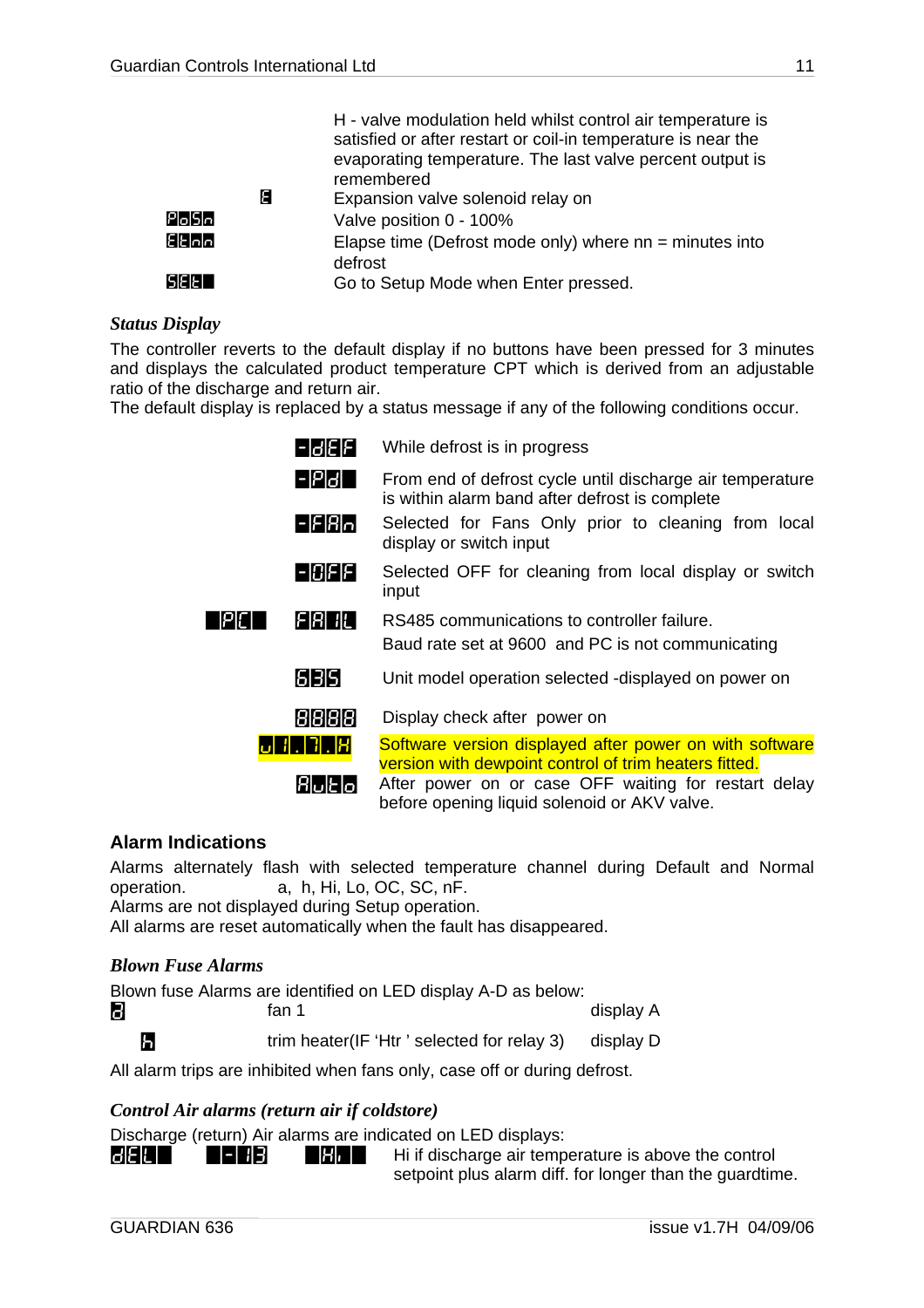$\mathbf{E}$   $\mathbf{E}$   $\mathbf{E}$   $\mathbf{E}$   $\mathbf{E}$   $\mathbf{E}$   $\mathbf{E}$   $\mathbf{E}$  Lo discharge air temperature is below the setpoint minus alarm differential for longer than the guardtime.

Return air not discharge air alarms are given for coldstores.

Temperature alarms are inhibited during defrost cycles and during case cleaning. Guardtime count is reset each time the discharge air returns within limits.

Alarm states Hi, Lo are automatically reset when the discharge air returns within limits.

### *Probe Failure*

| 1312 E           | IAIF L | FRI 11. I | open circuit probes indicate OC instead of value        |
|------------------|--------|-----------|---------------------------------------------------------|
| 13 E C           | 15IC L | FRI ILI   | short-circuit probes indicate SC instead of value       |
| 1312 E           | IolEL. |           | not fitted probes indicate nF (may require 'nF' set-up) |
| Hun              | 18C T  | FRHL      | <b>Humidity probe open circuit fault</b>                |
| <b>ISIEIoIri</b> | IAICL. | FREE I    | Store temperature probe fault                           |

The liquid solenoid /AKV valve is closed on any failure of the control air probe.

| <b>Trim Heater Dewpoint Failures</b> |                          |         |                                                                                                                                                    |
|--------------------------------------|--------------------------|---------|----------------------------------------------------------------------------------------------------------------------------------------------------|
| Hun                                  | n Bien                   | FRI ILI | Humidity probe open circuit fault on master unit                                                                                                   |
| <b>SEOF</b>                          | n Bienn                  | FREE    | Store temperature probe fault on master unit                                                                                                       |
| HunE                                 | <b>Vagl</b>              | FRI ILI | Slave unit cannot get a value for humidity due to probe<br>fault, probe not available or RS485 communications<br>failure with master unit          |
| SEET                                 | <b>RAFT</b>              | FRHL    | Slave unit cannot get a value for Store temperature due<br>to probe fault, probe not available or RS485<br>communications failure with master unit |
| <b>NBL</b>                           | $\overline{\phantom{a}}$ | FRI ILI | Slave unit cannot get a value for Dewpoint due to probe<br>fault, probe not available or RS485 communications<br>failure with master unit          |

### *PC FAIL*

If GUARDIAN controllers have not received a RS485 command for 5 minutes then the 'PC FAIL' message is displayed indicating a PC communication failure.

#### $=$  PC  $=$  FREE.

If the controller is on a system which does not have a central PC alarm monitor then the PC FAIL message can be removed by selecting baud **'none'** using passcode 11.(see page 25) PC fail messages are also removed by selecting **ndad** or **nda** under unit settings.(see page 25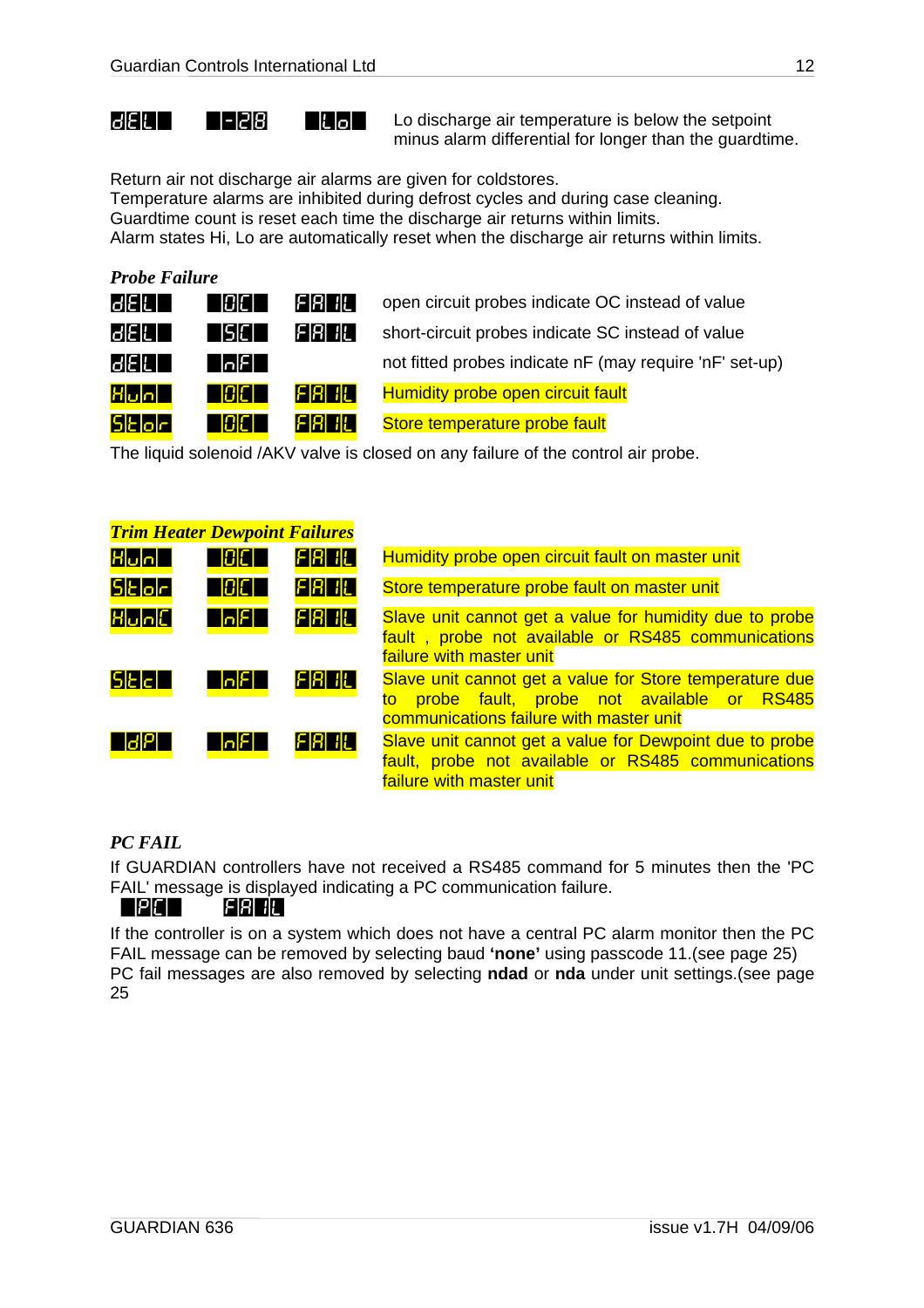### <span id="page-12-0"></span>**USEFUL BUTTON SEQUENCES**

The following button sequences should prove useful during normal service operation

| <b>Check Unit Model</b>                                                                       |                                            |                                                                                                   |                |     |                          |   |
|-----------------------------------------------------------------------------------------------|--------------------------------------------|---------------------------------------------------------------------------------------------------|----------------|-----|--------------------------|---|
| )>@                                                                                           | <b>SEET</b>                                | $\boldsymbol{\Phi}$                                                                               | PPOO           | ⊗≫⊗ | 1212131                  | ❹ |
| $\textcolor{blue}{\bullet}\textcolor{blue}{\textbf{\textbackslash}}\textcolor{blue}{\bullet}$ | انا رامانا                                 | ❹                                                                                                 | 613151         |     | This unit model is '635' |   |
| $\textcircled{\scriptsize\char'42}$                                                           | Eloldl                                     | ❹                                                                                                 | 1-12151        |     |                          |   |
|                                                                                               |                                            | <b>Select Stub, Case No and Address</b><br>e.g. set-up unit for system 60, case 1, at address 180 |                |     |                          |   |
| )》(                                                                                           | SIEIET                                     | ❹                                                                                                 | PPCC           | ⊗≫⊗ | <b>PPDS</b>              | ❹ |
| $\textcircled{\scriptsize\char'42} \blacklozenge$                                             | ISIn101 1                                  | ⊗≫⊗                                                                                               | S n 6 0        | ❹   | S n 6 0                  |   |
| 0                                                                                             | $[ \lceil \cdot   \lceil \cdot   \rceil ]$ | ❹                                                                                                 | $[C \cup C]$ : |     |                          |   |
| ◉                                                                                             | 800 T                                      | ⊗≫⊗                                                                                               | 81 18131       | ❹   | 780<br>RI                |   |
|                                                                                               | العاصا                                     | ❹                                                                                                 | -12161         |     |                          |   |
|                                                                                               |                                            |                                                                                                   |                |     |                          |   |

#### **Cut-in Setpoint for Liquid Valve**

To change the cooling cut-in setpoint for the liquid valve the procedure is as follows if the old setpoint is -11 the new setpoint is -17

| $\textcircled{\scriptsize\bullet}\times\textcircled{\scriptsize\bullet}$ | SEET          | ❹              | PPCC                                              | ☎≫☎ | PPCS                                           |              |
|--------------------------------------------------------------------------|---------------|----------------|---------------------------------------------------|-----|------------------------------------------------|--------------|
| $\bullet$                                                                | <b>CRISIE</b> |                | $\bullet$ $\bullet$ $\bullet$ $\bullet$ $\bullet$ | ⊗≫⊗ | <b>PERTITI</b>                                 | $\mathbf{A}$ |
| $\textcircled{\rightharpoonup} \textcircled{\rightharpoonup}$            | Eloldl I      | $\blacksquare$ | cut-in setpoint (-17).                            |     | The unit now controls to the new discharge air |              |

### **Case FANS only**

To switch to FANS ONLY prior to case cleaning an alternative procedure to using the keyswitch is as follows except for Coldstores, which may not be selected for FANS only.

| $\textcircled{\scriptsize\ast}$ | SEET         | $\mathbf{D}$ | PPOO                                                                     | ⊗≫⊗                      | PPCS       | ❹          |
|---------------------------------|--------------|--------------|--------------------------------------------------------------------------|--------------------------|------------|------------|
| $\bullet$                       | <b>CRISE</b> | $\bullet$    | $\textcircled{\scriptsize\bullet}\times\textcircled{\scriptsize\bullet}$ | <b>FR</b> <sub>D</sub> S | $\bigcirc$ | $ F$ $R_0$ |

When the unit displays -FAn instead of the case temperature, all alarms, liquid valve control, trim heaters and defrost cycles are turned off but the fans are kept running.

FANS mode may be selected remotely via RS485 communication command.

The case is switched OFF by selecting OFF mode.

The case is switched back on by selecting Auto mode.

See also Keyswitch Fans Only selection page [9](#page-8-1)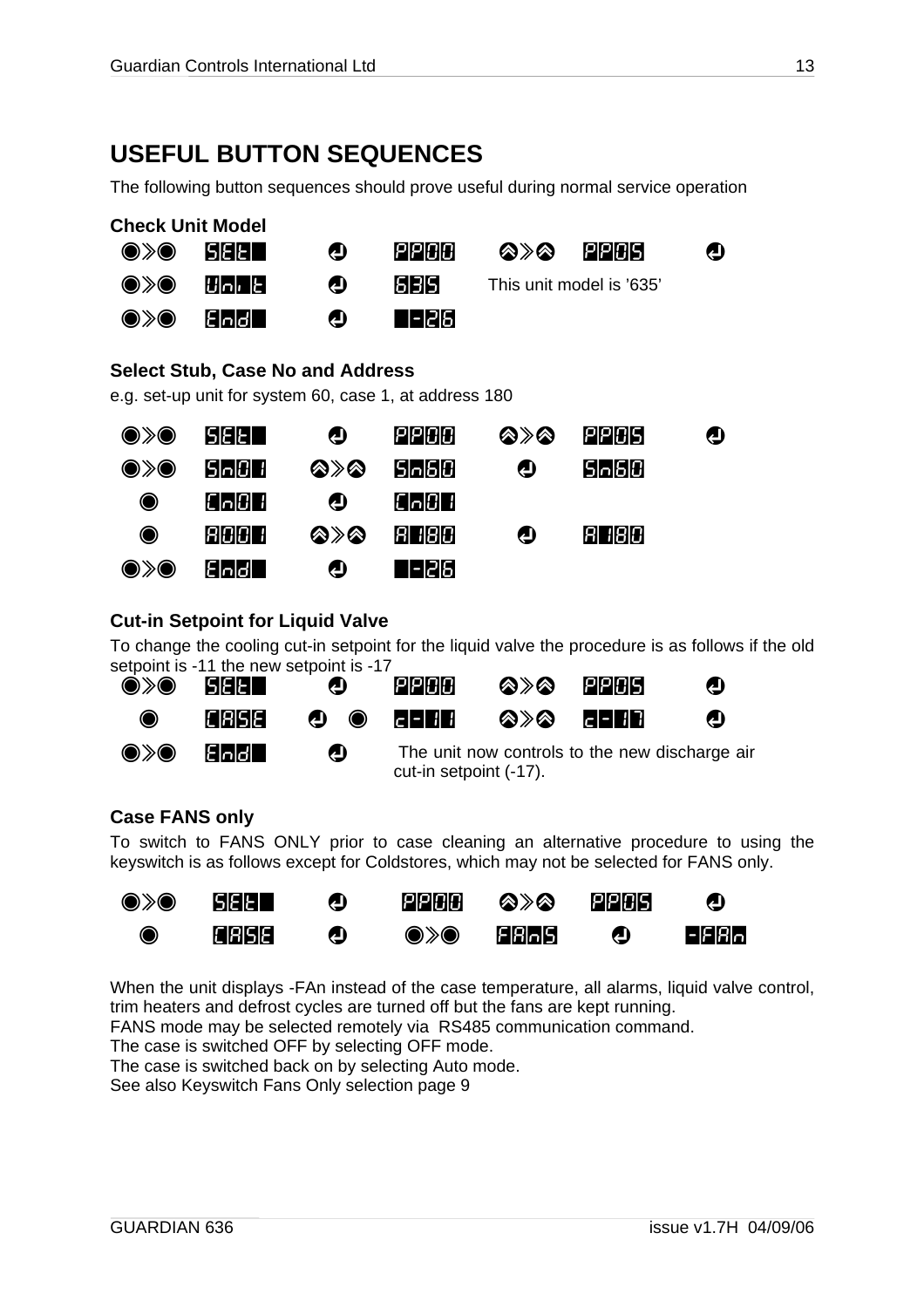#### <span id="page-13-0"></span>**Case OFF for Cleaning**

To switch off a case / coldstore for cleaning an alternative procedure to using the keyswitch is as follows:-



When the unit displays - OFF instead of the case temperature, all alarms, liquid valve control, trim heaters, defrost cycles and fan outputs are turned off.

OFF mode may be selected remotely via a switch input or a RS485 communication command.

The case is switched back on by selecting Auto mode.

See also Keyswitch Case OFF for cleaning selection page [9](#page-8-2) 

#### **Case AUTO Mode**

To return a case/coldstore back into Auto after cleaning the procedure is as follows:-



When the unit displays Auto instead of the case temperature, all alarms are allowed and fan outputs are turned on. Time scheduled defrosts are restarted immediately if required.

Liquid valve control is inhibited until the restart delay timer has finished.

To prevent overloading the compressor on restart after a total power fail or compressor fault the controllers start sequentially. The restart delay is automatically calculated using the stub number of the case.

When the restart delay is complete, the liquid valve returns to automatic control and the case temperature value is displayed.

See also Keyswitch Case AUTO after cleaning selection page [9](#page-8-3) 

#### **Initiate DEFROST**

To initiate a manual defrost request the procedure is as follows:-



When the unit displays -dEF instead of the case temperature, all alarms and liquid valve control are turned off.

The defrost cycle performed is dependent on the DEFROST TYPE selection i.e. Off-Cycle, Hotgas Terminate, Hotgas Cycle, GdFr, or Coldstore.

DEF mode may be selected remotely via a RS485 communication command.

The defrost may be terminated (after draindown delay) by selecting Auto mode.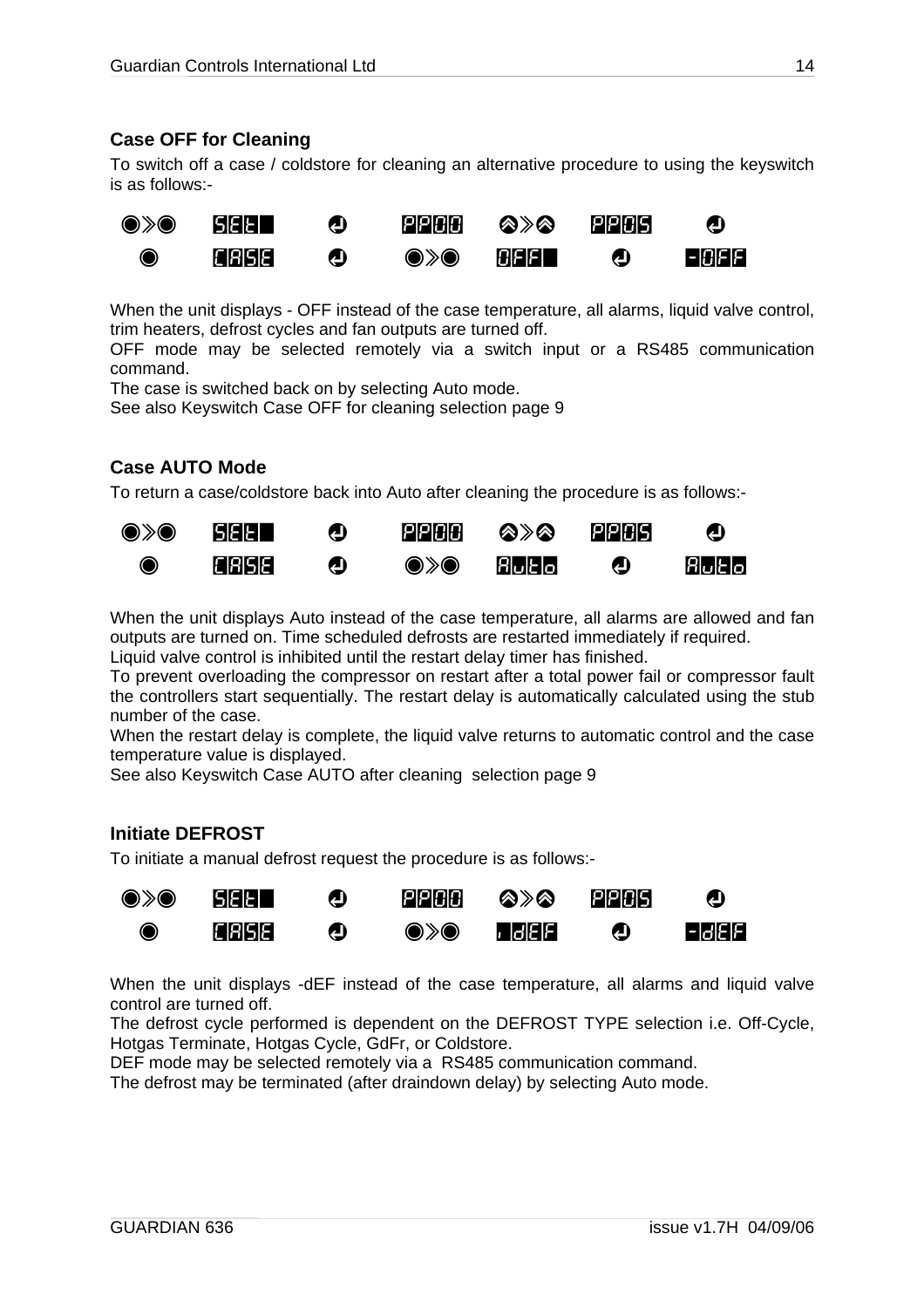## <span id="page-14-0"></span>**SETUP OPERATION**

Setup operation lasts for a maximum of 5 minutes after being activated by pressing  $\bigodot$ with SEt on the display panel.

During set-up operation, alarms, temperature and defrost controls are inhibited.

If the correct passcode is not entered then set-up values may be displayed but any attempted changes are ignored.



### **PP05 Menu**

|         | Press $\bigcirc$ to sequence through the Set-up selections |                                             |  |  |  |
|---------|------------------------------------------------------------|---------------------------------------------|--|--|--|
|         | Press <b>U</b> to accept the settings                      |                                             |  |  |  |
| Case    | CRISE                                                      | Change control mode or cooling setpoint     |  |  |  |
| Defrost | d E F r                                                    | Defrost type, times and settings            |  |  |  |
| Unit    | $ U $ n $\left\lceil \frac{1}{L} \right\rceil$             | Stub and case identity                      |  |  |  |
| Test    | <u>EESEI</u>                                               | Toggle output relays<br>Faulty valve check. |  |  |  |
| End     |                                                            | Return to normal operation                  |  |  |  |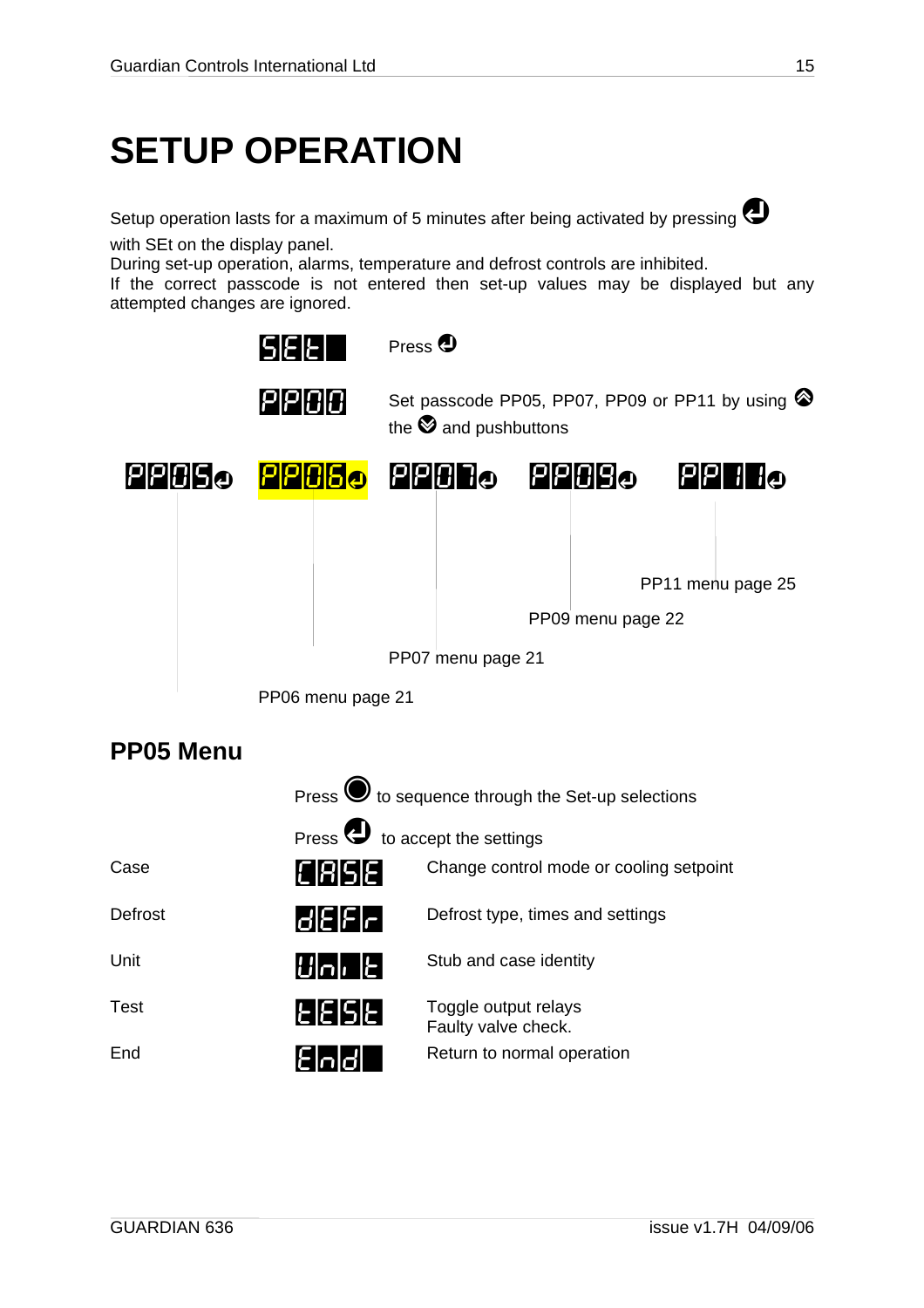| E 85E                                      |                                          | Press $\bigcirc$ to sequence through the Setup selections                                                                                                                                                                                                                                                                                                                                         |
|--------------------------------------------|------------------------------------------|---------------------------------------------------------------------------------------------------------------------------------------------------------------------------------------------------------------------------------------------------------------------------------------------------------------------------------------------------------------------------------------------------|
|                                            |                                          | Press $\bigotimes$ or $\bigotimes$ to change the settings                                                                                                                                                                                                                                                                                                                                         |
|                                            | Press $\bigoplus$ to accept the settings |                                                                                                                                                                                                                                                                                                                                                                                                   |
| Cut-in setpoint for<br><b>Liquid Valve</b> | lolo                                     | $nn = -40$ to $+40^{\circ}C$                                                                                                                                                                                                                                                                                                                                                                      |
| <b>Calculated Product</b><br>Temperature   | 1919191                                  | CPon/CPoF select if control on CPT or discharge                                                                                                                                                                                                                                                                                                                                                   |
|                                            | CPOF                                     | YYYY = CPon Control on CPT now on<br>Control on CPT now oFF<br>i.e. normal control on discharge<br>The controller can be selected to control on<br>Calculated Product Temperature (CPT) instead of<br>discharge air for all defrost types except 'Stor' if<br>'CPon' is selected.<br>Coldstore always control on return air.                                                                      |
| Mode selection                             |                                          |                                                                                                                                                                                                                                                                                                                                                                                                   |
|                                            | <b>FAnS</b><br>OFF<br>Auto               | yyyy = idEF Initiate defrost (only if in Auto) page 15<br>Fans only prior to cleaning (not allowed for<br>coldstore)<br>page 14<br>Select case OFF for cleaning<br>page 10<br>Return to Automatic control<br>page 10<br>These selections only operate when keyswitch<br>selection for OFF or FAnS are not present.                                                                                |
| GEEF                                       |                                          | Press $\bullet$ to sequence through the Setup selections                                                                                                                                                                                                                                                                                                                                          |
|                                            |                                          | Press $\bigotimes$ or $\bigotimes$ to change the settings                                                                                                                                                                                                                                                                                                                                         |
|                                            | Press $\bigoplus$ to accept the settings |                                                                                                                                                                                                                                                                                                                                                                                                   |
| Defrost type                               | 191919                                   |                                                                                                                                                                                                                                                                                                                                                                                                   |
|                                            | Stor<br>HGt1<br>Fnon/FnoF<br>tron/troF   | $YYYY = O-C$ Off-cycle defrost<br>HG-C Hotgas Cycle on differential<br>HG-t Hotgas terminate on discharge air<br>Coldstore terminate on probe T1<br>Hotgas terminate on probe T1<br>For all defrost selections except 'Stor' coldstore, the fans and trim<br>heaters defrost state can be selected during defrost as follows:-<br>Fans on/oFFduring defrost<br>Trim Heaters on/OFF during defrost |
| Number of defrosts<br>per day              |                                          | $n = 0$ to 6                                                                                                                                                                                                                                                                                                                                                                                      |
| First defrost time T1<br>hours             | <u>  H   n</u>                           | $n = 0$ to 5 hrs                                                                                                                                                                                                                                                                                                                                                                                  |
| Delay 2nd defrost by<br>n hours if dn=2    | d 2 d n                                  | $n = 0$ to 9 hrs                                                                                                                                                                                                                                                                                                                                                                                  |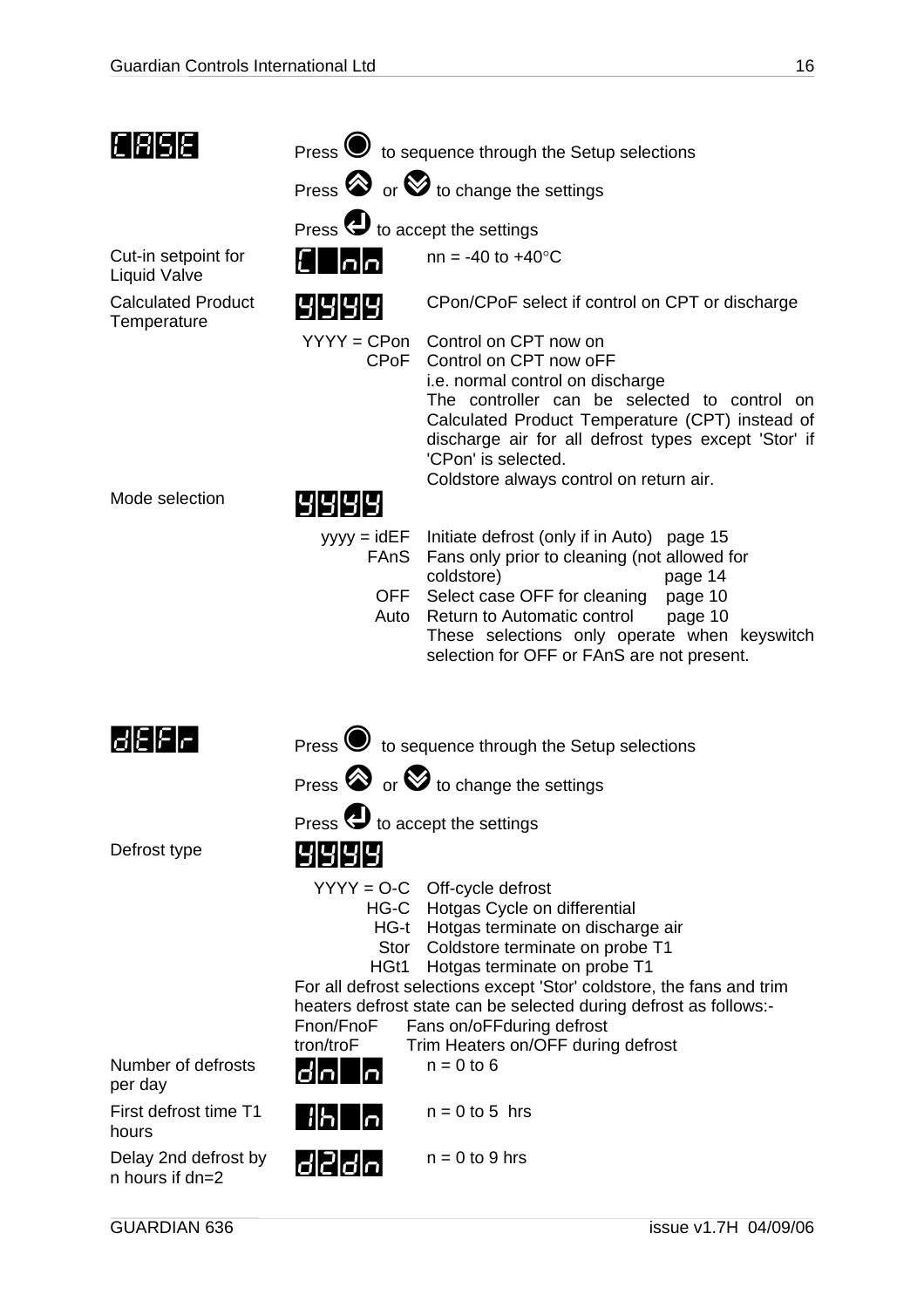<span id="page-16-0"></span>

| First defrost time T1<br>minutes                                     | ∐ ⊱ ∩ ∩                                             | $nn = 0$ to 59 min                                                                     |
|----------------------------------------------------------------------|-----------------------------------------------------|----------------------------------------------------------------------------------------|
| Defrost period                                                       | d P n n                                             | $nn = 0$ to 60 min                                                                     |
| Defrost termination<br>temperature (not Off-<br>Cycle cases)         | <u>d nn</u>                                         | $nn = 0$ to $+40$ °C                                                                   |
| Defrost termination<br>differential (for Hotgas<br>Cycle cases only) | d d n n                                             | $nn = 1 to +10 °C$                                                                     |
|                                                                      |                                                     |                                                                                        |
| اعل رامانا                                                           |                                                     | Press $\bigcirc$ to sequence through the Setup selections                              |
|                                                                      |                                                     | Press $\bigotimes$ or $\bigotimes$ to change the settings                              |
|                                                                      | Press $\bigoplus$ to accept the settings            |                                                                                        |
| Model type selection                                                 | 1919191                                             |                                                                                        |
|                                                                      | 635                                                 |                                                                                        |
| <b>Control Type</b><br>Selection                                     | 1919191                                             |                                                                                        |
| 635                                                                  |                                                     | YYYY = LSOL Liquid solenoid valve control                                              |
| 635                                                                  | EET                                                 | Electronic expansion valve control using coil-in and<br>coil-out temperatures          |
| 635                                                                  | EEP                                                 | Electronic expansion valve control using suction<br>pressure and coil-out temperatures |
|                                                                      | If $\Gamma\Gamma\Gamma\sim\Gamma\Gamma\Gamma\Gamma$ | than overageting tamparature is displayed.                                             |

If EEP or EET then evaporating temperature is displayed:- **E Value,** is the coil-in temperature at which 5°C above the AKV is allowed to resume automatic control after recovery from Defrost or Pulldown.

The E Value is therefore **relative** to the Pack Evaporating Temperature, and should **not** be set at the **Actual** Evaporating Temperature.<br> **EXALLE** PRIME **E Value**, E-nn nn = -40 to 40°C, **Set to 10°C above the Plant** 

| L valut.                                               | ص ص =  ع                                   | $\ln 1 = -40$ to $40$ C, set to TV C above the Fight<br><b>Evaporating Temperature.</b>                                                                                |
|--------------------------------------------------------|--------------------------------------------|------------------------------------------------------------------------------------------------------------------------------------------------------------------------|
| E Value Differential,<br>Fixed @ 5° when set           | Only in EEP                                | $nn = 5$ to 20 $°C$                                                                                                                                                    |
| to EET<br>Adjustable in EEP                            | E d n n                                    |                                                                                                                                                                        |
| <b>Pressure Transducer</b><br>20ma high range<br>value | $\mathsf{P}$ h $\mathsf{h}$ $\mathsf{h}$   | $nn = (1 to 24 bar gauge)$                                                                                                                                             |
| Pressure transducer<br>4 ma low range                  | $ P $ [- $ \mathcal{\mathord{\text{--}}} $ | $n = (-1, 5)$                                                                                                                                                          |
| Gas type                                               | 1919191                                    | $YYYY = r22 / NH3/404A$<br>Gas type required for calculation of equivalent<br>suction temperature from pressure input value is<br>displayed as Ei1 coil-in temperature |
| <b>Serial Display</b>                                  | 1512191                                    | $Y = 9$ or 8 where:-<br>Sd9 is SKD9 serial display with keyswitch<br>Sd8 is SKD8 serial display                                                                        |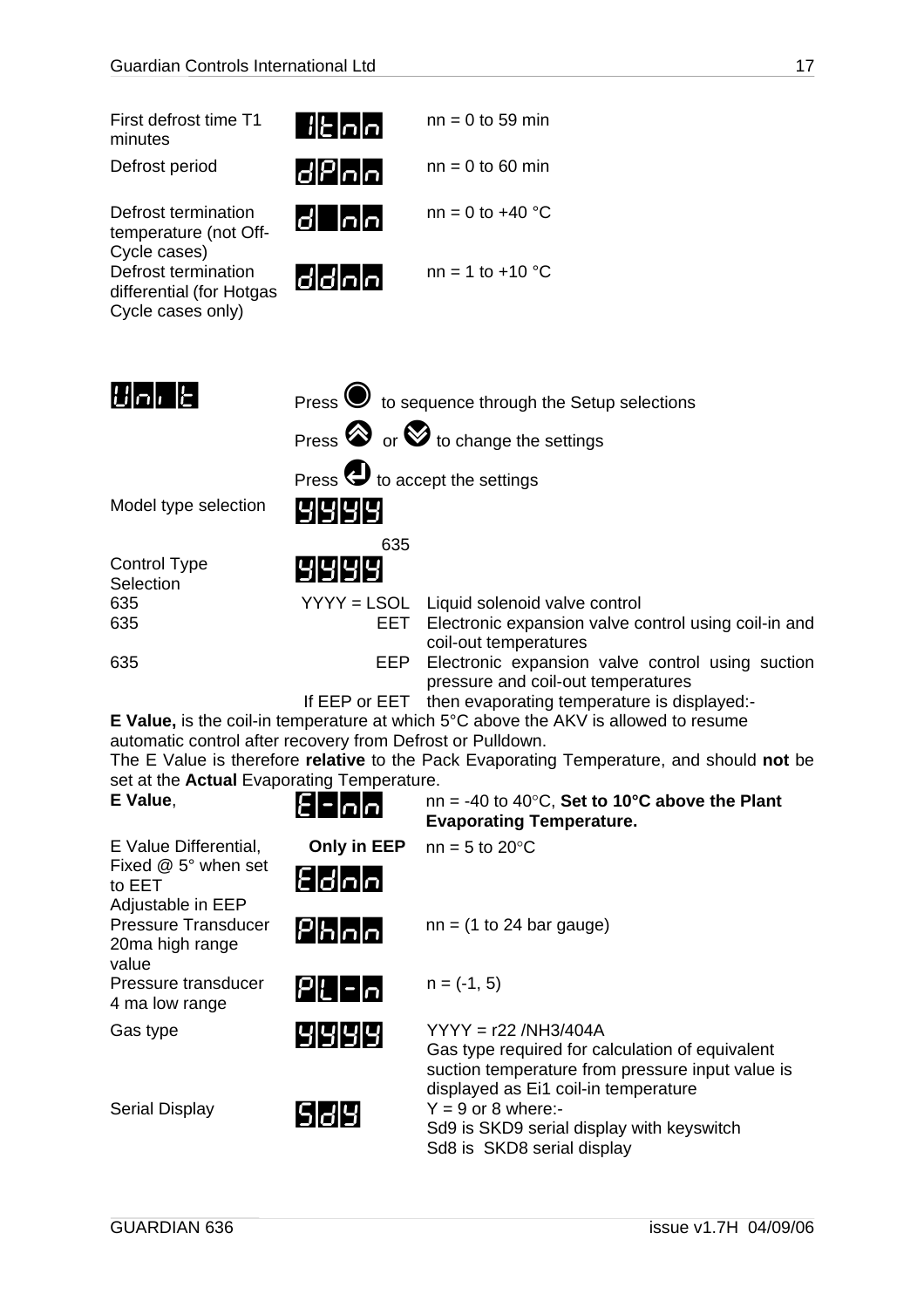| Stub number                            | $5$ $0$ $0$                                    | $nn = 1$ to 80                                                                     |                                                                                                                                             |
|----------------------------------------|------------------------------------------------|------------------------------------------------------------------------------------|---------------------------------------------------------------------------------------------------------------------------------------------|
| Case number<br>(normally 3 max.)       | $\mathsf{E}[\mathsf{n} \mathsf{n} \mathsf{n}]$ | $n = 1$ to 4                                                                       |                                                                                                                                             |
| Woodley MkV<br>address number          | Booo                                           | $nnn = 1$ to 255                                                                   |                                                                                                                                             |
| Control Relay 3                        | 4 4 4 4                                        |                                                                                    |                                                                                                                                             |
|                                        | $YYYY = Htr$<br>Hgas<br>3                      | Trim heater control<br>Future use<br>Alarm unit (see page 24)                      | Pack hotgas valve control input                                                                                                             |
| <b>Invert Relay 3 Output</b>           |                                                |                                                                                    |                                                                                                                                             |
|                                        | YYYY=Pos<br>YYYY=Neg                           | Relay 3 output Positive<br><b>Relay 3 output Negative</b>                          | (For use when Relay 3 set to Hgas remote input<br>signal and trim heaters still required to be on<br>during refrigeration, then set to Neg) |
| Product Ratio %                        | $P$ $r$ $n$ $n$                                | $nn = 0$ to 99<br>(see page 23)                                                    |                                                                                                                                             |
| Temperature Probe<br>Type              | 1919191                                        |                                                                                    |                                                                                                                                             |
|                                        | tP20<br>Pt                                     | 2.0 Kohm at 25C                                                                    | $YYYY = tP22$ 2.2 Kohm at 25C (standard)<br>PT1000 resistance thermometer                                                                   |
| Digital Alarm<br>Detection and Display | 191919                                         |                                                                                    |                                                                                                                                             |
|                                        | $YYYY = ndad$<br>nda<br>dad                    | No digital alarm display<br>No digital alarms required<br>Digital alarms displayed |                                                                                                                                             |
| <u>E E S E</u>                         | Press <sup>V</sup>                             |                                                                                    | to sequence through the relay selections                                                                                                    |
|                                        |                                                |                                                                                    | Repeatedly press $\bigoplus$ to switch the relays on and off                                                                                |
|                                        | <b>HOFF</b>                                    | lolo                                                                               | Relay R1                                                                                                                                    |
|                                        | 131316                                         | lolol                                                                              | Relay R2                                                                                                                                    |
|                                        | 30FF                                           | 31<br>اماما                                                                        | Relay R3                                                                                                                                    |
|                                        | 141016                                         | lolol                                                                              | Relay R4                                                                                                                                    |
|                                        | S  C  F  F                                     | lolol                                                                              | <b>Relay SSR5</b>                                                                                                                           |



All outputs return to automatic control when SETUP is ended End<sup>2</sup> Return from Setup to normal operation page 10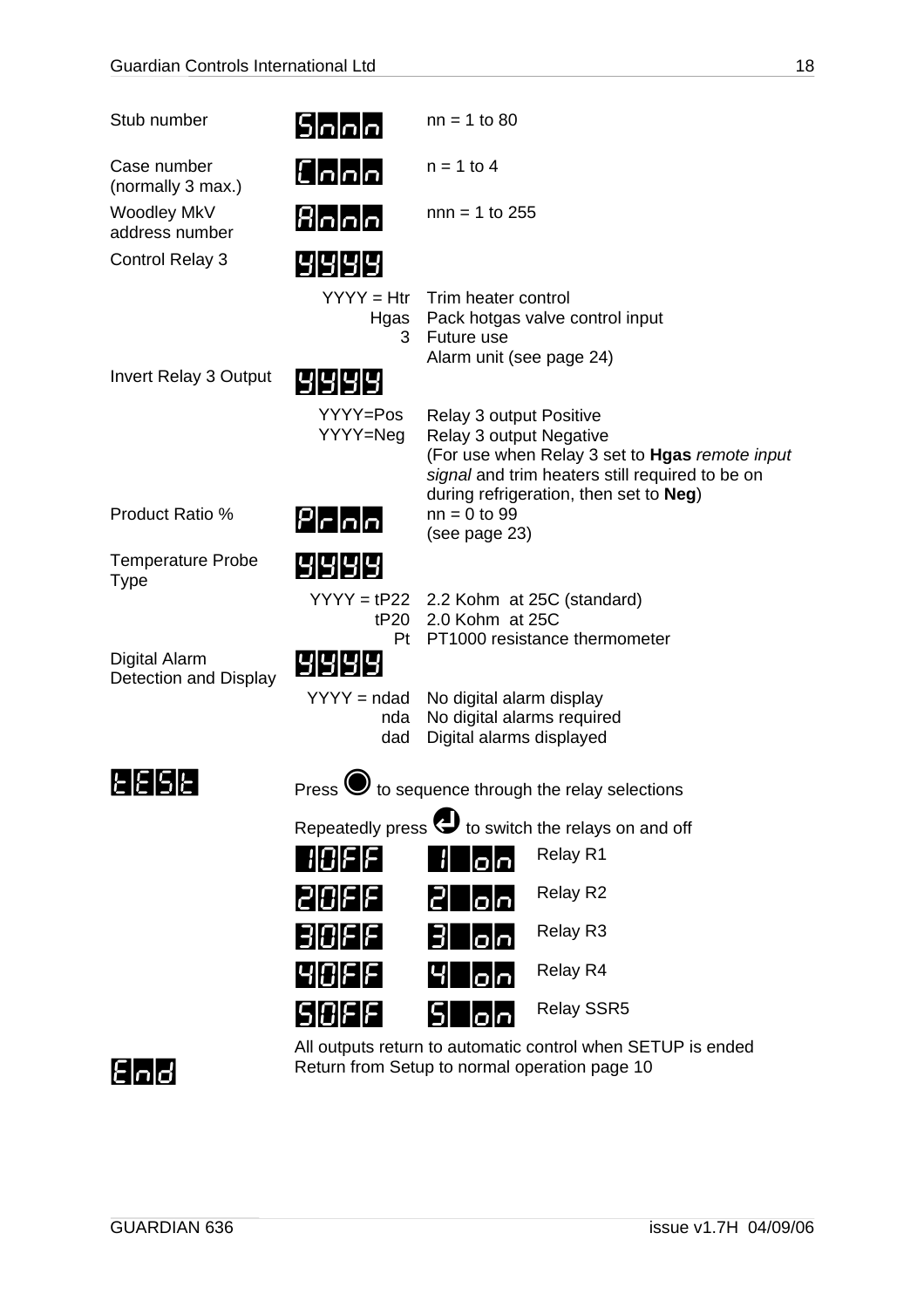<span id="page-18-0"></span>

| <b>PP06 Menu</b>                                        |                                                     |                                                                                                                                                                                 |
|---------------------------------------------------------|-----------------------------------------------------|---------------------------------------------------------------------------------------------------------------------------------------------------------------------------------|
| <b>1-125</b>                                            |                                                     | Press v to sequence through the Setup selections                                                                                                                                |
|                                                         |                                                     | Press or <b>O</b> to change the settings                                                                                                                                        |
|                                                         | <b>Press U</b> to accept the settings               |                                                                                                                                                                                 |
| <b>Humidity Transducer</b><br><b>High range Setting</b> | <u>Hnnn</u>                                         | $nn = 0$ to 100 %<br>If no humidity sensor fitted to this unit then set<br>to $0$                                                                                               |
| <b>Humidity Transducer</b><br><b>Low range Setting</b>  |                                                     | Normally set to zero                                                                                                                                                            |
| <b>End</b>                                              | <u>End</u>                                          | <b>Return to normal operation</b>                                                                                                                                               |
| <b>PP07 Menu</b>                                        |                                                     |                                                                                                                                                                                 |
| Temperature number                                      | n - R L                                             | $n = 1$ to 9                                                                                                                                                                    |
|                                                         |                                                     | Press to select Temperature (1 to 9)                                                                                                                                            |
|                                                         |                                                     | Press $\bigcirc$ to display for selected temperature:-                                                                                                                          |
| Alarm setpoint (SP)<br>for temperature n                | $ n $ - $ E $ $E $                                  | tt = -40 to 40 $\degree$ C<br>Change by $\otimes$ or $\otimes$ and then<br>press $\bigoplus$                                                                                    |
| Alarm type selection                                    | 191919191                                           |                                                                                                                                                                                 |
|                                                         | YYYY = hi<br>lo -<br>both<br>nonE<br>nF             | Goes into alarm above SP+Ad after Gt<br>Goes into alarm below SP-Ad after Gt<br>Goes into alarm if hi or lo after Gt<br>Never goes into alarm<br>Is not scanned and displays nF |
| Guardtime                                               | $9$ E $n$                                           | $nn = 0$ to 90 mins                                                                                                                                                             |
| <b>Alarm Differential</b>                               | Rdoo                                                | nn = 2 to 40 $^{\circ}$ C                                                                                                                                                       |
| Digital input d                                         | d - A L                                             | $d = A$ to H<br>Press $\bullet$ to select digital input (A to H)<br>Press $\bigcirc$ to display for selected input:-                                                            |
| Digital alarm type<br>selection                         | 9999<br>$YYYY = on$                                 | Goes into alarm if input ON after Gt                                                                                                                                            |
|                                                         | oFF<br>roFF<br>nonE                                 | Goes into alarm if input OFF after Gt<br>Future reset facility<br>Never goes into alarm                                                                                         |
| Guardtime for input d                                   | $\overline{\mathsf{In}}\overline{\mathsf{In}}$<br>Ø | $nn = 0$ to 90 mins<br>Change by $\otimes$ or $\otimes$ and then press $\bigcirc$                                                                                               |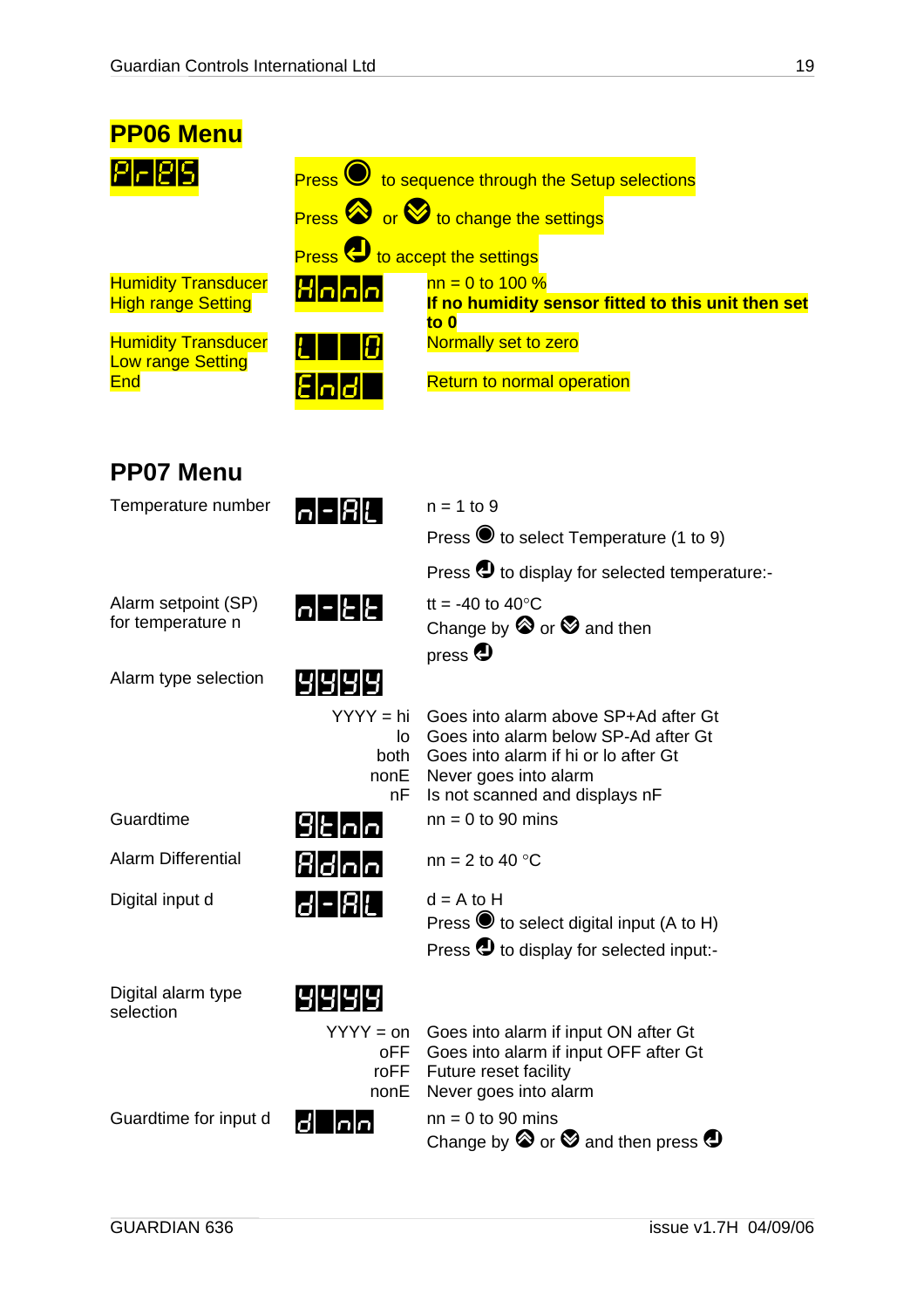### <span id="page-19-1"></span><span id="page-19-0"></span>**PP09 Menu**

| Press ● to sequence through the Setup selections |
|--------------------------------------------------|
| Press $\bigcirc$ to accept the settings          |

| Real time clock | $\mathsf{r}\mathsf{E}\mathsf{E}\mathsf{E}$ | Clock settings             |
|-----------------|--------------------------------------------|----------------------------|
| System settings | ISIYISIŁ <b>I</b>                          | Times and alarms           |
| End             | Eloldl                                     | Return to normal operation |

| $\mathsf{r}\mathsf{E}\mathsf{e}$ l | Press $\bullet$ to sequence through the Setup selections |                                                           |
|------------------------------------|----------------------------------------------------------|-----------------------------------------------------------|
|                                    |                                                          | Press $\bigotimes$ or $\bigotimes$ to change the settings |
|                                    | Press $\bigoplus$ to accept the settings                 |                                                           |
| Real clock time hours              | $\Gamma$ h $\Omega$                                      | $nn = 0$ to 23 hrs                                        |
| Real clock time<br>minutes         | $r$ $k$ $n$                                              | $nn = 0$ to 59 mins                                       |
| Weekday                            | 1919191                                                  | YYYY = Sun/nnon/tuES/uued/thu/Fri/SAt                     |
| Day of Month                       | ldl Inlnl                                                | $nn = 1$ to 31                                            |
| Month                              | प्राप्रापा                                               | Jan to dEC                                                |
| Year                               |                                                          | $nn = 0$ to 99                                            |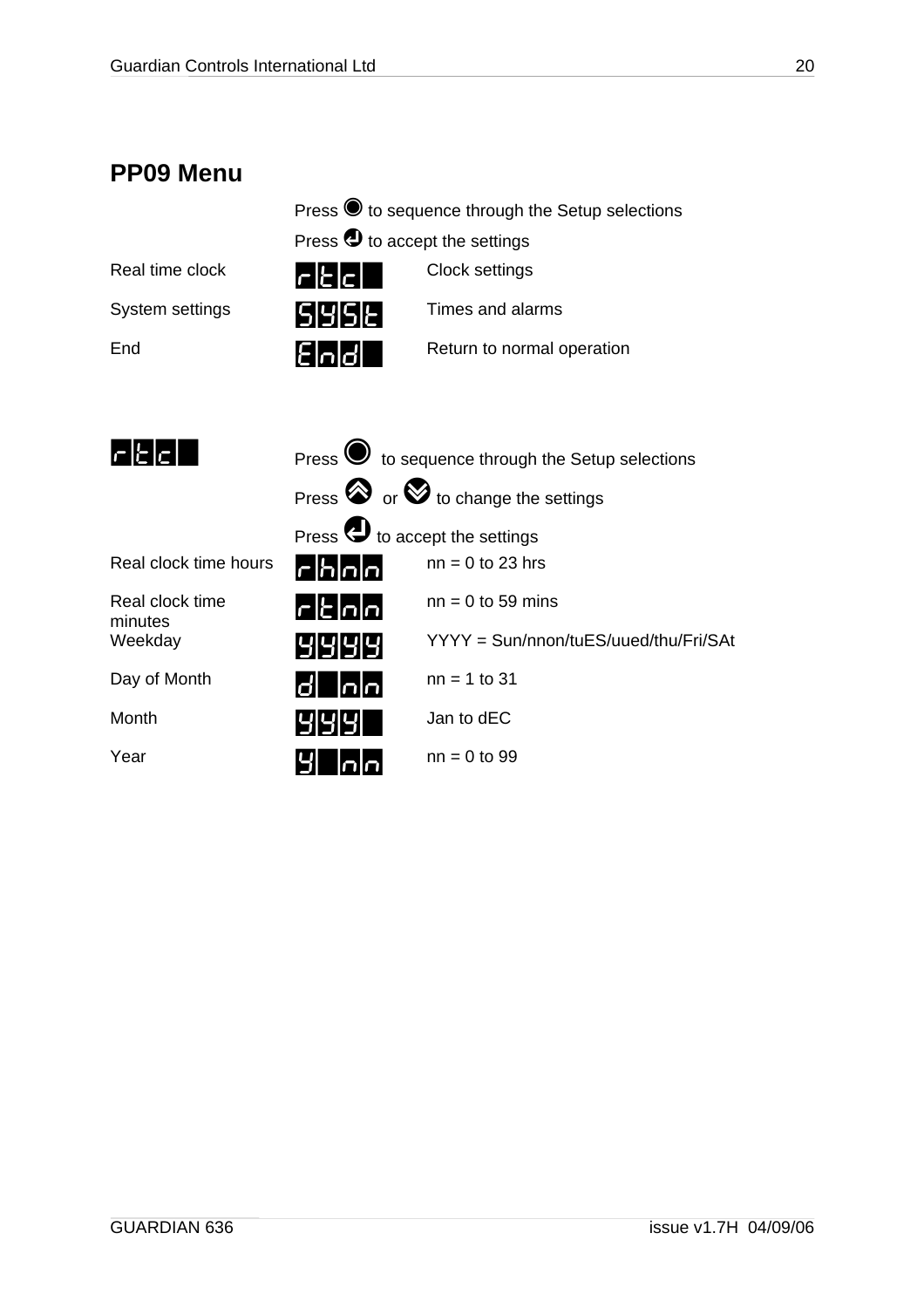| ISIYISIE.                                                           |                                                           | Press $\bigcirc$ to sequence through the Setup selections                                                                                                                                                  |
|---------------------------------------------------------------------|-----------------------------------------------------------|------------------------------------------------------------------------------------------------------------------------------------------------------------------------------------------------------------|
|                                                                     | Press $\otimes$ or $\otimes$ to change the settings       |                                                                                                                                                                                                            |
|                                                                     | Press $\bigoplus$ to accept the settings                  |                                                                                                                                                                                                            |
| Cooling differential for<br>control                                 | cid Iol                                                   | $n = 0$ to $5^{\circ}$ C                                                                                                                                                                                   |
| Defrost pumpdown<br>delay time                                      | $\left  P\right $  - $\left  \left. \right  \right $  -   | $n.n = 0.0$ to 9.9 min                                                                                                                                                                                     |
| Defrost draindown<br>delay time                                     | d t n n                                                   | $nn = 1$ to 20 min                                                                                                                                                                                         |
| Bypass valve delay<br>after draindown                               | Ե Է ი  .  ი                                               | $n.n = 0.0$ to 9.9 min                                                                                                                                                                                     |
| Liquid delay after<br>suction                                       | $\mathsf{L}\mathsf{E}$ l $\mathsf{n}\mathsf{L}\mathsf{R}$ | $n.n = 0.0$ to 9.9 min                                                                                                                                                                                     |
| Defrost Fan delay<br>time                                           | ${\sf E}$   ${\sf E}$ ${\sf P}$                           | $nn = 0$ to 20 min                                                                                                                                                                                         |
| Time on for suction<br>valve pulsing during<br>bypass period        | $\epsilon$  a a . $\epsilon$                              | $n.n = 0.0$ to 9.9 min                                                                                                                                                                                     |
| Time off for suction<br>valve pulsing during<br>bypass period       | $\sf E\sf E\sf h\sf I\sf .\sf h\sf I$                     | $n.n = 0.0$ to 9.9 min                                                                                                                                                                                     |
| Dewpoint pulse %<br>default setting                                 | <u> Elclala</u>                                           | $nn = 0$ to 100%<br>Pulse % reverts to this value after any probe or<br>communications failure                                                                                                             |
| Dewpoint pulse % low<br>setting                                     | <u>tlhan</u>                                              | $nn = 0$ to 100%<br>Automatic dewpoint control will allow pulse % to go<br>down to this value<br>This is normally at 20% but if condensation is a<br><sub>problem</sub> then it can be raised to 50,60,70% |
| Dewpoint control of<br>trim heaters pulse<br>time cycle             | <u>          </u>                                         | Normally set to 10 minutes                                                                                                                                                                                 |
| Control air temp.<br>alarm Guardtime                                | 9 Է ი ი                                                   | $nn = 0$ to 99 min                                                                                                                                                                                         |
| Alarm differential<br>control air                                   | Bdoo                                                      | $nn = 2$ to 40 $°C$                                                                                                                                                                                        |
| Calculated defrost times - display only<br>Defrost T1 time<br>hours | <u>  A o o </u>                                           | $nn = 0$ to 23 hrs                                                                                                                                                                                         |
| Defrost T1 time<br>minutes                                          | <u>         </u>                                          | $nn = 0$ to 59 min                                                                                                                                                                                         |
| Defrost T2 time<br>hours                                            | <u>2 Ann</u>                                              | $nn = 0$ to 23 hrs                                                                                                                                                                                         |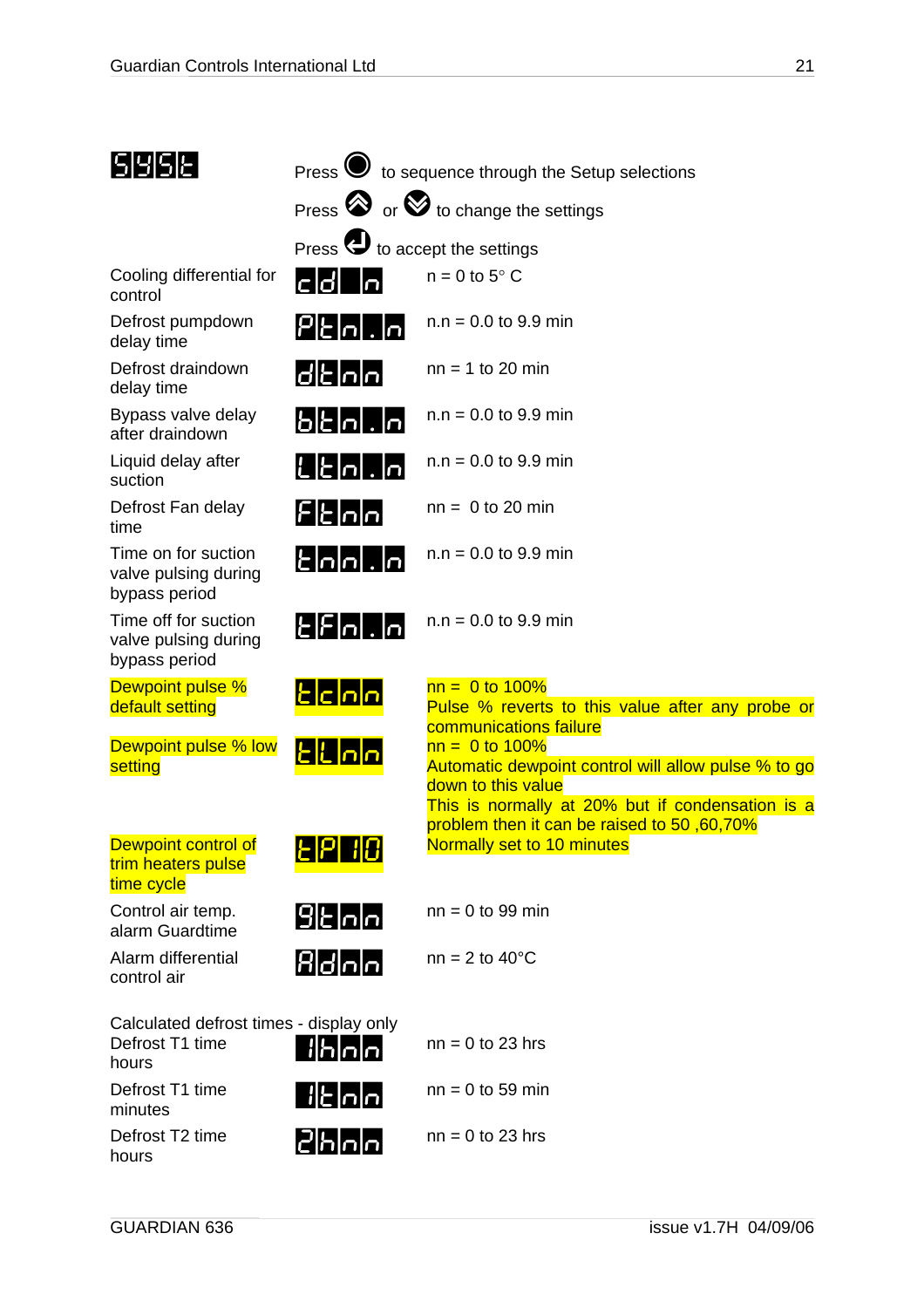Defrost T2 time Defrost T2 time<br>minutes  $\begin{array}{ccc} & & \text{nn} = 0 \text{ to } 59 \text{ min} \\ & & \text{nn} = 0 \text{ to } 59 \text{ min} \end{array}$ 



**etc.** 

|                            | eu.       |                    |
|----------------------------|-----------|--------------------|
| Defrost T6 time<br>hours   | 5 h n n   | $nn = 0$ to 23 hrs |
| Defrost T6 time<br>minutes | 1515 olol | $nn = 0$ to 59 min |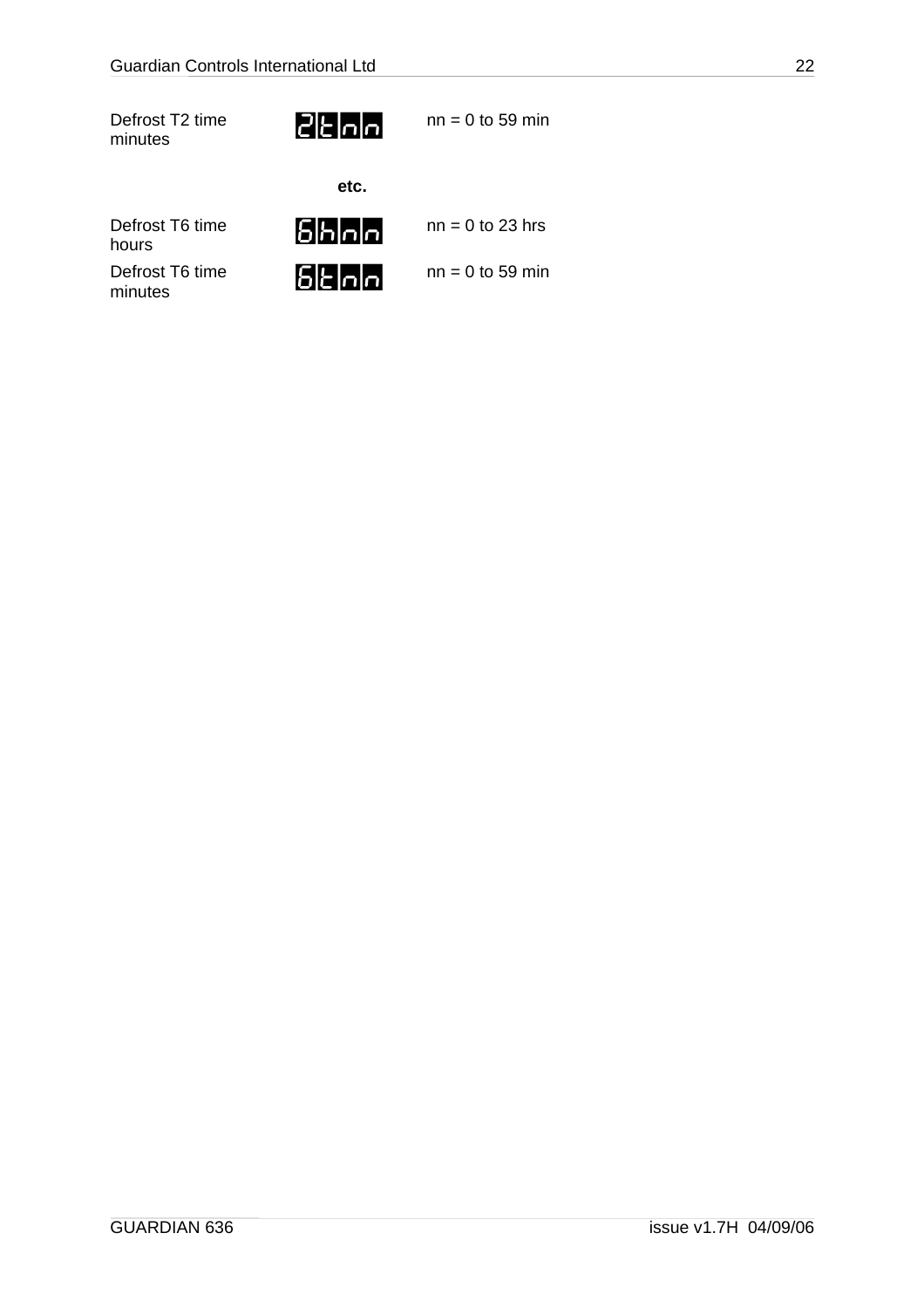### <span id="page-22-0"></span>**Lighting Set-up**



|                                             | Press $\bigcirc$ to sequence through the Setup selections |
|---------------------------------------------|-----------------------------------------------------------|
|                                             | Press $\bigotimes$ or $\bigotimes$ to change the settings |
| Press $\bigoplus$ to accept the settings    |                                                           |
|                                             | Sunday time on Hours<br>$nn = 00$ to 23                   |
| i o o o                                     | Sunday time on minutes<br>$nn = 00$ to 59                 |
| b o o                                       | Sunday time off hours<br>$nn = 00$ to 23                  |
| ¦ F ∩ ∩                                     | Sunday time off minutes<br>$nn = 00$ to 59                |
| 2 H n n                                     | Monday time on hours<br>$nn = 00$ to 23                   |
| 2000                                        | Monday time on minutes<br>$nn = 00$ to 59                 |
| $ S $ հ $ S $ ր $ S $                       | Monday time off hours<br>$nn = 00$ to 23                  |
| $2$ $F$ $n$ $n$                             | Monday time off minutes<br>$nn = 00$ to 59                |
| etc. to                                     |                                                           |
| 7  H n  n                                   | Saturday time on hours<br>$nn = 00$ to 23                 |
| $  \cdot   \cdot   \cdot   \cdot   \cdot  $ | Saturday time on minutes<br>$nn = 00$ to 59               |
| 7 Һ ∩ ∩                                     | Saturday time off hours<br>$nn = 00$ to 23                |
| $7$ $F$ $n$ $n$                             | Saturday time off minutes<br>$nn = 00$ to 59              |
|                                             |                                                           |

**Note** 

**For lights permanently** *ON,* **Set the ON and OFF times to the same time,** 



**For lights permanently** *OFF,* **Set the ON and OFF times to the same times of 00Hrs & 00Mins, each day.** 



End<br>
End<br>
Begg 44 Page [11](#page-10-1)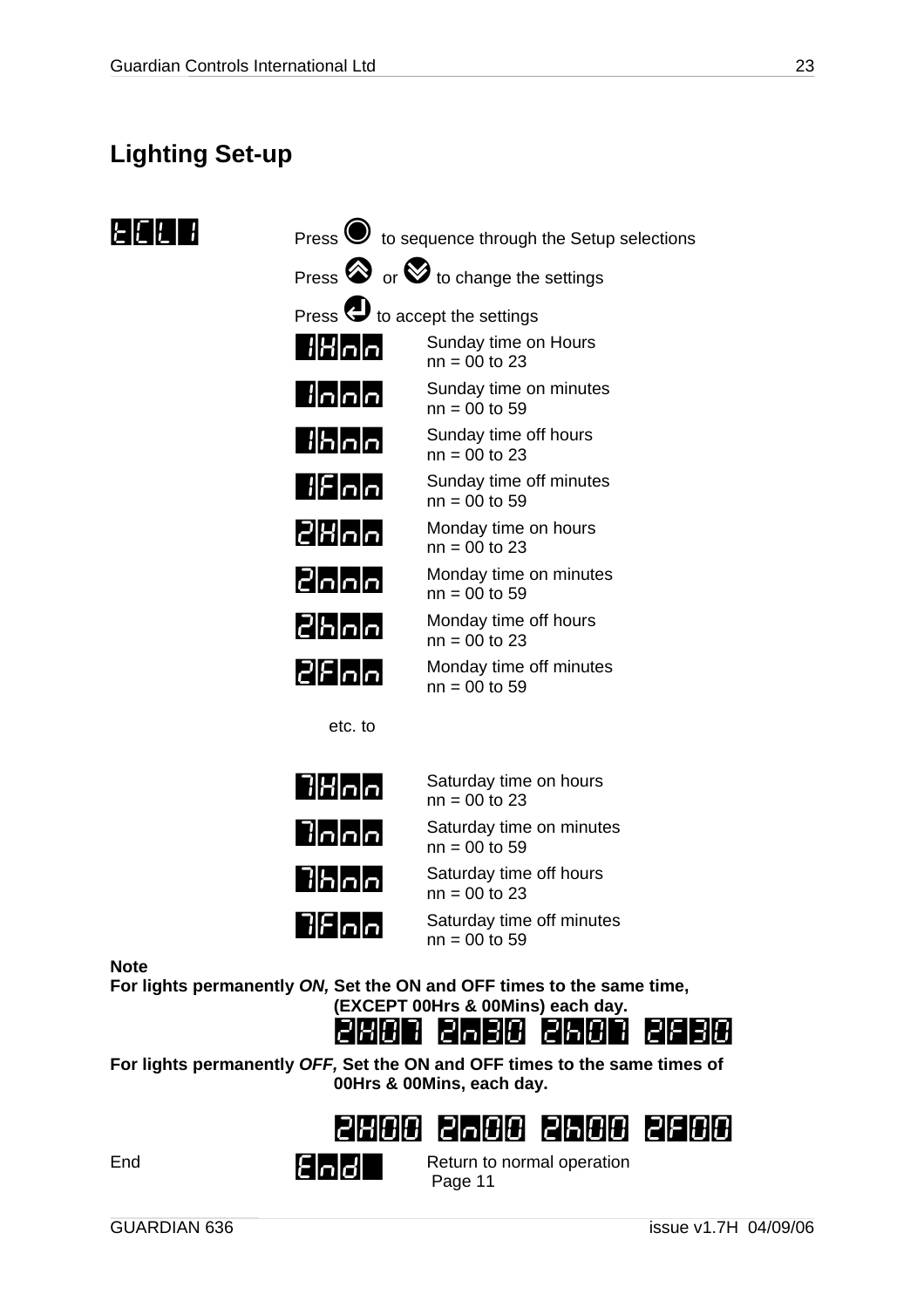### <span id="page-23-0"></span>**PP11 Menu**

Press @ to sequence through the following PP11 menu selections:- Press  $\bullet$  to select the displayed menu

| Port                                                                          | $P _O _C _C $                                      | Serial communications port                                                                                                                                                                                                                                           |
|-------------------------------------------------------------------------------|----------------------------------------------------|----------------------------------------------------------------------------------------------------------------------------------------------------------------------------------------------------------------------------------------------------------------------|
| Loop                                                                          | IL  0 0 P                                          | <b>Control PID Loop Parameters</b>                                                                                                                                                                                                                                   |
| End                                                                           | $E$ nd                                             | Return to normal operation                                                                                                                                                                                                                                           |
| $P$ o $\mid$ c $\mid$ c $\mid$                                                |                                                    | Press $\bigcirc$ to sequence through the Setup selections                                                                                                                                                                                                            |
|                                                                               |                                                    | Press $\bigotimes$ or $\bigotimes$ to change the settings                                                                                                                                                                                                            |
| Communications                                                                | Press $\bigcirc$ to accept the settings<br>1919191 |                                                                                                                                                                                                                                                                      |
| baud rate                                                                     | $YYYY = 9600$<br>nonE                              | <b>Baud rate</b><br>Removes PC FAIL if no PC present                                                                                                                                                                                                                 |
| <b>Electronic Expansion</b><br><b>Valve Parameters</b>                        | 1919191                                            | (Only if EET or EEP selected)                                                                                                                                                                                                                                        |
|                                                                               | $YYYY = F-EE$<br>C-EE                              | Returns all parameters to default values below.<br><b>F-EE RETURNS TO DEFAULTS</b><br>Allows values to be changed during                                                                                                                                             |
| Superheat High.<br>Maximum superheat                                          | 5                                                  | commissioning.<br>$nn = 0$ to 99 $°C$                                                                                                                                                                                                                                |
| Superheat Low.<br>Minimum superheat                                           | 5 Լ ո ․ ո                                          | $n.n = 0.0$ to $9.9^{\circ}$ C                                                                                                                                                                                                                                       |
| <b>Superheat Alarm</b><br>Limit at which<br>superheat recovery is<br>actioned | 5 8 0 0                                            | $nn = 0$ to 99 $°C$                                                                                                                                                                                                                                                  |
| Stable Band.                                                                  | 515101.101                                         | $nn = 0.0$ to $9.9^{\circ}C$<br>Taken +/- about current superheat setpoint.<br>Oscillations of superheat outside Sb cause<br>increase in superheat towards SH. If superheat<br>remains within Sb then superheat is reduced<br>towards $SL(0)$ = function not active) |
| Stable band Delay<br>time                                                     | 5 d n n                                            | $nn = 0$ to 99 mins<br>Time after which Sb setpoint change is applied                                                                                                                                                                                                |
| Defrost Recovery<br>Valve position                                            | d r n n                                            | $nn = 0$ to 99%                                                                                                                                                                                                                                                      |
| <b>Starting Output</b>                                                        | 5 0 0 0                                            | $nn = 0$ to 99%<br>Valve position after power restart or thermostatic                                                                                                                                                                                                |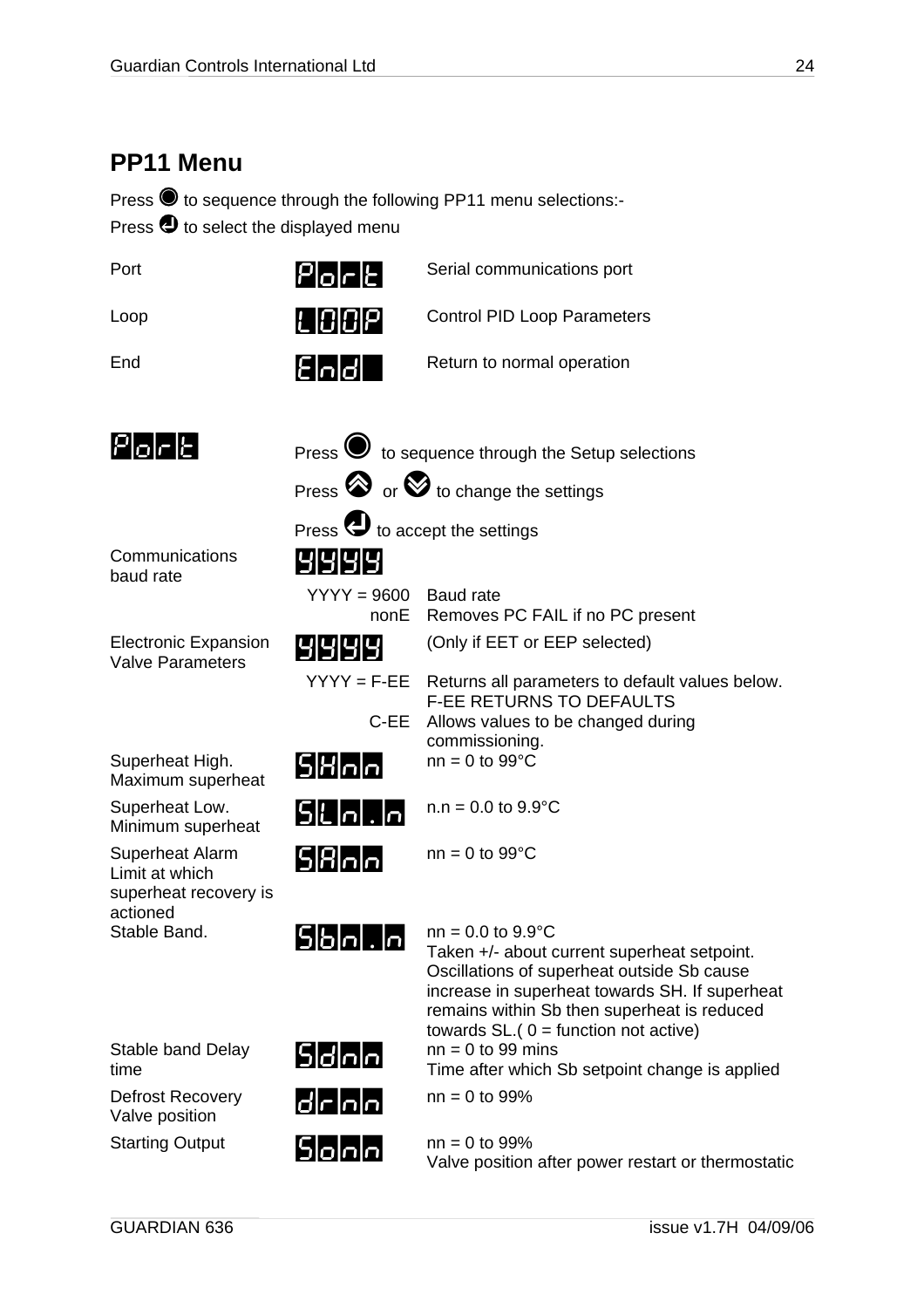|                                    |                                                                                                           | cycle of AKV10                                                                                                                       |
|------------------------------------|-----------------------------------------------------------------------------------------------------------|--------------------------------------------------------------------------------------------------------------------------------------|
| Superheat Alarm<br><b>Time OFF</b> | $E$ $F$ $n$ $n$                                                                                           | $nn = 0$ to 15 min<br>Valve is shut for this time after superheat alarm<br>before attempting recovery procedure                      |
| <b>Superheat Alarm</b><br>Time ON  | $\epsilon$ <u>nnn</u>                                                                                     | $nn = 0$ to 15 min<br>Valve is open for this time after superheat alarm<br>and TF time above whilst attempting recovery<br>procedure |
| L 004                              |                                                                                                           | Press $\bigcirc$ to sequence through the Setup selections                                                                            |
|                                    |                                                                                                           | Press $\otimes$ or $\otimes$ to change the settings                                                                                  |
|                                    | Press $\bigoplus$ to accept the settings                                                                  |                                                                                                                                      |
| <b>Change Settings</b>             | 9999                                                                                                      | Factory / Commissioning change Settings                                                                                              |
|                                    |                                                                                                           | $YYYY = F-LP$ Returns all parameters to default values below.                                                                        |
|                                    | C-LP                                                                                                      | <b>F-LP RETURNS TO DEFAULTS</b><br>Allows values to be changed during                                                                |
| <b>Proportional Gain</b>           | Iol<br><u>,  n</u>                                                                                        | commissioning.<br>$n.n = 0$ to 9.9                                                                                                   |
| Integral Gain                      | $\overline{\phantom{a}}$ , $\overline{\phantom{a}}$ , $\overline{\phantom{a}}$ , $\overline{\phantom{a}}$ | $n.nn = 0.00$ to 0.99                                                                                                                |
| <b>Differential Gain</b>           | d   n . n                                                                                                 | $n.n = 0.0$ to 9.9                                                                                                                   |
| <b>Bleed position</b>              | Ե    ր ր                                                                                                  | $nn = 0$ to 99%                                                                                                                      |
| Ramp rate                          | <u>r  n .n </u>                                                                                           | Sets minimum valve position<br>$n.n = 0.0$ to $9.9^{\circ}$ C<br>Sets rate of change of superheat from SH to SL                      |
| Integral Time                      | E[n]<br>$\mathbf{I}$                                                                                      | $nn = 0$ to 99 mins<br>Delayed time for loop integral action                                                                         |
| Loop Period                        | Pdna                                                                                                      | $nn = 0$ to 99 secs                                                                                                                  |
| Coil Time                          | c                                                                                                         | $nn = 0$ to 99 mins<br>Time delay to establish coil-in/coil-out<br>temperatures before control action starts                         |
| Ramp Time                          | $\mathsf{r}\mathsf{k}$ $\mathsf{n}\mathsf{n}$                                                             | $nn = 0$ to 99 secs<br>Time at which ramp rate, r, is applied                                                                        |
| End                                | <u>[[nd]</u>                                                                                              | Return to normal operation<br>Page 10                                                                                                |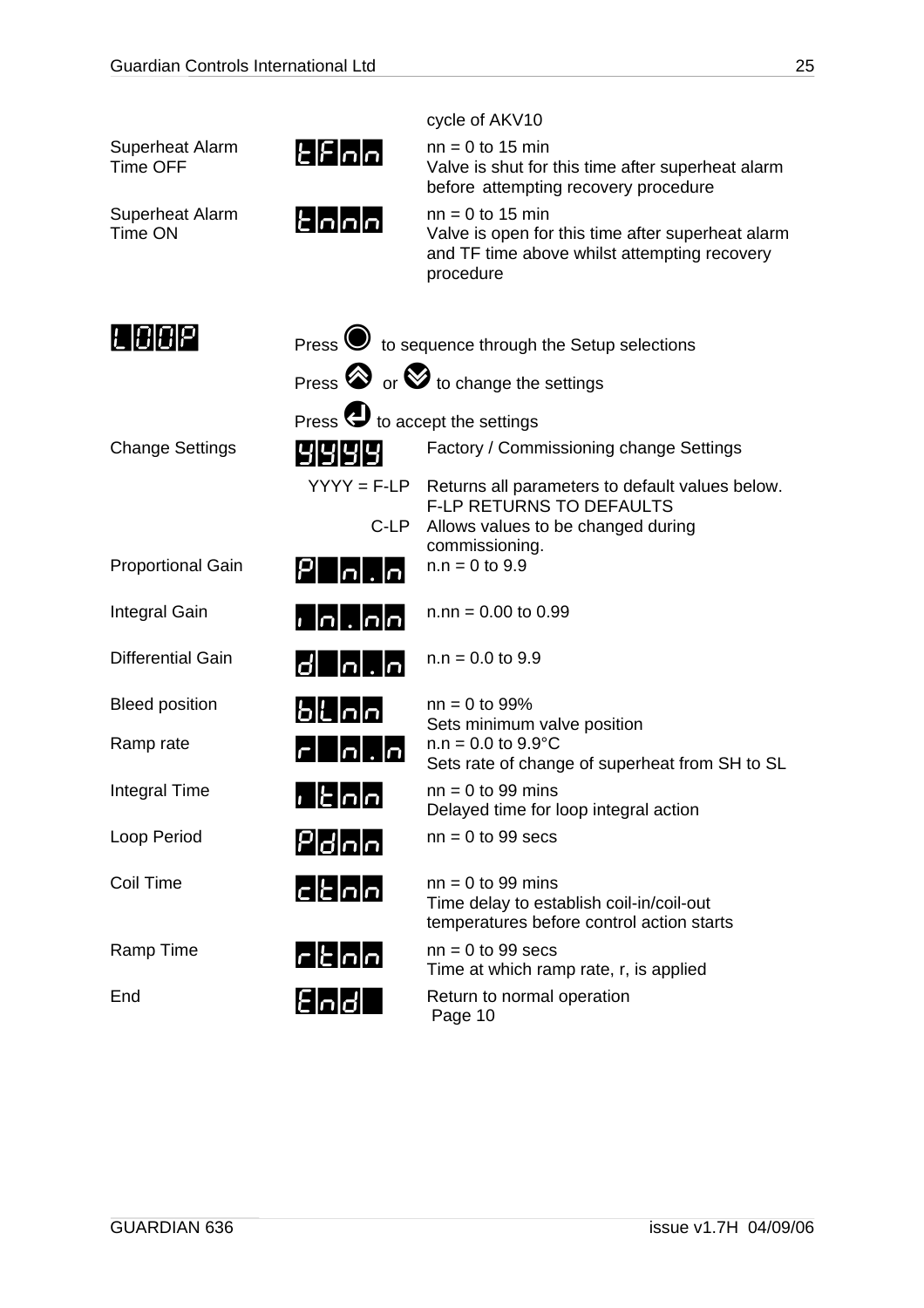### <span id="page-25-0"></span>**Expansion Valve Setup**

For coil temperature control 'EEt' the only parameter that requires setup is the 'E' term Value. **Set the E value to 10°C above the Plant Evaporating Temperature.**

This is the coil-in temperature at which 5°C above the AKV is allowed to resume automatic control, after recovery from Defrost or Pulldown.

 The E Value is therefore **relative** to the Pack Evaporating Temperature, but should **not** be set at the **Actual** Evaporating Temperature

Other parameters at their default values should provide adequate electronic expansion valve control.

If a particular case is not controlling efficiently then other parameters may be adjusted dependent on observed performance using passcode PP11.

Expansion valve sizing should give observed valve open % averages between 40% and 60%. to allow sufficient capacity for peak demands such as defrost recovery and initial starting where refrigerant demand may exceed normal cooling by a factor of 2 and as much as 4 on certain low temperature applications.

During restart or defrost recovery the valve is maintained at preset defrost or start-up open positions (dr=90% or So=80%) until the coil in temperature is below  $E + 5$ ° C at which point the control mode switches to automatic.

If EET type is selected and the coil in temperature is reading  $5^\circ$  C above the E limit then the controller goes into superheat recovery mode.

If EEP type is selected and the saturated evaporating temperature reaches Ed°C above the E limit (plant evaporating setpoint) then the controller will close the valve until the plant can recover. This will help to protect compressors from overload and liquid flooding during fault conditions and. on recovery

#### **Terminology**

Under the **HODP** heading in **PPHS** the relevant settings are:-

E=== Electronic Expansion Valve auto control starting point, **Set the E value to 10°C above the Plant Evaporating Temperature.**

Ed== Evaporating temperature differential (the temperature above system setpoint at which protective measures are taken).EEt is fixed at 5°C and will switch to superheat recovery mode where the valve will close for  $\mathbb{H}$  time then open for  $\mathbb{H}$  time to  $\mathbb{H}$  value and maintains this cycle until  $\blacksquare$  is restored to normal and superheat is stabilised.

Under EEp  $\blacksquare$  is adjustable between 5 and 20°C with a default of 10°C. If the set value is exceeded the valve will close until  $\Box$  is within limits again and will then go straight back into auto control.

Under the **Port** heading in **PPH** the relevant settings are:-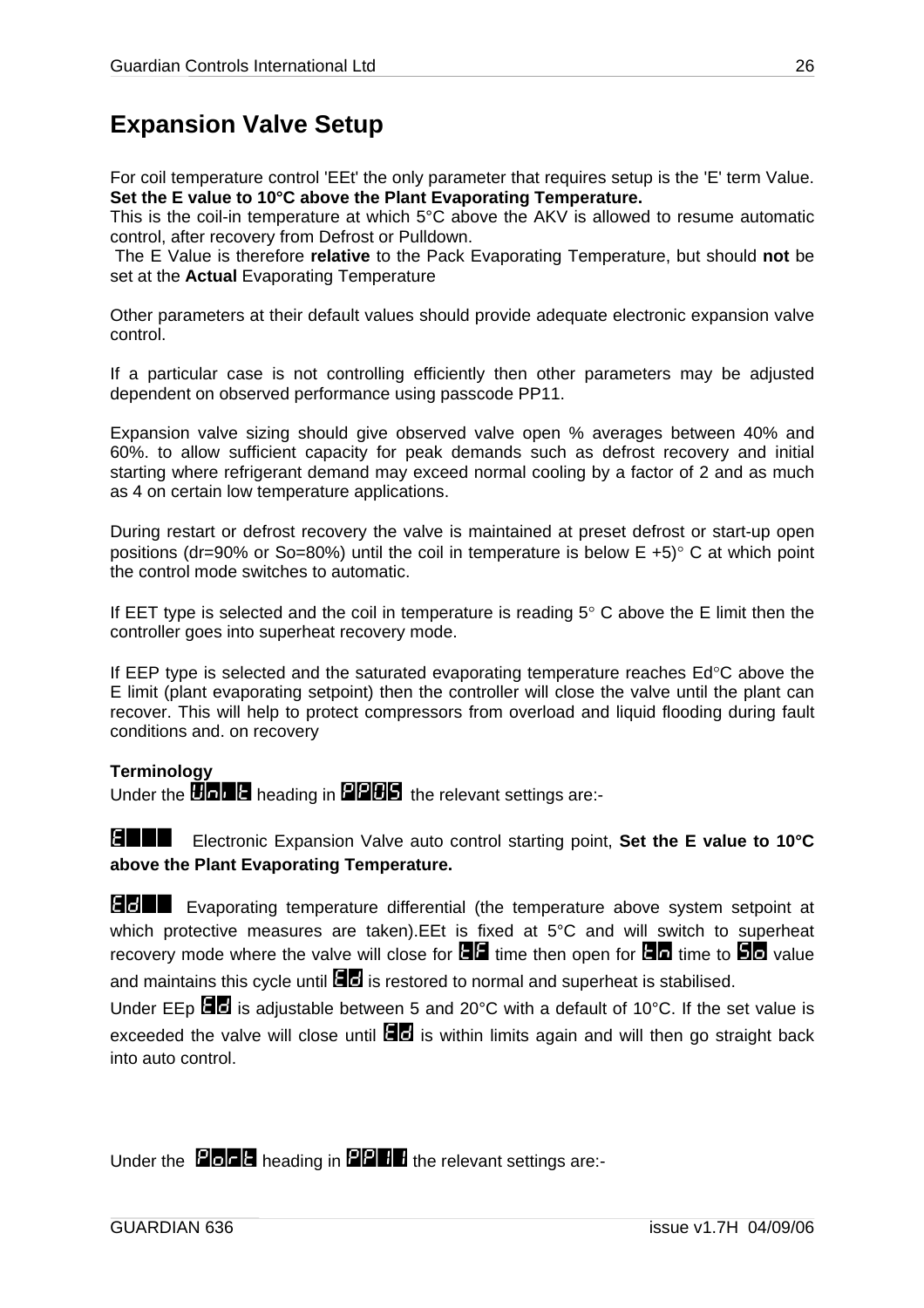EEU Electronic expansion valve parameters which allows access to all control settings for the valve. The default setting is  $\blacksquare\blacksquare\blacksquare\blacksquare$  or factory settings which will be sufficient for most applications.  $\blacksquare\blacksquare\blacksquare\blacksquare\blacksquare$  can be selected which will allow the user to tailor the control to a specific application.

SH== Superheat high is the maximum value the valve is allowed to control at.



**SHIP** Superheat low is the minimum value the valve is allowed to control at.



**SBIF** Superheat alarm (low) limit closes valve for **EH** period.

**SBFF** Stable band. If the superheat is maintained within this limit the valve will adjust the superheat control towards  $\Box$ . If the superheat is not maintained within this limit the valve will adjust the superheat control towards  $\Box$ 

**SHIP** Stable band delay. This is the time period over which superheat stability is assessed.

 $\overline{d}$  Defrost recovery valve position. This is the % valve opening held for time  $\overline{d}$ .

**Soff** Starting output. This is the valve % opening from power on or superheat recovery.

**EFFF** Superheat alarm time off. This is the time duration the valve is closed at the onset of a superheat alarm.

**The Superheat alarm time on. This is the time duration the valve is held open to enable** recovery. The valve is opened to the % before the alarm occurred.

Under  $H$  $H$  $H$  $H$  $P$  heading in  $P$  $P$  $H$  the relevant settings are only accessed from the serial display:-

**BLEE** Bleed position. This is the minimum % opening the valve will operate at below which it is fully closed.

 $\blacksquare$  Coil time. Time period valve is held at  $\blacksquare$  or  $\blacksquare$  before switching to automatic mode.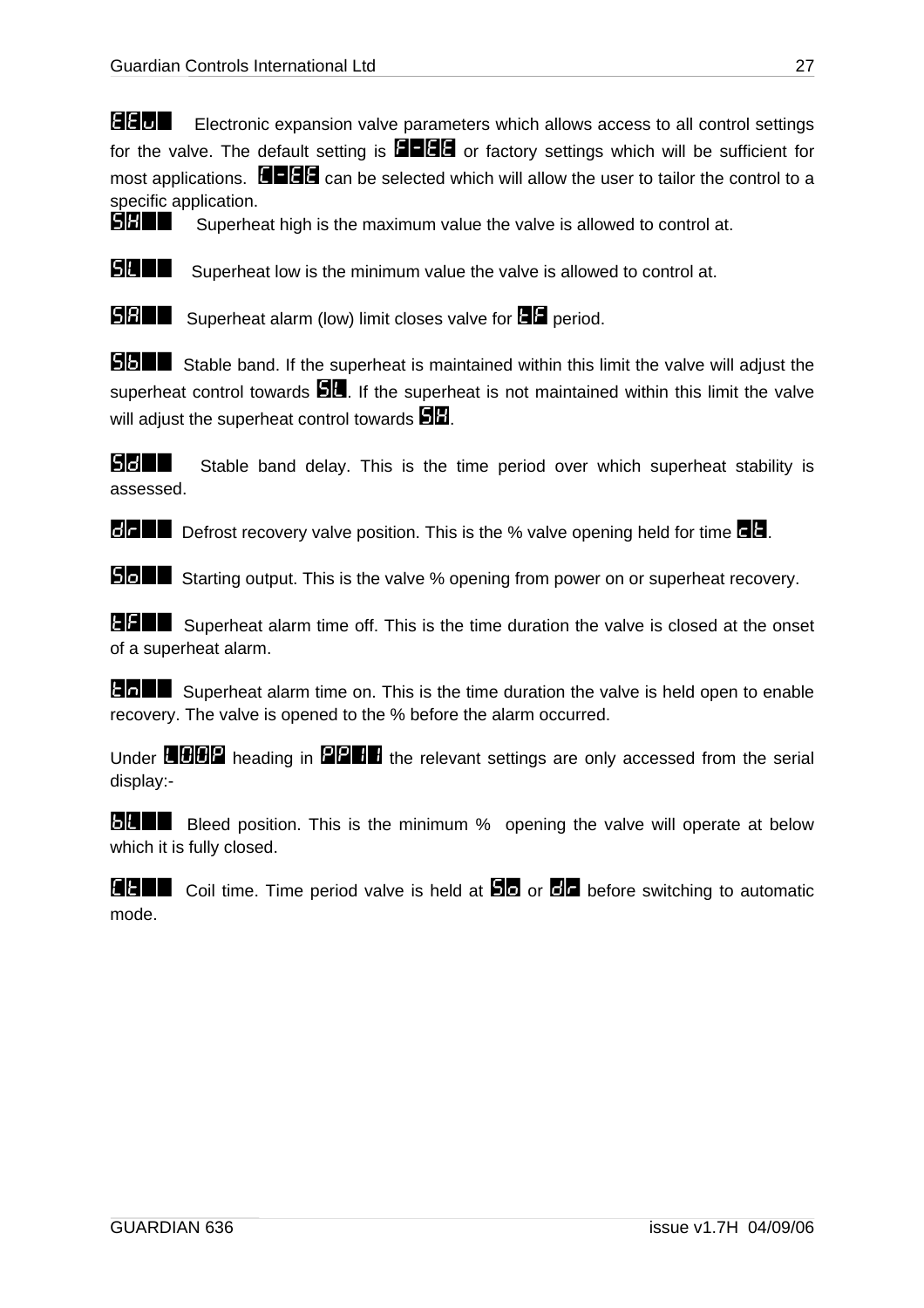### <span id="page-27-0"></span>**Dewpoint Control of Trim Heaters**

Using store dewpoint to control the energy used by the frozen food case trim heaters results in energy savings of up to 60%. The G636 controller may be set up to automatically control Trim heater energy on store dew point as follows:-

#### **Master Controller for Dewpoint control on RS485 highway**

- i) To check the 636 has dewpoint control capability press lower button which should display software version  $\blacksquare$   $\blacksquare$  and later issues.
- ii) Provided that temperature probe input TB5 1&2 is not already in use for defrost termination, select any 636 controller as a master for dewpoint control. If TB5 1& 2 are in use, find another 636 that does not use them. Model 205 or 515 controllers cannot be selected as master - find a 636 or 1289 controller
- iii) Check whether Temperature Probe type is selected for  $\Box$ P2 $\Box$  (Thermistor 2K2) or **EDDE** (Pt1000 probe). See PP05 menu [Unit p](#page-16-0)age 17
- iv) Fit 4-20ma humidity probe to TB9 and store temperature probe to TB5 1&2 If probe type is tP22 then ensure correct thermistor humidity probe is fitted.
- $v$ ) Select  $\Box$  and enter  $\Box$   $\Box$  and press next.
- vi) press enter on **PLPE** and raise  $\mathbf{E}$  value to **HHOO** and press enter. **H100** setting makes this controller a master with humidity
- vii) press next and raise  $\blacksquare$  value to  $\blacksquare\blacksquare\blacksquare\blacksquare$  and press enter.
- viii) Press next until 日間間

The master unit is now setup for measuring humidity and temperature which will be picked up by all other 636 controllers on the same RS485 highway if the network is OK.

#### **The following Trim Heater Master control values should be displayed:-**

- ix) On default display of master 636, press next until  $\Box$  $\Box$  $\Box$  is displayed with its humidity value eg  $\Box$  $\Box$  $\Box$  $\Box$  The value should normally be between 40% and 60%.
- $\mathsf{x}$ ) If it says **de FAIL instead then check probe and connectionspress next until SHOP** is displayed with its temperature value eg.  $\blacksquare$ The value should normally be between 18C and 30C. If it says  $\Box$  **FRIM** instead then check probe and connections
- $x$ i) press next until  $\blacksquare$  $\blacksquare$  dewpoint is displayed it should be 8C to 15C If it says  $\Box$  **FRIM** instead of value then check both probes and connections
- xii) press next until  $\blacksquare$  pulse ratio % is displayed it should be 40% to 100% Immediately after power up this value remains at 70% for 10 minutes.

#### **The following default Trim Heater control settings may be displayed if required:-**

- $xiii)$  Select  $\blacksquare\blacksquare\blacksquare$  and enter  $\square\blacksquare\blacksquare\blacksquare\blacksquare$  and next.
- $xiv$ ) press enter on **SHEG** and press next until  $\overline{G}$ FEG is displayed.(70% pulse as default)
- $xv$ ) press next : **ELEL** minimum control pulse% value is normally 20%. Press enter.
- $xvi)$  press next;  $B = 0$  pulse% period value is normally 10 minutes. Press enter.
- xvii) Press next until 日日日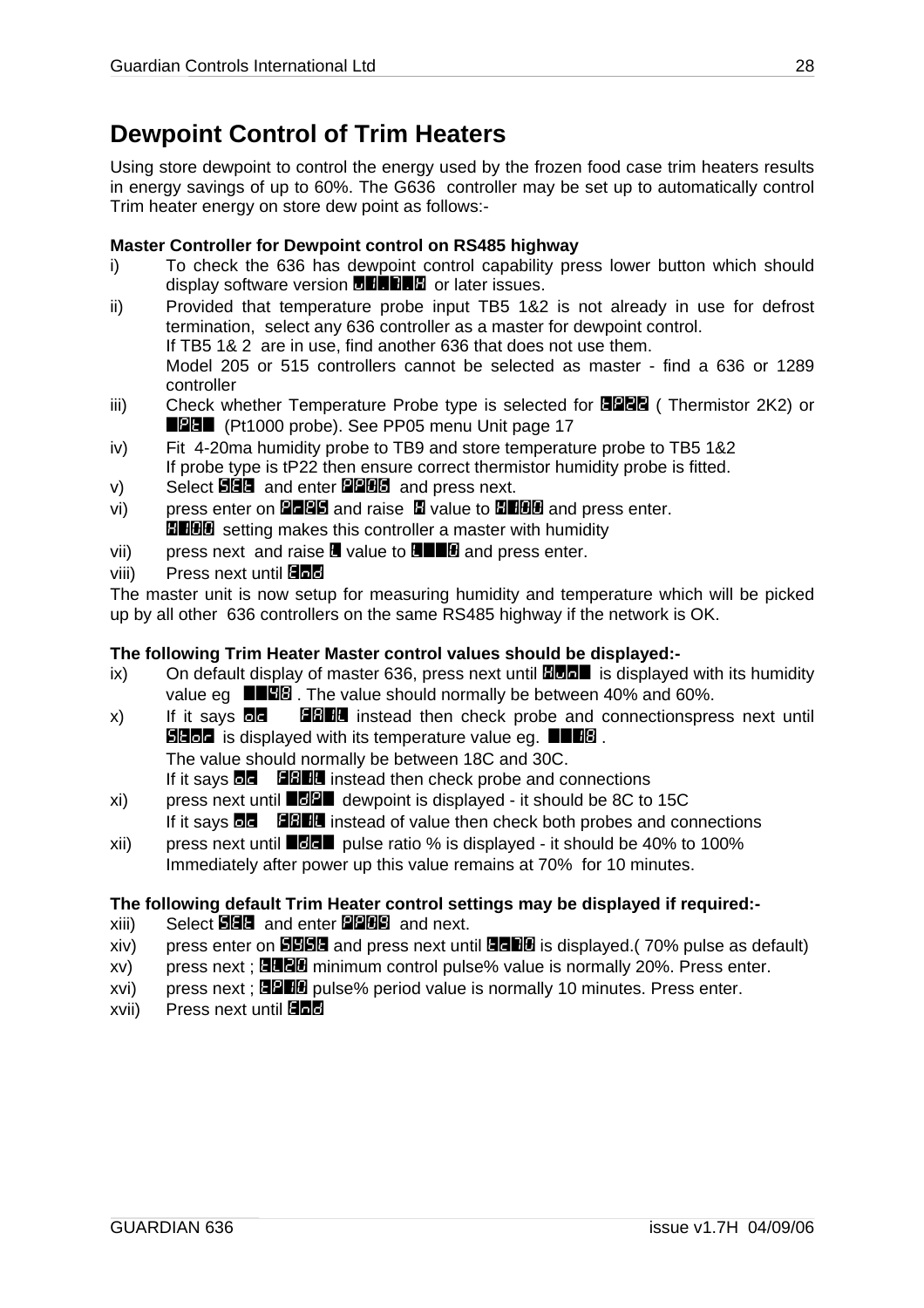#### **All other 636 units for Dewpoint trim heater control on same RS485 highway**

- i) To check the 636 has dewpoint control capability press lower button which should display software version **DHRHH** or later issues.
- ii) No humidity or temperature probes are required for these cases. The store dew point is calculated from the humidity and store temperature from the master controller.
- iii) Select SEt and enter PP06 and press enter followed by next.
- iv) press enter on **PLPS** and lower  $\blacksquare$  value to  $\blacksquare$  and press enter. This ensures that the 636 looks for humidity and temperature on the RS485 highway.
- $v$ ) Press next until  $\Box$

#### **The following Trim Heater control values should be displayed:-**

- vi) On default display, press next until **HunC** is displayed with its humidity % value eq. **EE8.** The value should normally be between 40% and 60%.
	- If it says **NF FAILE** then check master probe and RS485 comms connections
- vii) Press next until **SHE** is displayed with its temperature value eg.  $\blacksquare \blacksquare \blacksquare \blacksquare$  the value should normally be between 18C and 30C.

If it says  $\blacksquare$   $\blacksquare$  and then check master probe and RS485 comms connections

- viii) press next until  $\blacksquare$  $\blacksquare$  dewpoint is displayed it should be 8C to 15C If it says **NH FIGHE** then check master probe and RS485 comms connections
- ix) press next until  $\blacksquare$  pulse ratio % is displayed it should be 40% to 100%

#### **After a Trim Heater software upgrade or fitting a replacement controller the following additional checks should be made:-**

- i) check Real Time Clock on each controller still has correct time (see page [20 \)](#page-19-1)
- ii) Check Woodley 5 or other alarm panel still displays all case temperatures and RS485 communications are OK.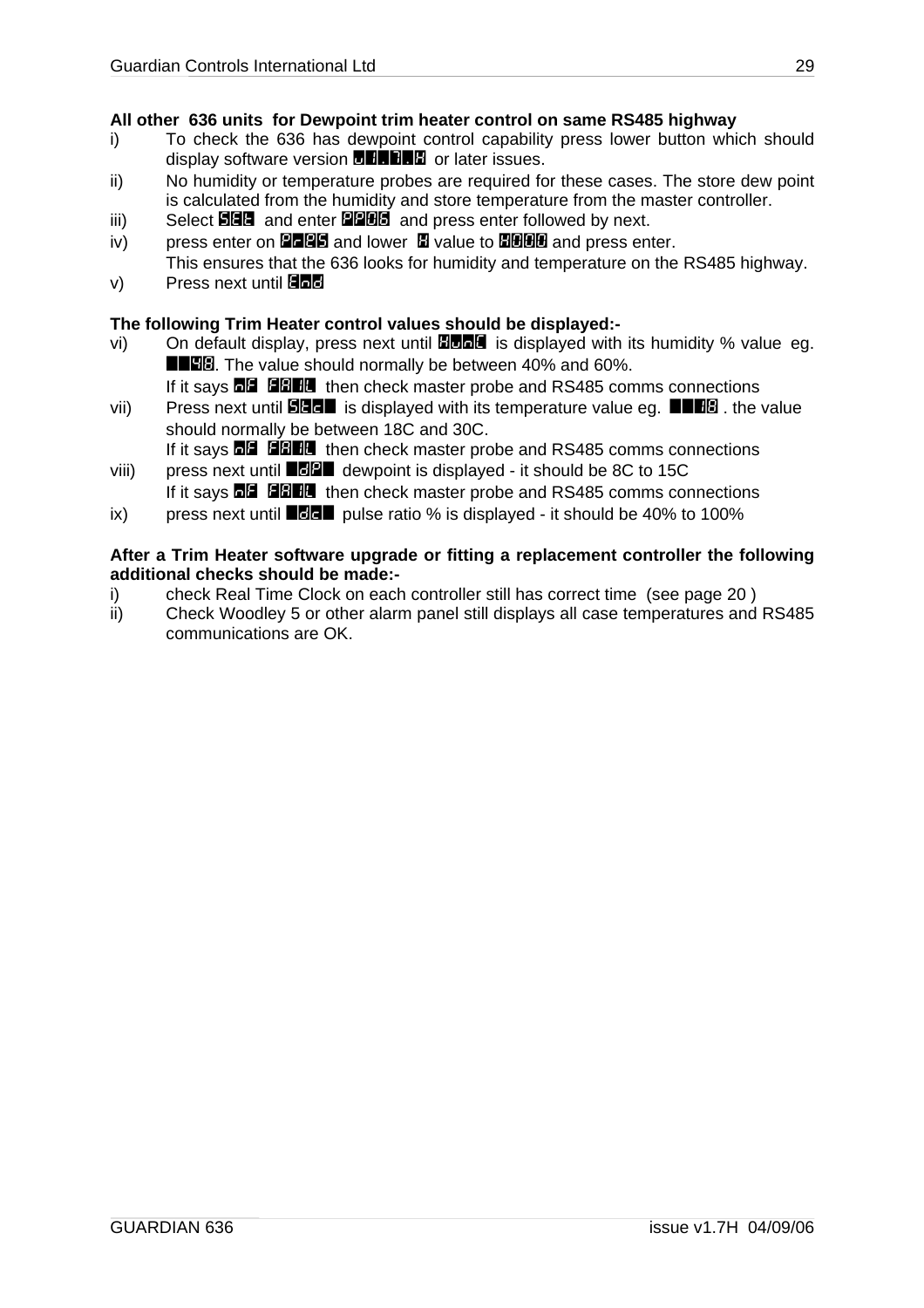### <span id="page-29-0"></span>**Product Ratio**

636 controller does not have fitted links.

If probe 1 (case) has no probe wired to it then ' nF ' (not fitted) is set-up under PP07 1-AL (HI/lo/HiLo/None/ **nF** ) then the default temperature value displayed and logged for probe 1 is the PR% ratio of the discharge and return air.



 $P = \Box P$  If PR% = 0 then the return air value is displayed (Use for Coldstore)

|  | P ~ 9 9 |         |
|--|---------|---------|
|  |         | P - S 0 |

If  $PR% = 99$  then the discharge air value is displayed If  $PR% = 50$  then the mean of discharge and

return air value is displayed

The Product Ratio  $PR = 88\%$  is set-up as follows using passcode 5 under UNIT selection provided PPO7 1-AL has been set to **'nf'.**



If PPO7 1-AL is *not* set to **'nf'** then case displays **' oc '** and the PR% menu is not displayed. If **Stor** with probe 1 used for defrost termination, if display readout is probe 1 temp then PPO7 1-AL has *not* been set to **'nf'.** 

By selecting CASE **CPon**, this calculated product temperature can be used for control instead of discharge air on all Defrost types except coldstores.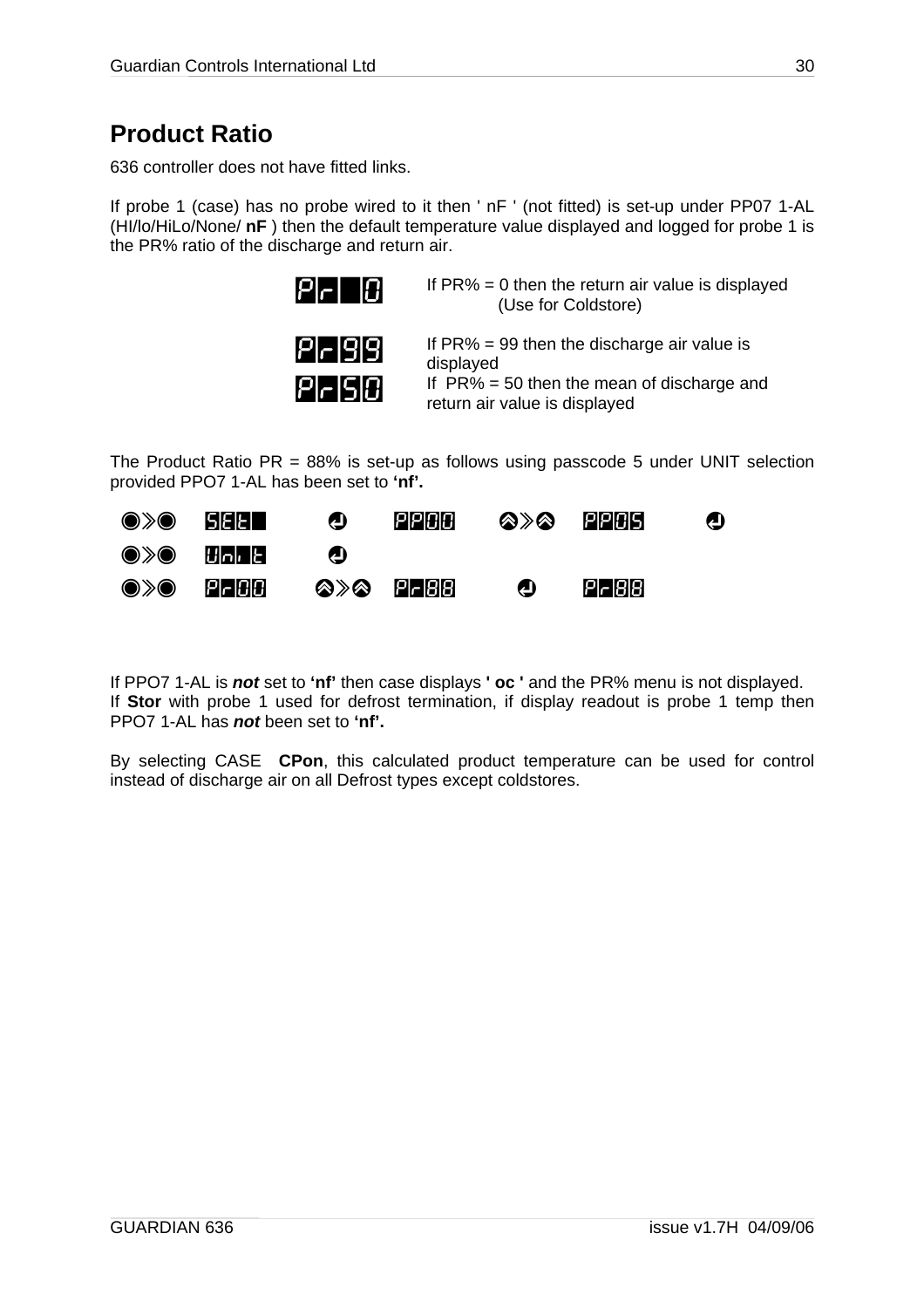### <span id="page-30-0"></span>**Alarm Unit**

The 635/515 may be configured as a supermarket central alarm indicator and teledialler unit for systems using the GUARDIAN M Autograph Terminal.

Alarm Monitor settings

When 635 control is selected these settings are automatically returned to the appropriate control limits.

When used as an alarm monitor, the temperature alarm setpoints and contact alarms may be setup as follows: -

The required  $\blacksquare$   $\blacksquare$  settings are: -

| 5 n 8 0        | Stub number = $80$                               |
|----------------|--------------------------------------------------|
| $ E $ o $ +1 $ | Case number $= 1$                                |
| 8 2 4 9        | Unit address $= 249$                             |
| <b>RLFI.</b>   | Alarm selection for relay 3 (only if $A = 249$ ) |

Any alarm detected and printed by the Autograph Terminal causes the alarm unit to be selected to AUTO which results in-

| Relay 2 (defrost)     | Closes n/c contacts for 5 seconds to initiate an alarm<br>via the store teledialler |
|-----------------------|-------------------------------------------------------------------------------------|
| Relay 3 (Heater)      | Flashes the alarm lamp every half second until the                                  |
|                       | ACCEPT pushbutton is pressed when it goes steady.                                   |
| Relay 4 (fans)        | Energises remote flashing beacon in store which stops                               |
|                       | when ACCEPT pushbutton is pressed.                                                  |
| Input 4 (heater fail) | is used for the ACCEPT pushbutton input.                                            |

Any new alarms cause the cycle to be repeated with a contact closure for the teledialler and a flashing alarm lamp and beacon.

The flashing or steady alarm lamp is extinguished when Function key F8 - Accept Alarms is pressed at the Autograph Terminal by switching the alarm unit into OFF mode.

The correct unit address 249 must be set-up for stub 80 on the Autograph Terminal to make the system function correctly.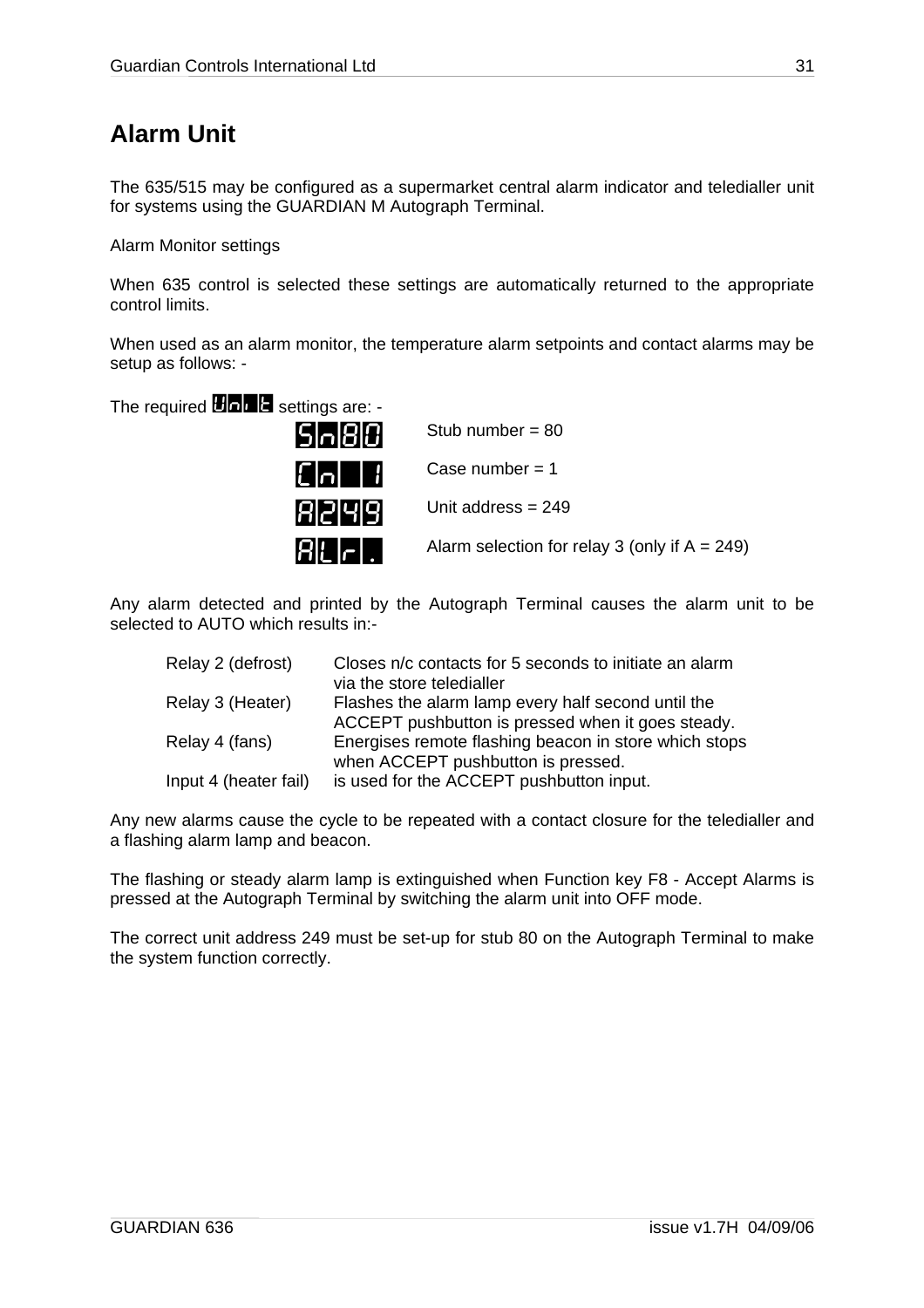### <span id="page-31-0"></span>**Control**

### FIG.1 LIQUID VALVE CONTROL



### FIG.2 DEFROST CYCLE VALVE CONTROL

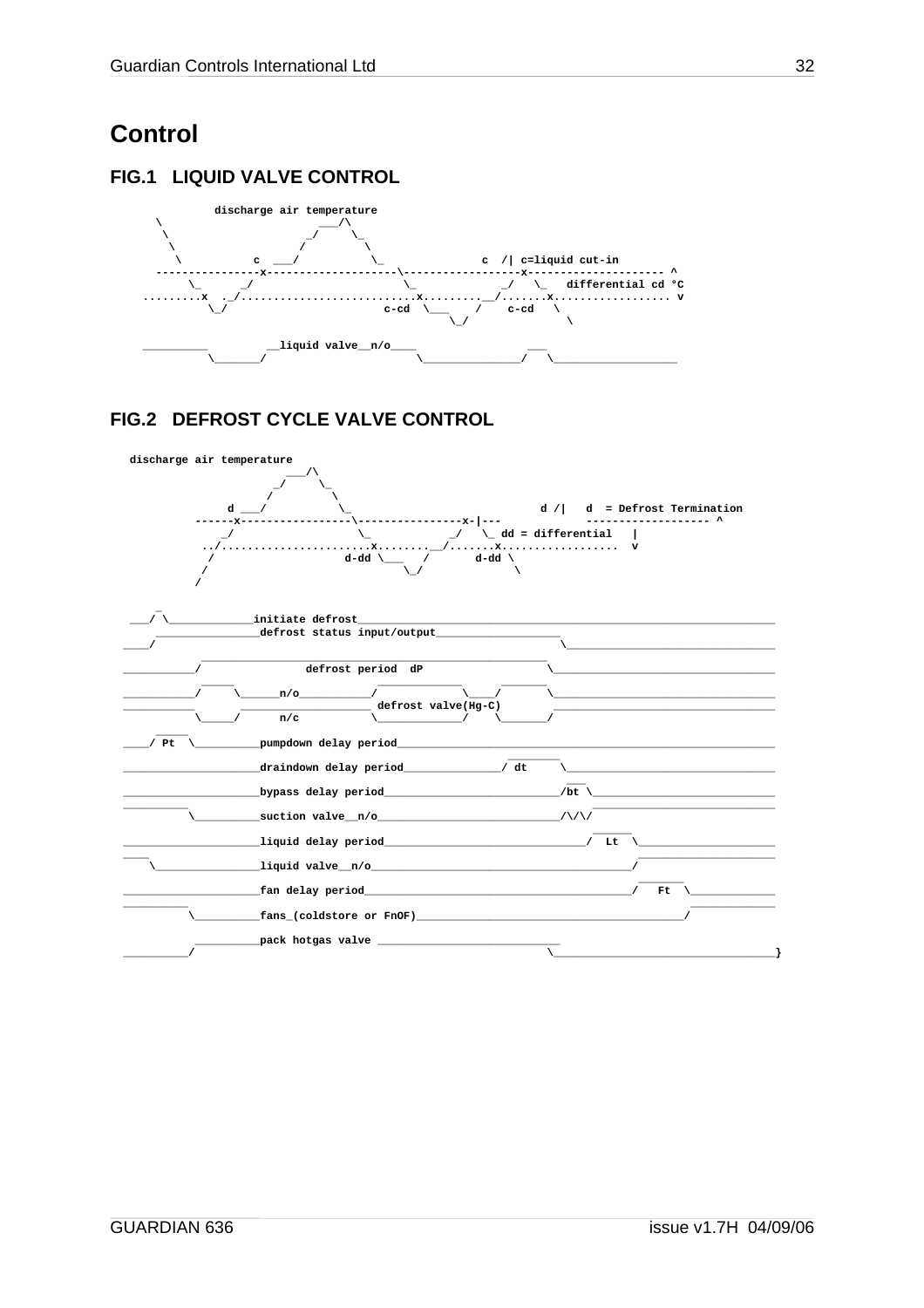### <span id="page-32-0"></span>**Defrost Control**

### **Hg-C - Hotgas Cycle**



#### **Hg-t - Hotgas Terminate**  $request$  /\

| defrost status by defrost any case in stub   |                                                                                                                                                                                                                                                                                                                                                                                                                                       |
|----------------------------------------------|---------------------------------------------------------------------------------------------------------------------------------------------------------------------------------------------------------------------------------------------------------------------------------------------------------------------------------------------------------------------------------------------------------------------------------------|
| input/output /                               | stub done                                                                                                                                                                                                                                                                                                                                                                                                                             |
| <b>PACK</b>                                  |                                                                                                                                                                                                                                                                                                                                                                                                                                       |
|                                              |                                                                                                                                                                                                                                                                                                                                                                                                                                       |
| Hotgas valve /                               |                                                                                                                                                                                                                                                                                                                                                                                                                                       |
| Suction valve \ shut shut                    |                                                                                                                                                                                                                                                                                                                                                                                                                                       |
|                                              | open                                                                                                                                                                                                                                                                                                                                                                                                                                  |
| bypass valve $\sqrt{ }$                      |                                                                                                                                                                                                                                                                                                                                                                                                                                       |
|                                              |                                                                                                                                                                                                                                                                                                                                                                                                                                       |
|                                              |                                                                                                                                                                                                                                                                                                                                                                                                                                       |
|                                              |                                                                                                                                                                                                                                                                                                                                                                                                                                       |
| Trim Heaters \off.( if trOF)/                |                                                                                                                                                                                                                                                                                                                                                                                                                                       |
|                                              | open and the state of the state of the state of the state of the state of the state of the state of the state of the state of the state of the state of the state of the state of the state of the state of the state of the s                                                                                                                                                                                                        |
| LV1                                          |                                                                                                                                                                                                                                                                                                                                                                                                                                       |
|                                              |                                                                                                                                                                                                                                                                                                                                                                                                                                       |
| $HGV1$ shut /                                |                                                                                                                                                                                                                                                                                                                                                                                                                                       |
| $\ldots \ldots \ldots \ldots$ defrost time-1 |                                                                                                                                                                                                                                                                                                                                                                                                                                       |
|                                              |                                                                                                                                                                                                                                                                                                                                                                                                                                       |
|                                              |                                                                                                                                                                                                                                                                                                                                                                                                                                       |
|                                              | draindown delay 1 $/dt$ 1 $\setminus$                                                                                                                                                                                                                                                                                                                                                                                                 |
|                                              |                                                                                                                                                                                                                                                                                                                                                                                                                                       |
| liquid delay 1                               | <u> 1980 - Johann John Stone, market fan it ferstjer fan it ferstjer fan it ferstjer fan it ferstjer fan it ferst</u>                                                                                                                                                                                                                                                                                                                 |
|                                              | open and the contract of the contract of the contract of the contract of the contract of the contract of the contract of the contract of the contract of the contract of the contract of the contract of the contract of the c                                                                                                                                                                                                        |
| $\lambda$ shut<br>LVI                        |                                                                                                                                                                                                                                                                                                                                                                                                                                       |
| $\_open$                                     |                                                                                                                                                                                                                                                                                                                                                                                                                                       |
| $HGV2$ shut /                                |                                                                                                                                                                                                                                                                                                                                                                                                                                       |
|                                              | defrost time-2                                                                                                                                                                                                                                                                                                                                                                                                                        |
| terminate case 2 x                           |                                                                                                                                                                                                                                                                                                                                                                                                                                       |
|                                              |                                                                                                                                                                                                                                                                                                                                                                                                                                       |
| draindown delay 2 $/dt2$ $\setminus$         |                                                                                                                                                                                                                                                                                                                                                                                                                                       |
|                                              |                                                                                                                                                                                                                                                                                                                                                                                                                                       |
| liquid delay 2                               | $\begin{array}{cccccccccccccc} \textbf{L} & \textbf{L} & \textbf{L} & \textbf{L} & \textbf{L} & \textbf{L} & \textbf{L} & \textbf{L} & \textbf{L} & \textbf{L} & \textbf{L} & \textbf{L} & \textbf{L} & \textbf{L} & \textbf{L} & \textbf{L} & \textbf{L} & \textbf{L} & \textbf{L} & \textbf{L} & \textbf{L} & \textbf{L} & \textbf{L} & \textbf{L} & \textbf{L} & \textbf{L} & \textbf{L} & \textbf{L} & \textbf{L} & \textbf{L} &$ |
|                                              |                                                                                                                                                                                                                                                                                                                                                                                                                                       |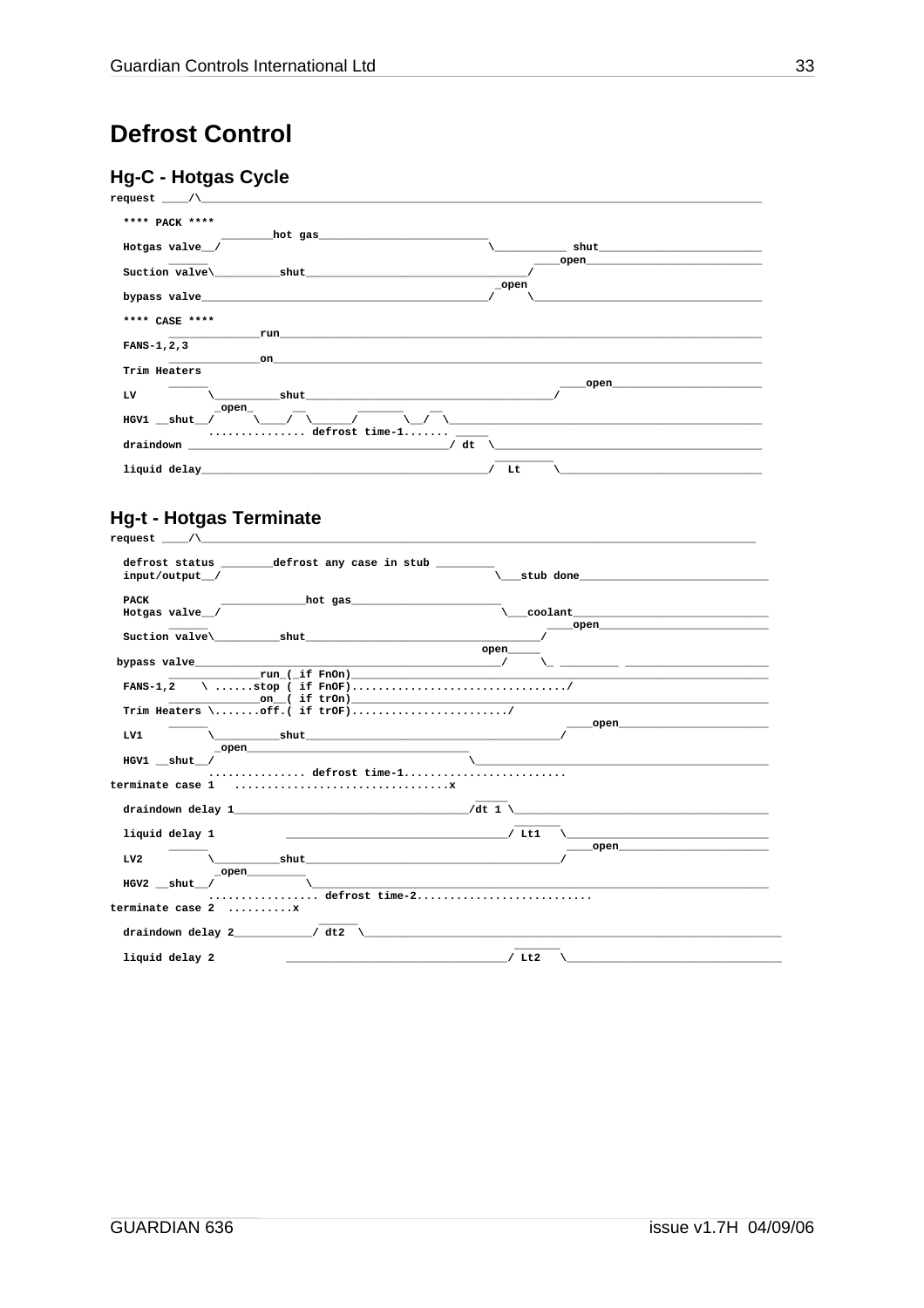#### <span id="page-33-0"></span>**O-C Off-Cycle Defrost**

| PACK                                                                                                   |                                                                                                                                                                                                                                |
|--------------------------------------------------------------------------------------------------------|--------------------------------------------------------------------------------------------------------------------------------------------------------------------------------------------------------------------------------|
| 3-way valve - not used                                                                                 |                                                                                                                                                                                                                                |
| run                                                                                                    |                                                                                                                                                                                                                                |
| <b>FANS 1,2</b>                                                                                        |                                                                                                                                                                                                                                |
| $\mathsf{shut}$ and $\mathsf{shut}$ and $\mathsf{shut}$ and $\mathsf{shut}$ and $\mathsf{shut}$<br>LV1 | open and the contract of the contract of the contract of the contract of the contract of the contract of the contract of the contract of the contract of the contract of the contract of the contract of the contract of the c |
| HGV1 _ not used                                                                                        |                                                                                                                                                                                                                                |
| Liquid delay 1                                                                                         | / Lt1                                                                                                                                                                                                                          |
| LV2                                                                                                    |                                                                                                                                                                                                                                |
| HGV2 not used<br>defrost time-2                                                                        |                                                                                                                                                                                                                                |
| Liquid delay2                                                                                          | /Lt2                                                                                                                                                                                                                           |

#### **Stor - Coldstore Defrost**

(Similar to Hotgas terminate HG-T except FANS are switched off) Coldstores control the liquid valve on the return air probe and NOT on discharge probe. Coldstores terminate defrost on probe 1and NOT on discharge probe. Coldstore door input is monitored by **volt-free** contact TB7 Door closed = contact open Door open = contact closed Coldstores fans are switched off until fan delay is complete

| $r = r$ and $\wedge$                                                                                                                                                                                                                                                                                                                                                                                  |                                                                                                                       |
|-------------------------------------------------------------------------------------------------------------------------------------------------------------------------------------------------------------------------------------------------------------------------------------------------------------------------------------------------------------------------------------------------------|-----------------------------------------------------------------------------------------------------------------------|
|                                                                                                                                                                                                                                                                                                                                                                                                       |                                                                                                                       |
|                                                                                                                                                                                                                                                                                                                                                                                                       |                                                                                                                       |
|                                                                                                                                                                                                                                                                                                                                                                                                       | $\mathbf{on}$                                                                                                         |
| $\setminus$ off $\hspace{1.5cm}$ off $\hspace{1.5cm}$<br>LIQUID                                                                                                                                                                                                                                                                                                                                       |                                                                                                                       |
| On $\qquad \qquad$                                                                                                                                                                                                                                                                                                                                                                                    |                                                                                                                       |
| DEFROST__off______/<br>defrost time-1                                                                                                                                                                                                                                                                                                                                                                 |                                                                                                                       |
| on and the contract of the contract of the contract of the contract of the contract of the contract of the contract of the contract of the contract of the contract of the contract of the contract of the contract of the con                                                                                                                                                                        |                                                                                                                       |
| Pan Heater /                                                                                                                                                                                                                                                                                                                                                                                          | of f                                                                                                                  |
|                                                                                                                                                                                                                                                                                                                                                                                                       |                                                                                                                       |
|                                                                                                                                                                                                                                                                                                                                                                                                       |                                                                                                                       |
|                                                                                                                                                                                                                                                                                                                                                                                                       |                                                                                                                       |
| terminate on probe 1                                                                                                                                                                                                                                                                                                                                                                                  |                                                                                                                       |
|                                                                                                                                                                                                                                                                                                                                                                                                       |                                                                                                                       |
|                                                                                                                                                                                                                                                                                                                                                                                                       | <u> 1980 - Jan Stein Berlin, mars an deus Amerikaansk kommunist fan it ferskearre fan it ferskearre fan it ferske</u> |
|                                                                                                                                                                                                                                                                                                                                                                                                       |                                                                                                                       |
|                                                                                                                                                                                                                                                                                                                                                                                                       | the control of the control of the control of the control of the control of the control of                             |
| Liquid delay $\overline{\phantom{a}}$ and $\overline{\phantom{a}}$ and $\overline{\phantom{a}}$ and $\overline{\phantom{a}}$ and $\overline{\phantom{a}}$ and $\overline{\phantom{a}}$ and $\overline{\phantom{a}}$ and $\overline{\phantom{a}}$ and $\overline{\phantom{a}}$ and $\overline{\phantom{a}}$ and $\overline{\phantom{a}}$ and $\overline{\phantom{a}}$ and $\overline{\phantom{a}}$ and |                                                                                                                       |
|                                                                                                                                                                                                                                                                                                                                                                                                       |                                                                                                                       |
|                                                                                                                                                                                                                                                                                                                                                                                                       | <u> 1989 - Johann John Harrison, markin fizikar (h. 1982).</u>                                                        |
| $_$ run $_$                                                                                                                                                                                                                                                                                                                                                                                           |                                                                                                                       |
|                                                                                                                                                                                                                                                                                                                                                                                                       |                                                                                                                       |
| (Probe 1 MUST be set as not fitted "nF" in PP07 1-AL)                                                                                                                                                                                                                                                                                                                                                 |                                                                                                                       |
|                                                                                                                                                                                                                                                                                                                                                                                                       |                                                                                                                       |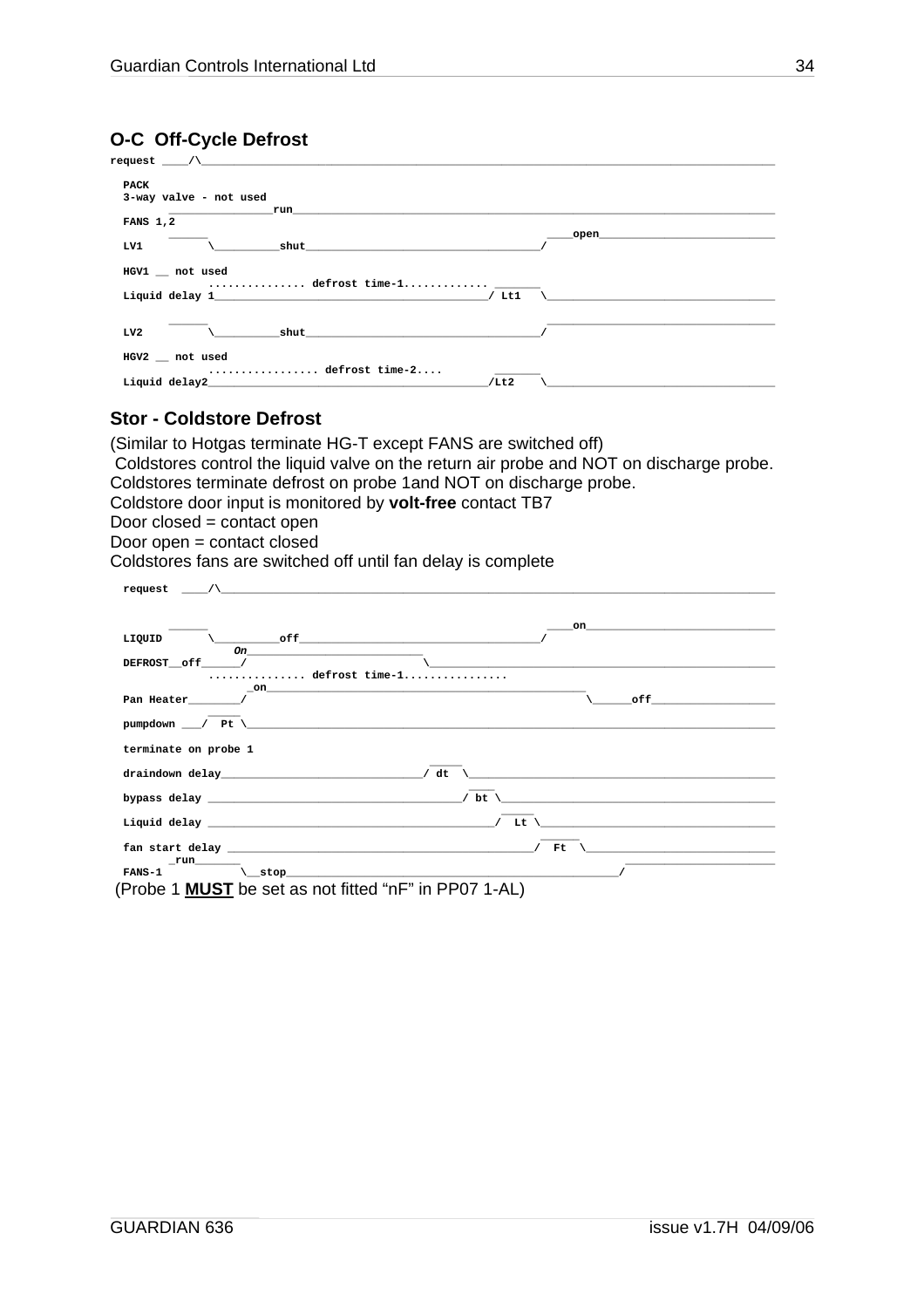## <span id="page-34-1"></span><span id="page-34-0"></span>**COMMUNICATIONS**

Communication facilities are available for interrogation of temperatures, status and modification / display of setpoints, limits and timeclock settings. All communication is via a daisy chain RS485 link which connects all GUARDIAN controllers units in series.

Communications commands and replies are checked for parity and block length and automatically re-transmit if errors are detected.

Each GUARDIAN controller has a unique unit number address UU/u which is used to select the appropriate unit for interrogation or modification.

UU is stub no. 1-80

u is case / coldstore number 1-3.

i.e. case 3 stub 56 has address 56/3

and coldstore stub 45 has address 45/1

Some communication commands may use 'wildcard' stub number 99 and 'wildcard' case number 9 to access all stubs on the highway or all cases in a stub.

GUARDIAN controllers are inactive until they are addressed.

When the organisation of commands on the RS485 highway is under the control of a Woodley Mk V then GUARDIAN units only accept status requests which transmit case. discharge and return air temperatures and defrost status.

GUARDIAN Consultant Communication commands available are: -

| a) Transmit Unit Status | which replies with command plus stub status & case<br>temperature                                                             |
|-------------------------|-------------------------------------------------------------------------------------------------------------------------------|
| b) Transmit Values      | which replies with stub address plus latest signed temperature<br>values, time, trip states, relay states and internal status |
| c) Transmit Setpoints   | which replies with setpoints and limits.<br>System Sn and unit Addresses Axxx may not be changed via<br>the RS485 serial link |

d) Receive setpoints with new setpoint values

e) Receive Time and Date with new hours and minutes, day, month and year for real time clock

f) Initiate/Terminate a hot gas or off-cycle defrost

g) ON auto / FANS only / case OFF selection for case cleaning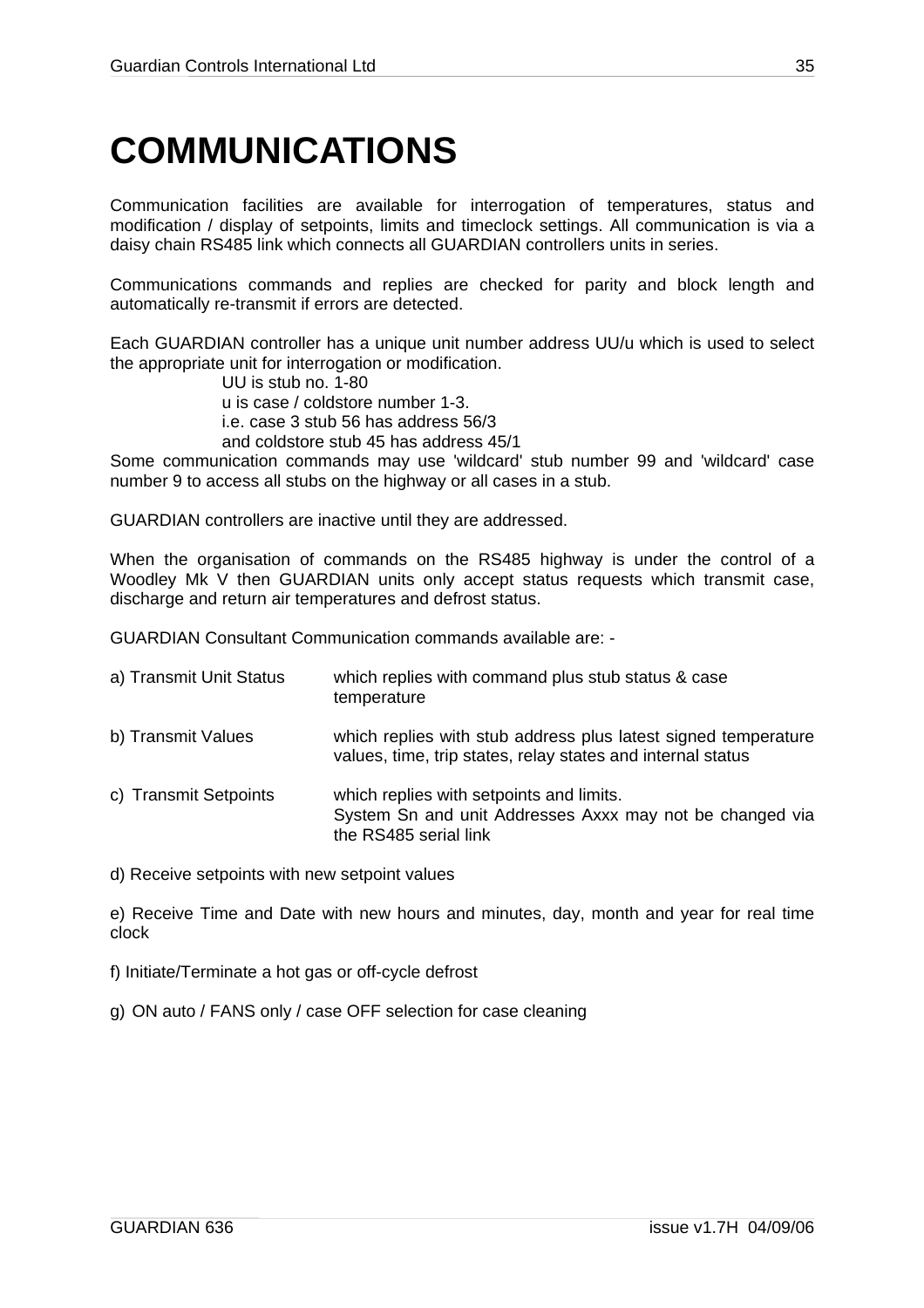# <span id="page-35-0"></span>**Setup / Commissioning Parameters**

### **PP05 Normal Menu Settings**

|          |                                                                                                                          | unit            | <b>ACTUAL</b><br>settings | Default<br>setting | Min.<br>setting  | Max.<br>setting |
|----------|--------------------------------------------------------------------------------------------------------------------------|-----------------|---------------------------|--------------------|------------------|-----------------|
| [[RISIE] | Control probe CpoF=control on air off<br>Cpon=control on product ratio(see unit<br>menu) (not available on stor defrost) |                 |                           | CpoF               | CpoF             |                 |
|          | Cut-in setpoint for Liquid valve                                                                                         | $^{\circ}C$     | C                         | $c-25$             | $c - 40$         | c <sub>40</sub> |
|          | Mode Selection idEF FanS OFF Auto                                                                                        |                 |                           | Auto               |                  |                 |
|          |                                                                                                                          |                 |                           |                    |                  |                 |
| 131516   | Defrost type Hgt1 O-C Hg-C Hg-t Stor                                                                                     |                 |                           |                    |                  |                 |
|          | Number of defrosts per day                                                                                               |                 | dn                        | dn <sub>4</sub>    | dn00             | dn06            |
|          | First defrost time T1 hours                                                                                              | hrs             | 1h                        | 1h01               | 1h00             | 1h05            |
|          | Delay $2^{nd}$ defrost by n hours if dn=2                                                                                | hrs             | d2d                       | d2d0               | d2d0             | d2d9            |
|          | First defrost time T1 minutes                                                                                            | mins            | It                        | It30               | It <sub>00</sub> | It59            |
|          | Defrost period                                                                                                           | mins            | dP                        | dP15               | dP02             | dP60            |
|          | Defrost term temp (not Off-Cycle cases)                                                                                  | $^{\circ}C$     | d                         | d 15               | $d$ 00           | $d$ 40          |
|          | Defrost term differential (Hotgas-Cycle only)                                                                            | $\rm ^{\circ}C$ | dd                        | dd <sub>01</sub>   | dd <sub>01</sub> | dd10            |
|          | Fans on/off during defrost Fnon/FnoF                                                                                     |                 | Fn                        | Fnon               | FnoF             |                 |
|          | Trim heaters on/off during defrost                                                                                       |                 | tr                        | tron               | troF             |                 |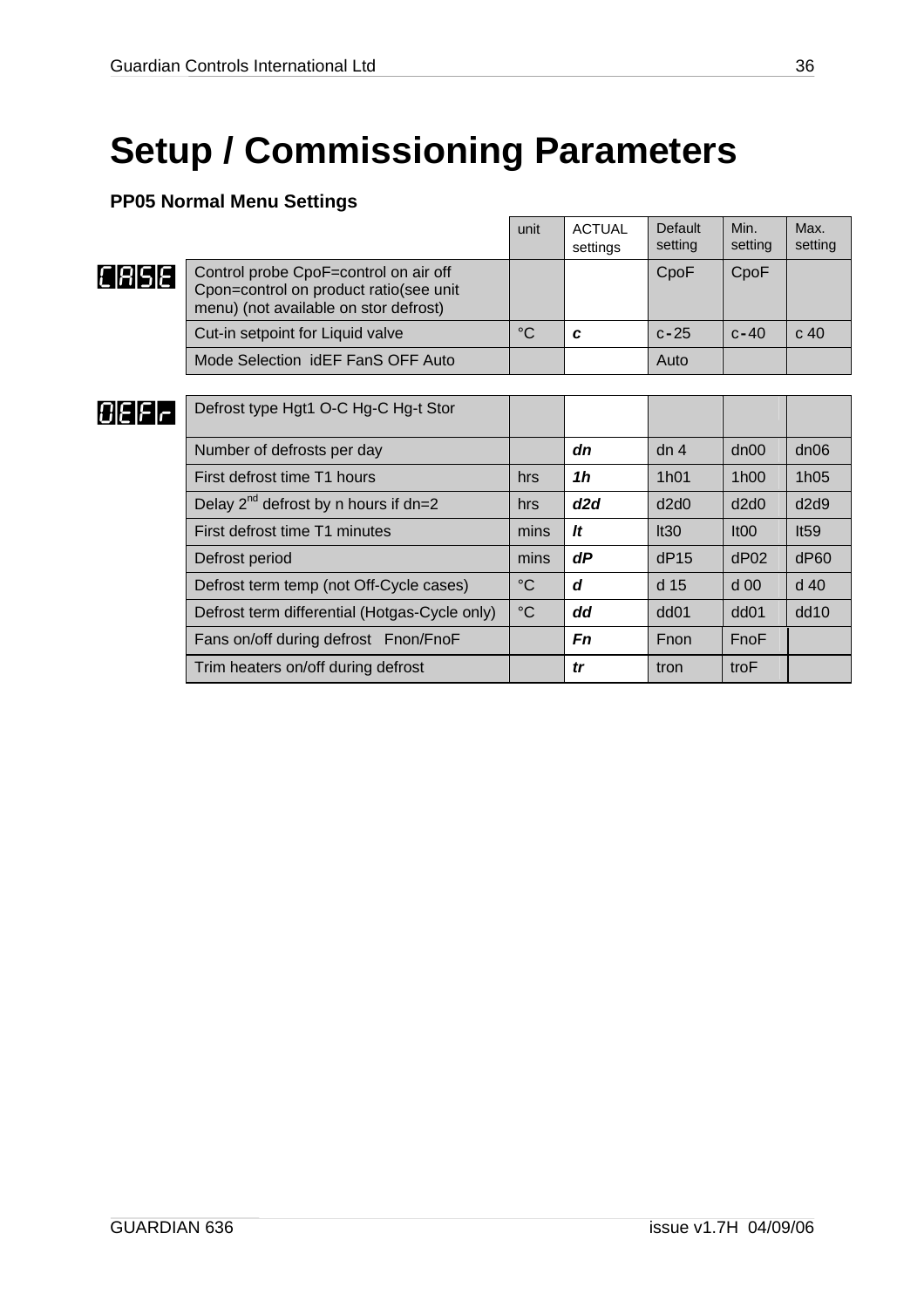### <span id="page-36-0"></span>**PP05 Normal Menu Settings Continued**

|                                              |                                                                                                                            | unit            | <b>ACTUAL</b><br>settings | <b>Default</b><br>setting | Min.<br>setting  | Max.<br>setting |
|----------------------------------------------|----------------------------------------------------------------------------------------------------------------------------|-----------------|---------------------------|---------------------------|------------------|-----------------|
| $ U $ n $ E $                                | Model type selection 635 1085 1088 1080<br>975 1297 1289                                                                   |                 |                           |                           |                  |                 |
|                                              | Control type selection LSoL EEt EEP                                                                                        |                 |                           |                           |                  |                 |
| <b>See Note</b><br><b>E</b> Value<br>Page 18 | AKV auto control starting point<br>(Coil-in)<br>Set the E value to 10°C above the<br><b>Plant Evaporating Temperature.</b> | $\rm ^{\circ}C$ | $\mathbf{E}$              | $E - 10$                  | $E - 40$         | E 40            |
|                                              | E Value differential only adjustable in EEP,<br>Fixed at 5° when in <b>EET</b>                                             | $^{\circ}C$     | Ed                        | <b>Ed10</b>               | <b>Ed05</b>      | Ed20            |
|                                              | Pressure Transducer 20ma high range                                                                                        | bar.            | P                         | P <sub>24</sub>           | $-1$             | 50              |
|                                              | Pressure Transducer 4 ma low range                                                                                         | bar.            | P                         | $P-1$                     | $-1$             | 50              |
|                                              | Gas type 404a r22 nh3 (Only in EET)                                                                                        |                 |                           | 404a                      |                  |                 |
|                                              | Serial display type                                                                                                        |                 | Sd                        | Sd9                       | Sd <sub>8</sub>  | Sd9             |
|                                              | Stub number                                                                                                                |                 | Sn                        | SnO1                      | Sn <sub>0</sub>  | S255            |
|                                              | Case number (normally 3 max.)                                                                                              |                 | Cn                        | Cn1                       | Cn <sub>0</sub>  | Cn <sub>4</sub> |
|                                              | Woodley MkV address number                                                                                                 |                 | A                         | A <sub>3</sub>            | A <sub>0</sub>   | A255            |
|                                              | Control relay 3 Htr HgAS                                                                                                   |                 |                           | Htr                       |                  |                 |
|                                              | Invert Relay 3 Output (Hgas input)                                                                                         |                 |                           | Pos                       | Pos              | neg             |
|                                              | Input E Terminal 11, Htrf heater fail input or<br>rdEF remote defrost signal input                                         |                 |                           | <b>HtrF</b>               | <b>Htrf</b>      | <b>rdEF</b>     |
|                                              | Product ratio %                                                                                                            |                 | Pr                        | <b>Pr50</b>               | Pr <sub>00</sub> | <b>Pr99</b>     |
|                                              | Temperature probe type                                                                                                     |                 |                           | Pt                        | tP20             | tP22            |
|                                              | Digital alarm detection and display                                                                                        |                 |                           | ndAd                      | ndAd             | dAd             |

### **PP06 Menu Settings**

|--|--|--|

|                            |                           | unit | <b>ACTUAL</b><br>settings | Default<br>setting       | Min.<br>setting | Max.<br>setting |
|----------------------------|---------------------------|------|---------------------------|--------------------------|-----------------|-----------------|
| -12151<br>$\overline{P}$ r | Humidity probe High range | %    |                           | 24                       |                 | 100             |
|                            | Humidity probe Low range  | %    |                           | $\overline{\phantom{a}}$ |                 | 50              |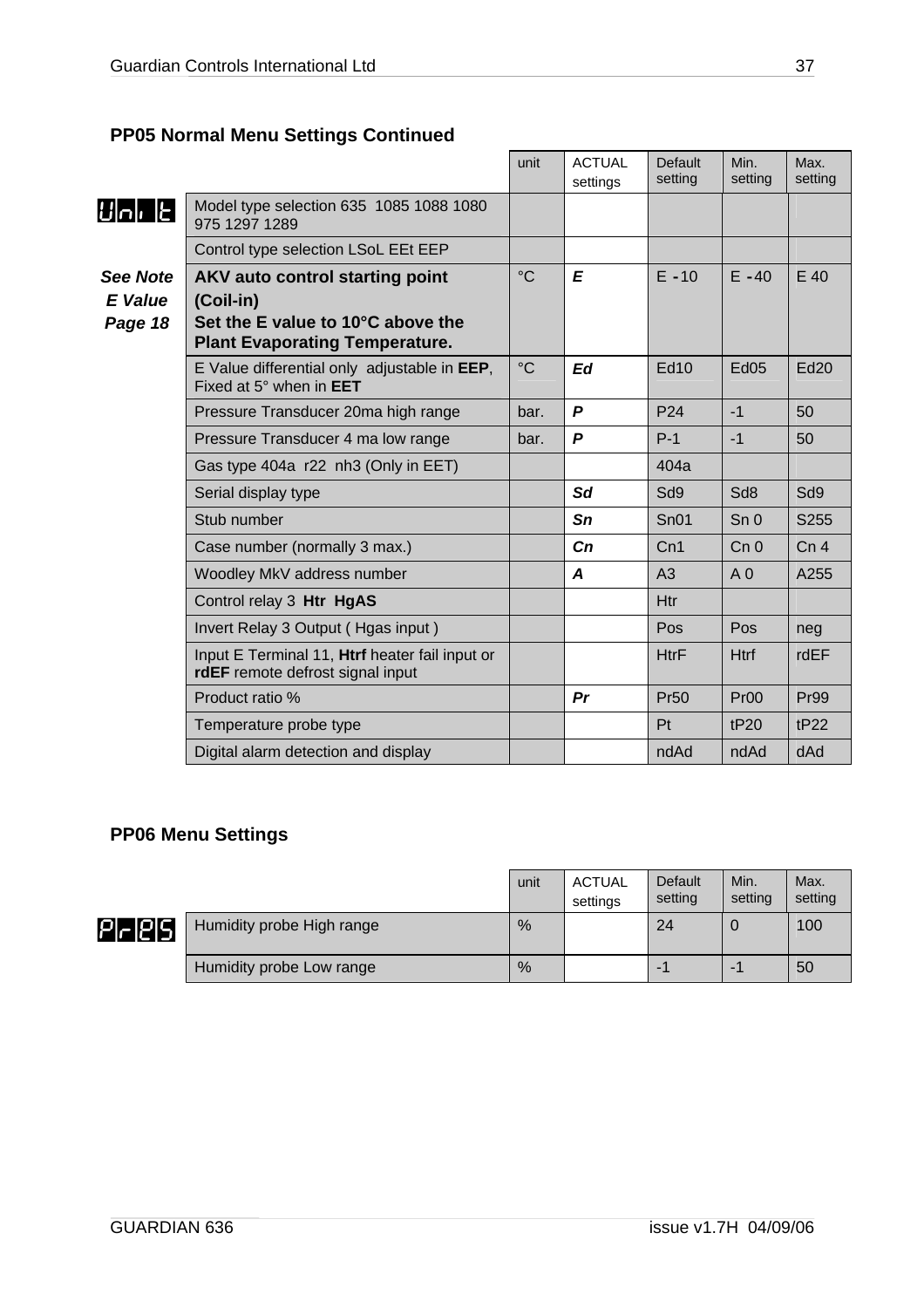### <span id="page-37-0"></span>**PP07 Menu Settings**

|                                                    | unit            | <b>ACTUAL</b><br>settings | <b>Default</b><br>setting | Min.<br>setting | Max.<br>setting |
|----------------------------------------------------|-----------------|---------------------------|---------------------------|-----------------|-----------------|
| Temp number 1 Alarm type<br>Hi, Lo, HiLo, nonE, nF |                 | $1 - AL$                  | HiLo                      | nF              | Hi              |
| <b>Alarm Limits</b>                                | $\rm ^{\circ}C$ | 1                         | $-40$                     | $-40$           | 40              |
| Temp number 2 Alarm type<br>Hi, Lo, HiLo, nonE, nF |                 | $2 - AL$                  | HiLo                      | nF              | Hi              |
| <b>Alarm Limits</b>                                | $\rm ^{\circ}C$ | $\boldsymbol{2}$          | $-25$                     | $-40$           | 40              |
| Temp number 3 Alarm type<br>Hi, Lo, HiLo, nonE, nF |                 | $3 - AL$                  | HiLo                      | nF              | Hi              |
| <b>Alarm Limits</b>                                | $\rm ^{\circ}C$ | 3                         | $-40$                     | $-40$           | 40              |
| Temp number 4 Alarm type<br>Hi, Lo, HiLo, nonE, nF |                 | $4 - AL$                  | HiLo                      | nF              | Hi              |
| <b>Alarm Limits</b>                                | $\rm ^{\circ}C$ | 4                         | $-40$                     | $-40$           | 40              |
| Temp number 5 Alarm type<br>Hi, Lo, HiLo, nonE, nF |                 | $5 - AL$                  | HiLo                      | nF              | Hi              |
| <b>Alarm Limits</b>                                | $\rm ^{\circ}C$ | 5                         | $-40$                     | $-40$           | 40              |
| Hi, Lo, HiLo, nonE, nF<br>Temp number 6 Alarm type |                 | $6 - AL$                  | HiLo                      | nF              | Hi              |
| <b>Alarm Limits</b>                                | $\rm ^{\circ}C$ | 6                         | $-40$                     | $-40$           | 40              |
| Hi, Lo, HiLo, nonE, nF<br>Temp number 7 Alarm type |                 | $7 - AL$                  | HiLo                      | nF              | Hi              |
| <b>Alarm Limits</b>                                | $\rm ^{\circ}C$ | $\overline{7}$            | $-40$                     | $-40$           | 40              |
| Hi, Lo, HiLo, nonE, nF<br>Temp number 8 Alarm type |                 | $8 - AL$                  | HiLo                      | nF              | Hi              |
| <b>Alarm Limits</b>                                | $\rm ^{\circ}C$ | 8                         | $-40$                     | -40             | 40              |
| Temp number 9 Alarm type<br>Hi, Lo, HiLo, nonE, nF |                 | $9 - AL$                  | HiLo                      | nF              | Hi              |
| <b>Alarm Limits</b>                                | $\rm ^{\circ}C$ | 9                         | $-40$                     | $-40$           | 40              |
| Guardtime                                          | mins            | gt                        | gt 45                     | gt 00           | gt 99           |
| Alarm differential                                 | $^{\circ}C$     | Ad                        | Ad 05                     | <b>Ad 02</b>    | Ad 40           |
| Digital input - A Alarm type                       |                 | $A - AL$                  | nonE                      | on              | nonE            |
| Guardtime for input A                              | mins            | A                         | 00                        | 00              | 99              |
| Digital input - b Alarm type                       |                 | $b$ -AL                   | nonE                      | on              | nonE            |
| Guardtime for input b                              | mins            | b                         | 00                        | 00              | 99              |
| Digital input - c Alarm type                       |                 | $c$ -AL                   | nonE                      | on              | nonE            |
| Guardtime for input c                              | mins            | $\mathbf c$               | 00                        | 00              | 99              |
| Digital input - d Alarm type                       |                 | $d-AL$                    | nonE                      | on              | nonE            |
| Guardtime for input d                              | mins            | d                         | 00                        | 00              | 99              |
| Digital input - E Alarm type                       |                 | $E$ -AL                   | nonE                      | on              | nonE            |
| Guardtime for input E                              | mins            | E                         | 00                        | 00              | 99              |
| Digital input - F Alarm type                       |                 | $F-AL$                    | nonE                      | on              | nonE            |
| Guardtime for input F                              | mins            | F                         | 00                        | 00              | 99              |
| Digital input - g Alarm type                       |                 | $g$ -AL                   | nonE                      | on              | nonE            |
| Guardtime for input g                              | mins            | g                         | 00                        | 00              | 99              |
| Digital input - h Alarm type                       |                 | $h$ -AL                   | nonE                      | on              | nonE            |
| Guardtime for input h                              | mins            | $\boldsymbol{h}$          | 00                        | 00              | 99              |

### **PP09 (level 2) Settings**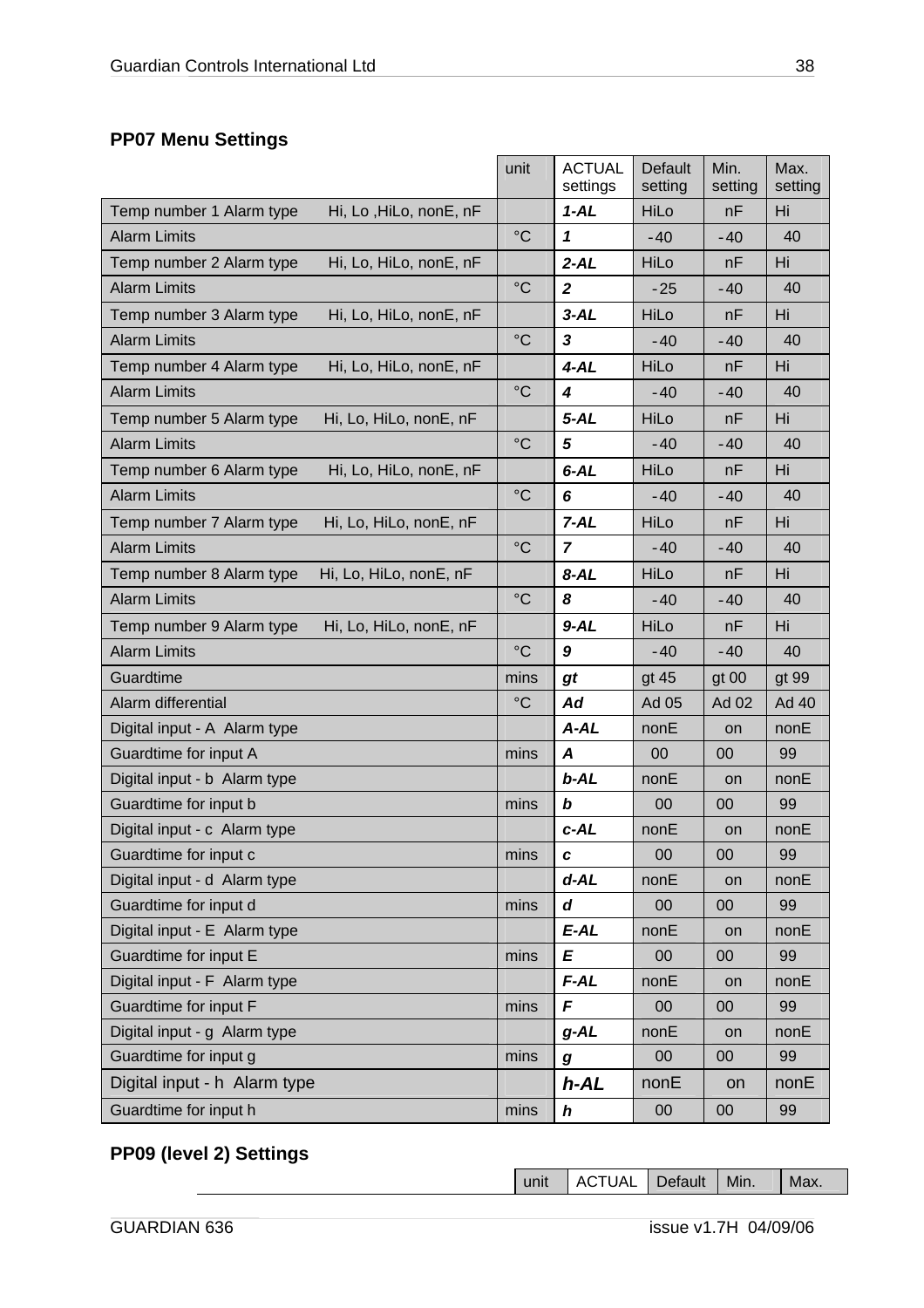|                                              |                                                                          |                 | settings | setting  | setting            | setting         |
|----------------------------------------------|--------------------------------------------------------------------------|-----------------|----------|----------|--------------------|-----------------|
| $\mathsf{r}$ l $\mathsf{t}$ l $\mathsf{c}$ l | Real clock time hours                                                    | hrs             | rh       |          | rh <sub>00</sub>   | rh23            |
|                                              | Real clock time minutes                                                  | mins            | rt       |          | rt <sub>00</sub>   | rt59            |
|                                              | Weekday                                                                  | day             |          |          | Sun                | <b>SAt</b>      |
|                                              | Day of Month                                                             | no.             | dn       |          | 1                  | 31              |
| S Y S Ł                                      | Cooling differential for control<br>Cut-Out ( $0 = 1$ °C)                | $\rm ^{\circ}C$ | cd       | cd 0     | cd 0               | cd <sub>5</sub> |
|                                              | Defrost pumpdown delay time                                              | min             | Pt       | Pt1.0    | Pt0.0              | Pt9.9           |
|                                              | Defrost draindown delay time                                             | min             | dt       | dt 01    | dt 00              | dt 10           |
|                                              | Bypass valve delay after draindown                                       | min             | bt       | bt $0.2$ | bt 0.0             | bt 9.9          |
|                                              | Liquid delay after suction                                               | min             | Lt       | Lt1.0    | L <sub>t</sub> 0.0 | Lt9.9           |
|                                              | Defrost Fan delay time                                                   | min             | $F_t$    | Ft02     | <b>Ft00</b>        | <b>Ft10</b>     |
|                                              | Time on for suction valve pulsing<br>during bypass period                | min             | tn       | tn0.1    | tn0.0              | tn9.9           |
|                                              | Time off for suction valve pulsing<br>during bypass period               | min             | tF       | tF0.1    | tF0.0              | tF9.9           |
|                                              | Trim Heater pulse % default control<br>setting after probe or comms fail | %               | tc       | tc70     | tc20               | <b>Tc99</b>     |
|                                              | <b>Trim Heater pulse % minimum</b><br>allowable control level setting    | $\frac{96}{5}$  | tL       | tc20     | tc20               | <b>Tc99</b>     |
|                                              | <b>Trim Heater control pulse% period</b>                                 | min             | tP       | tP10     | Tp10               | Tp30            |
|                                              | Control air temp. alarm Guardtime                                        | min             | gt       | gt45     | gt <sub>00</sub>   | gt99            |
|                                              | Alarm differential control air                                           | $\rm ^{\circ}C$ | Ad       | Ad05     | Ad <sub>02</sub>   | Ad40            |
|                                              | Defrost T1 time hours                                                    |                 |          |          |                    |                 |
|                                              | Defrost T1 time minutes                                                  |                 |          |          |                    |                 |
|                                              | Defrost T2 time hours                                                    |                 |          |          |                    |                 |
|                                              | Defrost T2 time minutes                                                  |                 |          |          |                    |                 |
|                                              | Defrost T3 time hours                                                    |                 |          |          |                    |                 |
|                                              | Defrost T3 time minutes                                                  |                 |          |          |                    |                 |
|                                              | Defrost T4 time hours                                                    |                 |          |          |                    |                 |
|                                              | Defrost T4 time minutes                                                  |                 |          |          |                    |                 |
|                                              | Defrost T5 time hours                                                    |                 |          |          |                    |                 |
|                                              | Defrost T5 time minutes                                                  |                 |          |          |                    |                 |
|                                              | Defrost T6 time hours                                                    |                 |          |          |                    |                 |
|                                              | Defrost T6 time minutes                                                  |                 |          |          |                    |                 |
| F [[                                         | <b>Sunday Time On Hours</b>                                              |                 | 1H       | 9        | $\mathbf 0$        | 23              |
|                                              | <b>Sunday Time On Minutes</b>                                            |                 | 1n       | 30       | $\mathbf 0$        | 59              |
|                                              | Sunday Time Off Hours (1 <sup>st</sup> Off time)                         |                 | 1h       | 16       | $\overline{0}$     | 23              |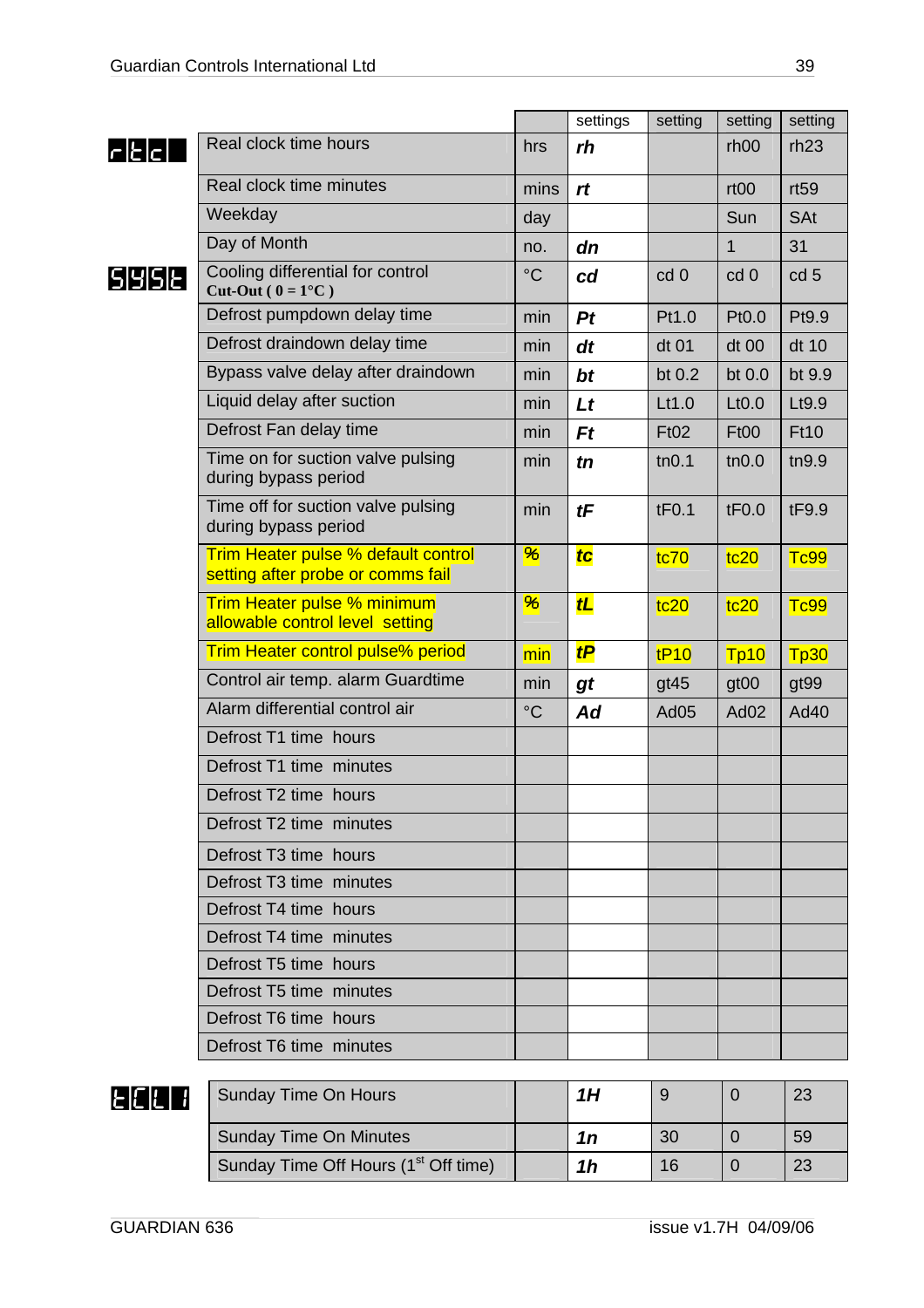| Sunday Time Off Mins (1 <sup>st</sup> Off time) | 1F        | 30             | $\overline{0}$ | 59 |
|-------------------------------------------------|-----------|----------------|----------------|----|
| Monday Time On Hours                            | 2H        | $\overline{7}$ | $\overline{0}$ | 23 |
| <b>Monday Time On Minutes</b>                   | 2n        | 30             | $\overline{0}$ | 59 |
| Monday Time Off Hours                           | 2h        | 22             | $\overline{0}$ | 23 |
| <b>Monday Time Off Minutes</b>                  | 2F        | 30             | $\overline{0}$ | 59 |
| <b>Tuesday Time On Hours</b>                    | 3H        | $\overline{7}$ | $\overline{0}$ | 23 |
| <b>Tuesday Time On Minutes</b>                  | 3n        | 30             | $\overline{0}$ | 59 |
| <b>Tuesday Time Off Hours</b>                   | 3h        | 22             | $\overline{0}$ | 23 |
| <b>Tuesday Time Off Minutes</b>                 | 3F        | 30             | $\overline{0}$ | 59 |
| <b>Wednesday Time On Hours</b>                  | 4H        | $\overline{7}$ | $\overline{0}$ | 23 |
| <b>Wednesday Time On Minutes</b>                | 4n        | 30             | $\overline{0}$ | 59 |
| <b>Wednesday Time Off Hours</b>                 | 4h        | 22             | $\overline{0}$ | 23 |
| <b>Wednesday Time Off Minutes</b>               | 4F        | 30             | $\overline{0}$ | 59 |
| Thursday Time On Hours                          | 5H        | $\overline{7}$ | $\overline{0}$ | 23 |
| <b>Thursday Time On Minutes</b>                 | 5n        | 30             | $\overline{0}$ | 59 |
| <b>Thursday Time Off Hours</b>                  | <b>5h</b> | 22             | $\overline{0}$ | 23 |
| <b>Thursday Time Off Minutes</b>                | 5F        | 30             | $\overline{0}$ | 59 |
| Friday Time On Hours                            | 6H        | $\overline{7}$ | $\overline{0}$ | 23 |
| <b>Friday Time On Minutes</b>                   | 6n        | 30             | $\overline{0}$ | 59 |
| <b>Friday Time Off Hours</b>                    | 6h        | 22             | $\overline{0}$ | 23 |
| <b>Friday Time Off Minutes</b>                  | 6F        | 30             | $\overline{0}$ | 59 |
| Saturday Time On Hours                          | 7H        | $\overline{7}$ | $\overline{0}$ | 23 |
| <b>Saturday Time On Minutes</b>                 | 7n        | 00             | $\overline{0}$ | 59 |
| <b>Saturday Time Off Hours</b>                  | 7h        | 22             | $\overline{0}$ | 23 |
| <b>Saturday Time Off Minutes</b>                | 7F        | 30             | $\overline{0}$ | 59 |

#### **Note**

**For lights permanently** *ON,* **Set the ON and OFF times to the same time, (EXCEPT 00Hrs & 00Mins) each**  day. 2000 2000 2000 2000 2000 2000

**For lights permanently** *OFF,* **Set the ON and OFF times to the same times of 00Hrs & 00Mins, each day.**  2H00 2n00 2h00 2f00

N.B. Set To 0Hrs/0Mins If NOT USED

| Sunday Time Off Hours (2 <sup>nd</sup> Off time) | 8h |  | 23 |
|--------------------------------------------------|----|--|----|
| Sunday Time Off Mins (2 <sup>nd</sup> Off time)  | 8F |  | 59 |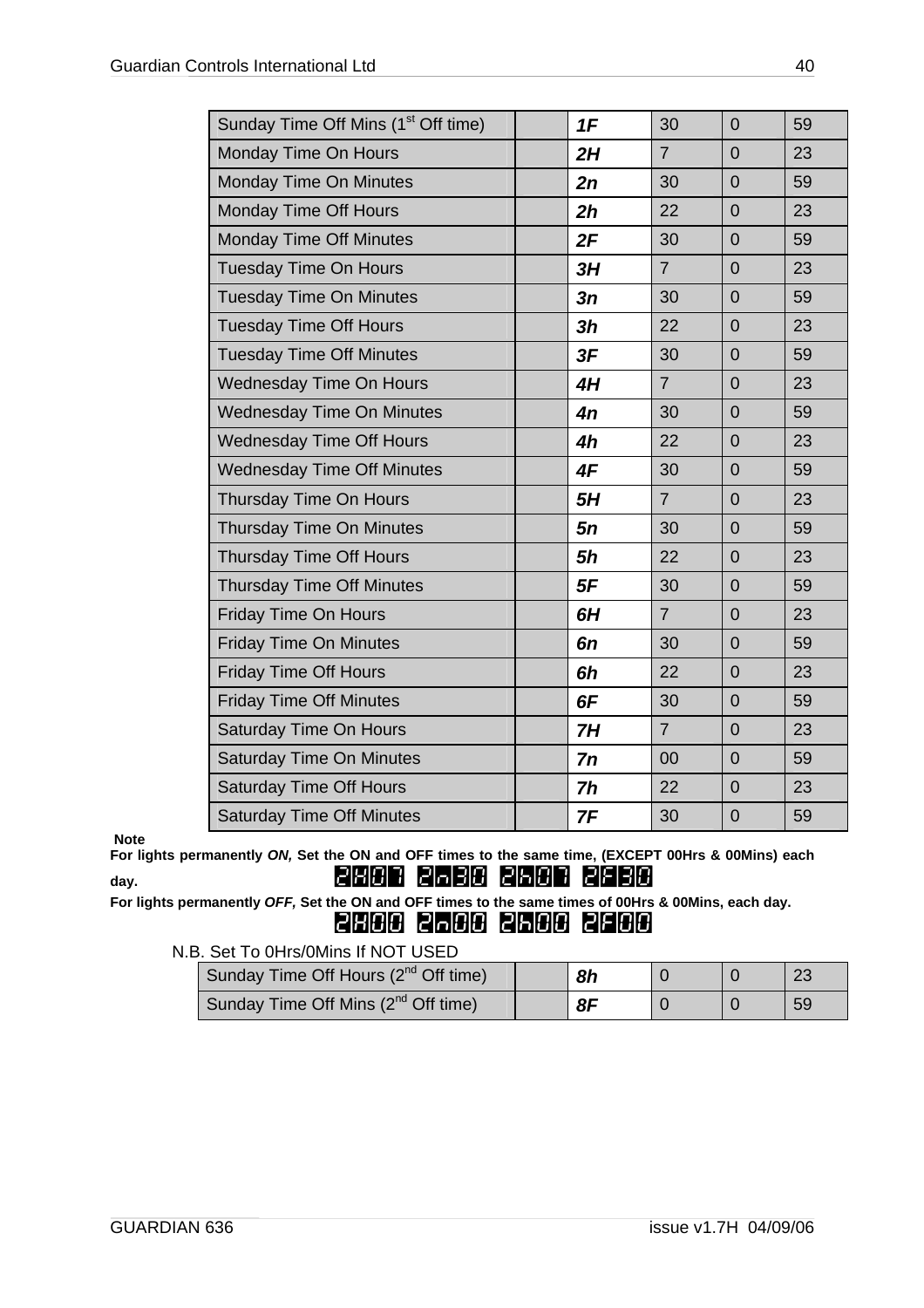### <span id="page-40-0"></span>**PP11 (level 3) Settings**

|                                   |                                                                                            | unit            | <b>ACTUAL</b><br>settings | Default<br>setting | Min.<br>setting  | Max.<br>setting  |
|-----------------------------------|--------------------------------------------------------------------------------------------|-----------------|---------------------------|--------------------|------------------|------------------|
| $P _O _C _E $                     | Communications baud rate                                                                   |                 |                           | 9600               | none             | 9600             |
| $\mathsf{E}[\mathsf{E} \omega]$ . | <b>Electronic Expansion Valve</b><br>Parameters F-EE=default settings<br>C-EE=user defined | <b>EEu</b>      |                           | F-EE               | C-EE             | C-EE             |
|                                   | Superheat High. Maximum<br>superheat                                                       | $\rm ^{\circ}C$ | SH                        | <b>SH08</b>        | <b>SH00</b>      | <b>SH40</b>      |
|                                   | Superheat Low. Minimum<br>superheat                                                        | $\rm ^{\circ}C$ | <b>SL</b>                 | SL <sub>3</sub>    | SL <sub>0</sub>  | <b>SL99</b>      |
|                                   | Superheat Alarm Limit at which<br>superheat recovery is actioned                           | $\rm ^{\circ}C$ | <b>SA</b>                 | SA <sub>1</sub>    | SA <sub>0</sub>  | <b>SA40</b>      |
|                                   | Stable Band.                                                                               | $\rm ^{\circ}C$ | Sb                        | Sb1.0              | Sb0.0            | Sb9.9            |
|                                   | Stable band Delay time                                                                     | min             | <b>Sd</b>                 | <b>Sd15</b>        | <b>Sd00</b>      | <b>Sd99</b>      |
|                                   | Defrost Recovery Valve position                                                            | $\frac{0}{0}$   | dr                        | dr90               | dr <sub>00</sub> | dr99             |
|                                   | <b>Starting Output</b>                                                                     | $\%$            | So                        | So80               | <b>So00</b>      | So99             |
|                                   | <b>Superheat Alarm Time OFF</b>                                                            | min             | tF                        | tF01               | tF <sub>00</sub> | tF15             |
|                                   | <b>Superheat Alarm Time ON</b>                                                             | min             | tn                        | tn03               | tn00             | tn15             |
| L 00P                             | <b>Parameters</b><br>F-LP=default settings<br>C-LP=user defined                            |                 |                           | F-LP               | C-LP             | C-LP             |
|                                   | <b>Proportional Gain</b>                                                                   |                 | $\boldsymbol{P}$          | 30                 | $\overline{0}$   | 255              |
|                                   | <b>Integral Gain</b>                                                                       |                 | $\prime$                  | $\overline{1}$     | $\overline{0}$   | 255              |
|                                   | <b>Differential Gain</b>                                                                   |                 | $\boldsymbol{d}$          | $\overline{0}$     | $\overline{0}$   | 255              |
|                                   | <b>Bleed position</b>                                                                      | $\%$            | bL                        | bL10               | bL00             | <b>bL99</b>      |
|                                   | Ramp rate                                                                                  | $\rm ^{\circ}C$ | r                         | r00                | r00              | r 40             |
|                                   | <b>Integral Time</b>                                                                       |                 | it                        | it <sub>02</sub>   | it <sub>00</sub> | it <sub>99</sub> |
|                                   | <b>Loop Period</b>                                                                         |                 | Pd                        | <b>Pd02</b>        | <b>Pd00</b>      | <b>Pd99</b>      |
|                                   | <b>Coil Time</b>                                                                           |                 | ct                        | ct01               | ct01             | ct99             |
|                                   | <b>Ramp Time</b>                                                                           |                 | rt                        | rt12               | rt <sub>00</sub> | rt99             |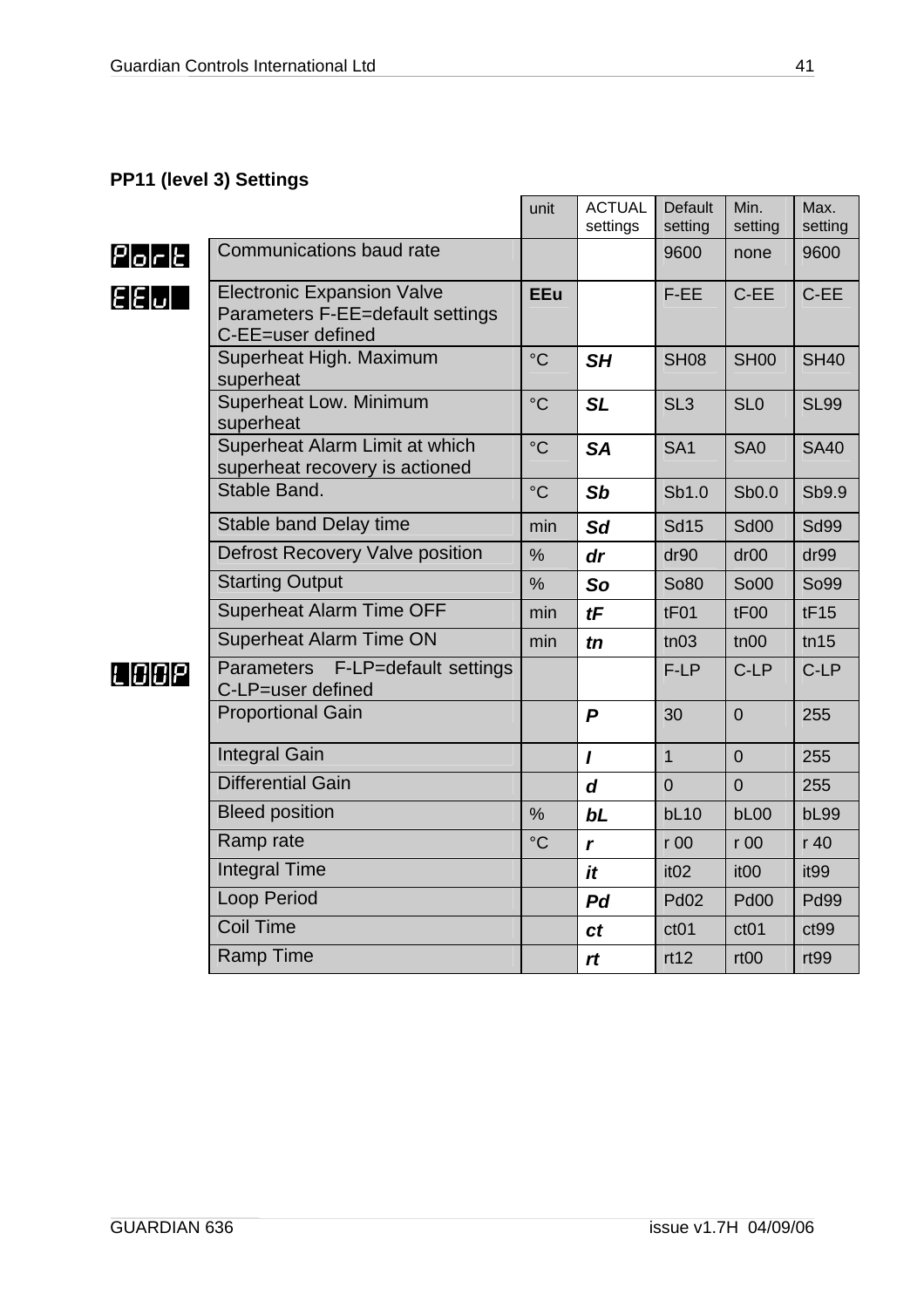## <span id="page-41-0"></span>**Quick Set-up for 636 Controller LSOL**

### **Case with Liquid Line Solenoid and TEV**



**def** Set temperature **Termination** of defrost

**Find Ti** Set Fans On during defrost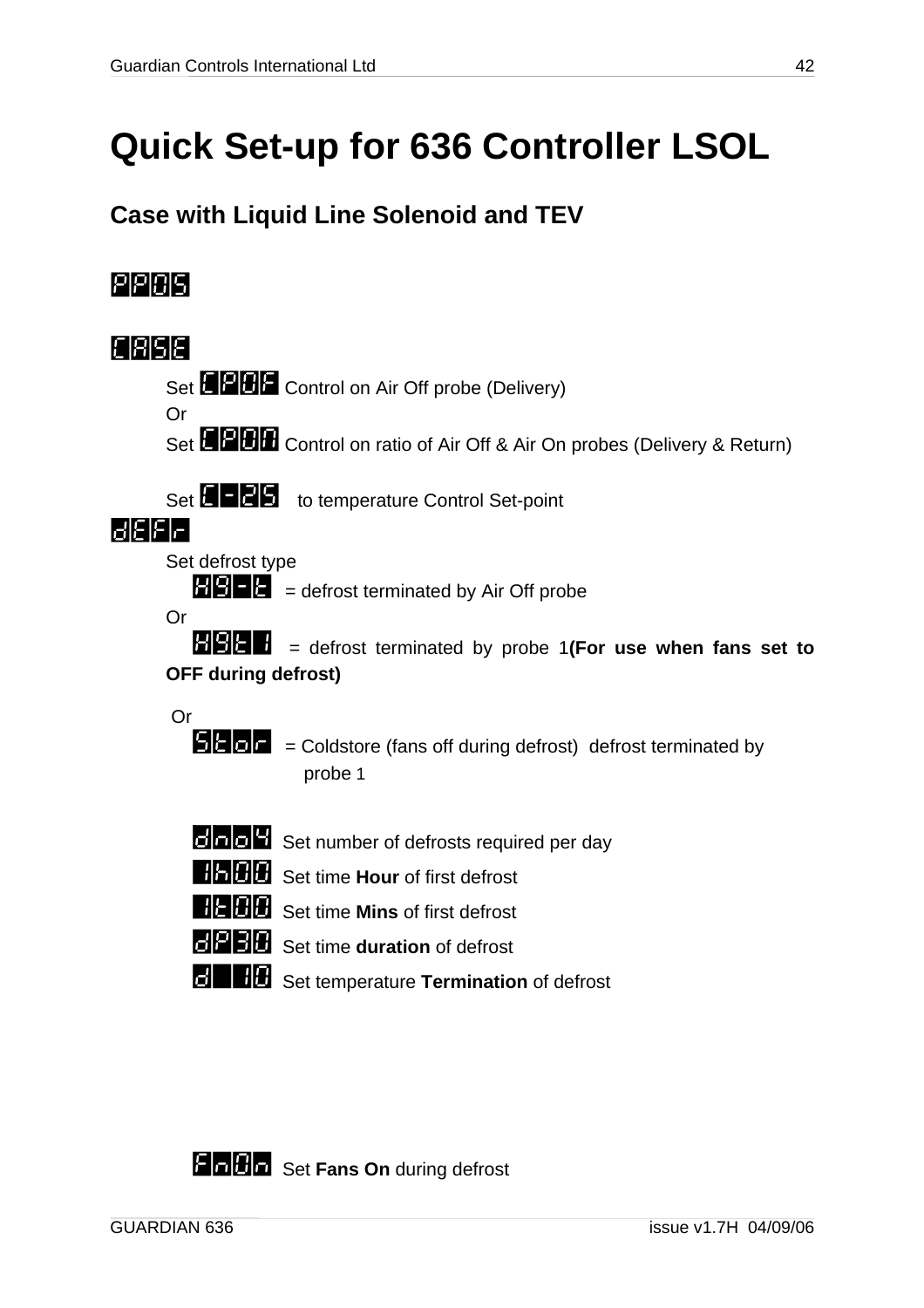Or **FIGOF** Set Fans Off during defrost (Terminate on probe 1)

**the Digital Set Trim Heaters On during defrost** 



### **Walle**

| <b>BBB</b> Set Controller Type          |
|-----------------------------------------|
| <b>BBB</b> Set for Liquid Line Solenoid |
| <b>SHIPH</b> Set for System Number      |
| <b>HELLE</b> Set for Case Number        |
| <b>REFE</b> Set for Address Number      |

**EPRE** Set PT1000 Probes (note 5 links on card must be fitted)

**the 22** Set TP22 Probes (note 5 links on card must be removed)

### =End

Or

**The Controller is now ready to operate, all other settings should remain as set, only adjust other settings after consulting the main manual.** 

### **For all other configurations consult the main manual.**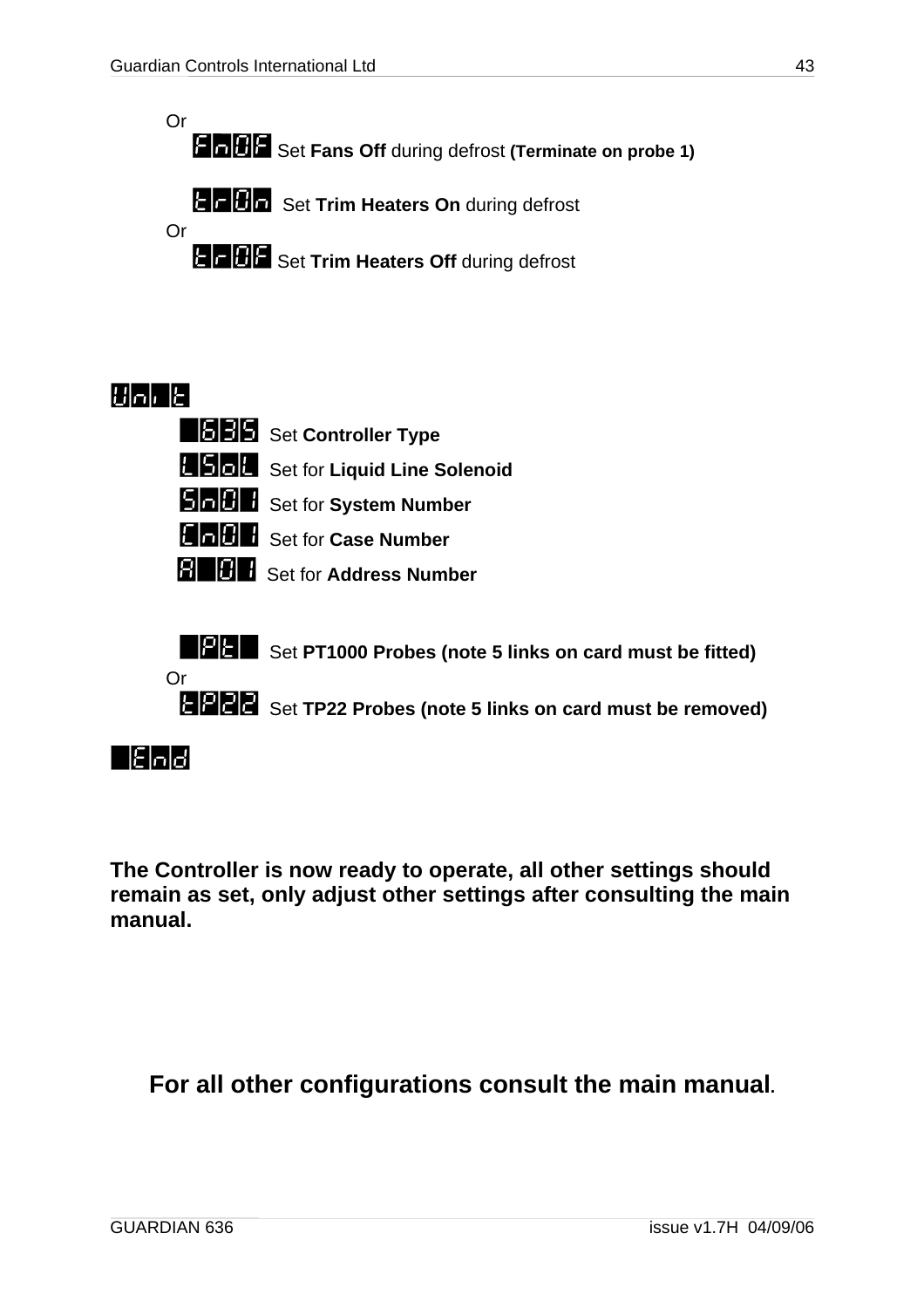## <span id="page-43-0"></span>**Quick Set-up for 636 Controller AKV**

**Case with Electronic Expansion Valve AKV** 



**de** Set temperature **Termination** of defrost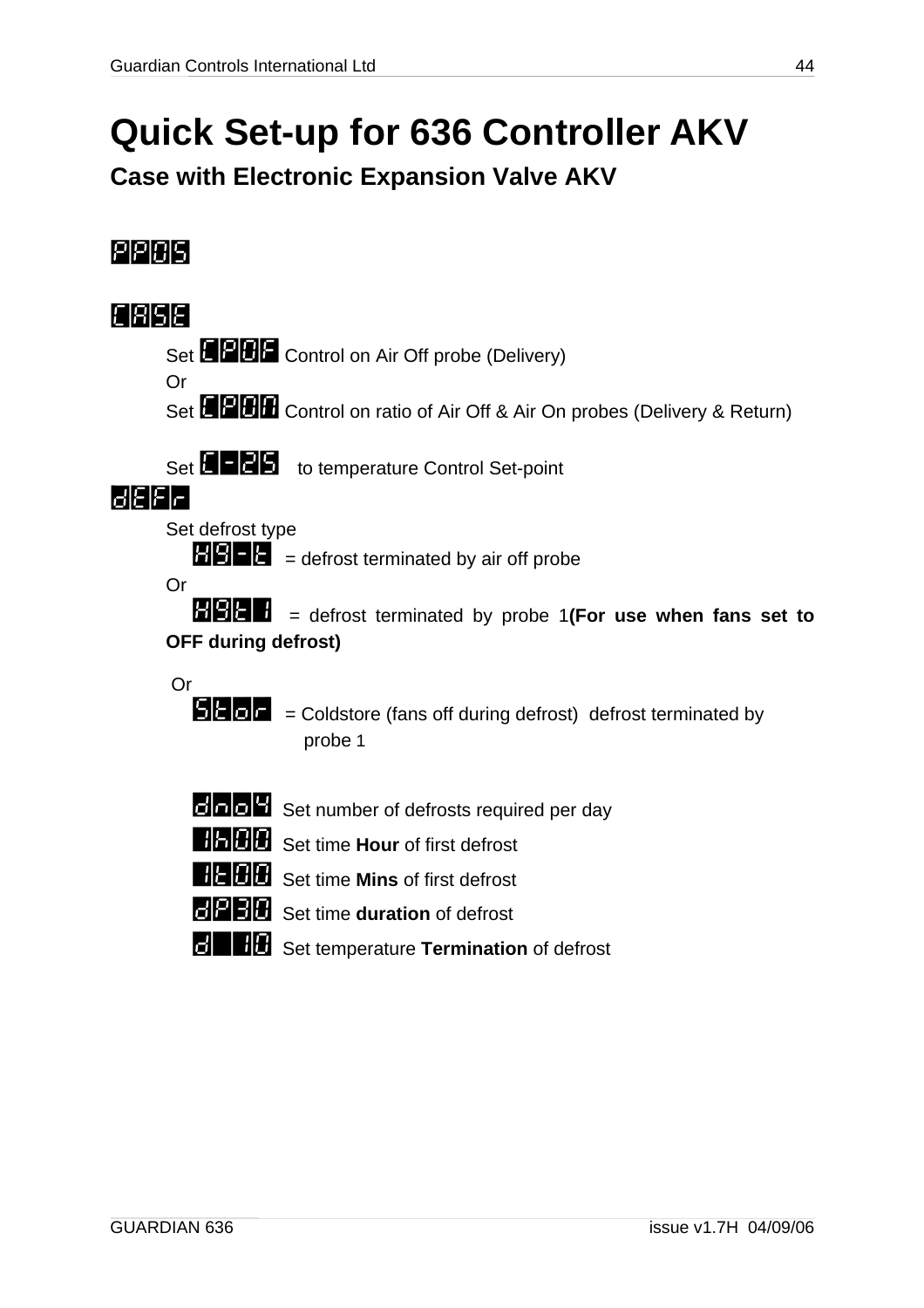

### =End

**The Controller is now ready to operate, all other settings should remain as set, only adjust other settings after consulting the main manual.** 

**For all other configurations consult the main manual**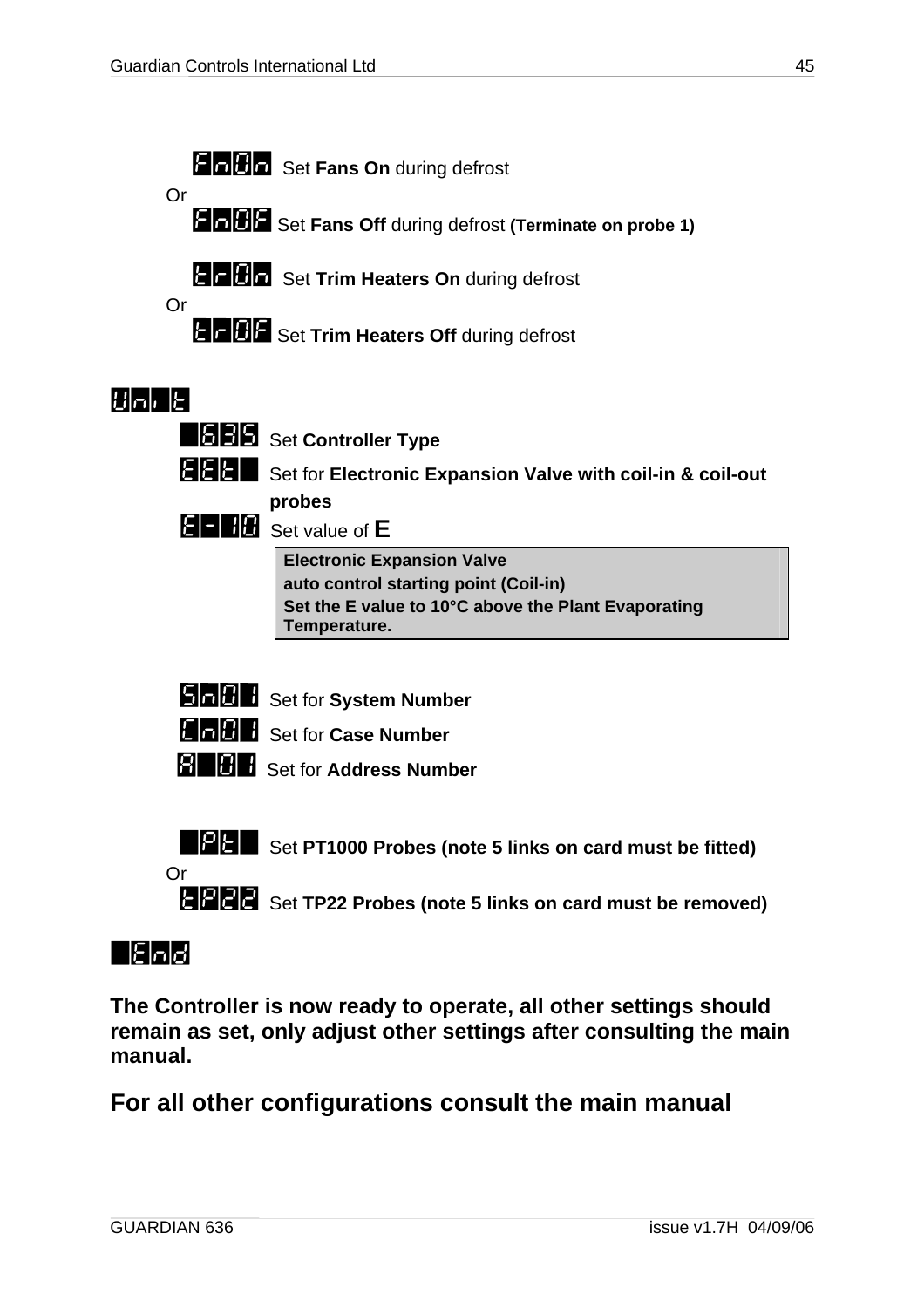## <span id="page-45-0"></span>**636 Return to Default & Re-calibration**

**Return to Default ( DO NOT ACTIVATE PP02 without first being in possession of a set of**  *5 Precision, 0.1%, 1000Ohm Resistors,* **as a re-calibration must be carried out after this command ) N.B. All Settings are lost after accepting PP02. Prior to this command, please note the relevant Controller setpoints, such as the**  *Control setpoint, address, defrost type, time, duration, & termination temp***, etc.**  Press  $\otimes$  to enter setup  $\Box$ Press  $\bigcirc$  to enter program pages  $\bigcirc$ Press  $\bigcirc$  to **PP02 Press**  $\bigcirc$  **PP02** PPD2 Press **?** to accept the settings **PP02** Press  $\bullet$  to Next to **SurE** surface to **Sure the Surface of Surface surface of Surface surface surface surface surface surface surface surface surface surface surface surface surface surface surface surface surface surfac** Press  $\bigcirc$  to accept the settings  $\bigcirc$ **The Controller is now locked and requires a Power Reset.**

### **Recalibration:-**

| Remove All Case Probes and insert 5x Precision 1000 Ohm Resistors<br>Note although the controller has defaulted to PT probes, if the actual probes are TP22 then before proceeding<br>further, the 5 links, located immediately adjacent the probes, must be re-fitted to the board.<br>Now note the temperature display readings.<br>If the calibration is correct All Probes should read 0°C,<br>If readings are not 0°C then Recalibrate as below. |                                                                                         |                                   |  |  |
|-------------------------------------------------------------------------------------------------------------------------------------------------------------------------------------------------------------------------------------------------------------------------------------------------------------------------------------------------------------------------------------------------------------------------------------------------------|-----------------------------------------------------------------------------------------|-----------------------------------|--|--|
|                                                                                                                                                                                                                                                                                                                                                                                                                                                       | Press $\otimes$<br>to enter setup                                                       | <b>SEET</b>                       |  |  |
|                                                                                                                                                                                                                                                                                                                                                                                                                                                       | Press $\bigcirc$<br>to enter program pages                                              | PPOO                              |  |  |
|                                                                                                                                                                                                                                                                                                                                                                                                                                                       | Press $\otimes$ to PP29                                                                 | PP29                              |  |  |
| 191919                                                                                                                                                                                                                                                                                                                                                                                                                                                | Press <b>U</b> to accept the settings                                                   | PP29                              |  |  |
|                                                                                                                                                                                                                                                                                                                                                                                                                                                       | Press to Next to <b>rEF</b>                                                             | r E F                             |  |  |
|                                                                                                                                                                                                                                                                                                                                                                                                                                                       | Press <b>U</b> to accept the settings                                                   | <u>        4</u><br>$\mathcal{H}$ |  |  |
|                                                                                                                                                                                                                                                                                                                                                                                                                                                       | Adjust this Number up or down respective to the display error                           | 71 KCI<br>$\vert$                 |  |  |
|                                                                                                                                                                                                                                                                                                                                                                                                                                                       | Press <b>U</b> to accept the settings                                                   |                                   |  |  |
|                                                                                                                                                                                                                                                                                                                                                                                                                                                       | Press to Next to End                                                                    | l:Inld                            |  |  |
|                                                                                                                                                                                                                                                                                                                                                                                                                                                       | (Caution DO NOT adjust any settings in <b>BREE</b> or <b>BREE</b> )                     |                                   |  |  |
| Floldl                                                                                                                                                                                                                                                                                                                                                                                                                                                | Press <b>D</b> to accept                                                                | 151518                            |  |  |
|                                                                                                                                                                                                                                                                                                                                                                                                                                                       | Press <sup>o</sup> to Next to View Actual Temperatures are now reading<br>$0^{\circ}$ C |                                   |  |  |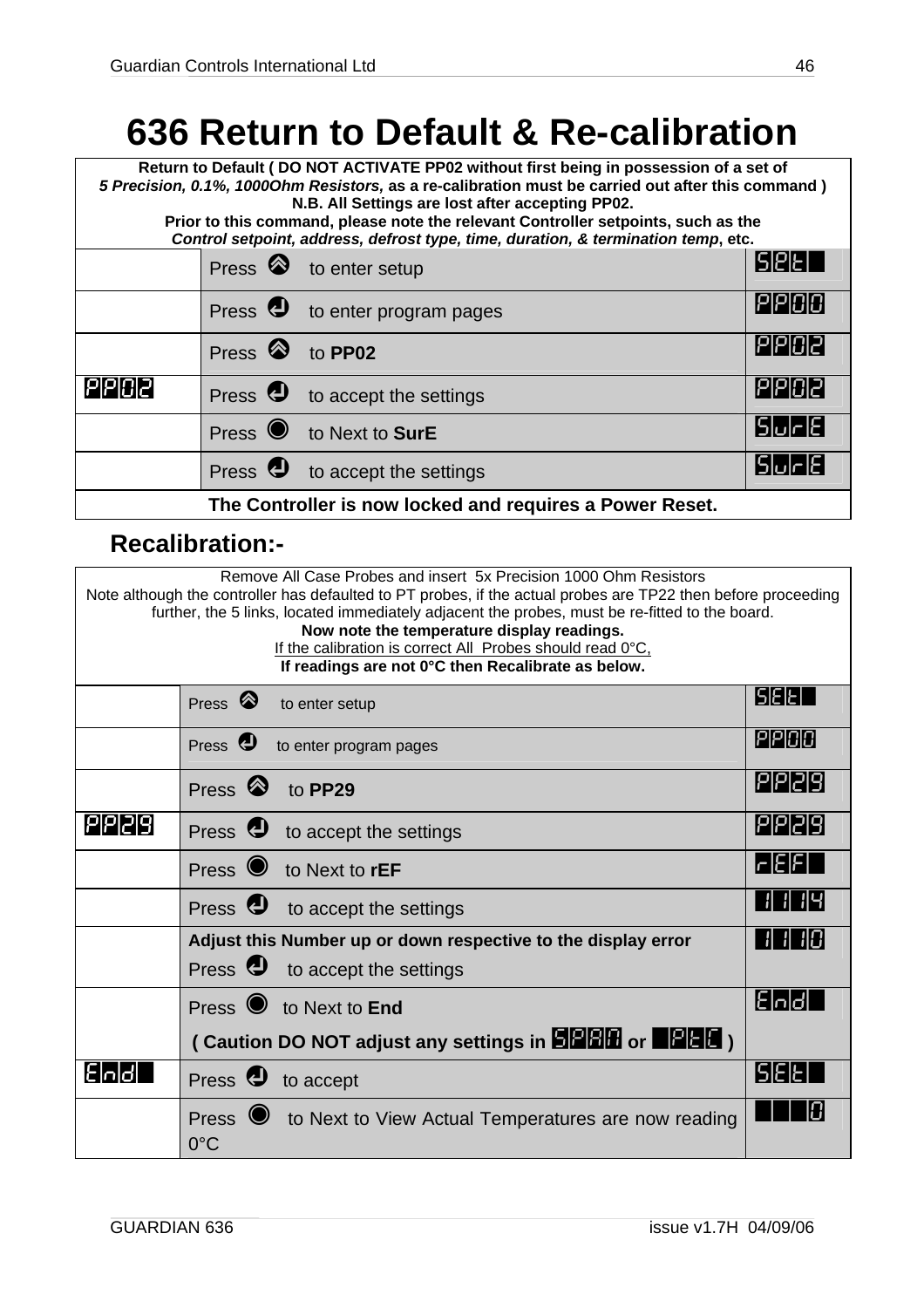## **Index**

| 636 Input/Output Signals8<br>636 Return to Default & Re-calibration46<br>636 Termination Wiring 8 |  |
|---------------------------------------------------------------------------------------------------|--|
|                                                                                                   |  |
|                                                                                                   |  |
| AUTO control after cleaning9                                                                      |  |
| Available Unit Models for the 6367                                                                |  |
| Blown Fuse Alarms11                                                                               |  |
| <b>BUTTON OPERATION SHORTHAND5</b>                                                                |  |
| Case AUTO Mode14                                                                                  |  |
| CASE CLEANING OPERATION 9                                                                         |  |
|                                                                                                   |  |
|                                                                                                   |  |
| Case OFF for Cleaning  14                                                                         |  |
|                                                                                                   |  |
| COMMUNICATIONS35                                                                                  |  |
| CONFIGURE UNIT MODEL, SYSTEM No                                                                   |  |
|                                                                                                   |  |
|                                                                                                   |  |
| Control Air alarms (return air if coldstore)                                                      |  |
|                                                                                                   |  |
| Cut-in Setpoint for Liquid Valve 13                                                               |  |
|                                                                                                   |  |
| DEFROST CONTROLS33                                                                                |  |
| DEFROST CYCLE VALVE CONTROL32                                                                     |  |
| DISPLAY INDICATIONS 10                                                                            |  |
|                                                                                                   |  |
| Expansion Valve Setup 27, 29                                                                      |  |
|                                                                                                   |  |
| GENERAL SPECIFICATION7                                                                            |  |
| GETTING STARTED4                                                                                  |  |
| HARDWARE CONFIGURATION CHECKS                                                                     |  |
|                                                                                                   |  |
|                                                                                                   |  |
| Hg-C - Hotgas Cycle 33                                                                            |  |
| Hg-t - Hotgas Terminate33                                                                         |  |
|                                                                                                   |  |
| LIGHTING SETUP 24                                                                                 |  |
| LIQUID VALVE CONTROL 32                                                                           |  |
| O-C Off-Cycle Defrost 34                                                                          |  |
|                                                                                                   |  |
|                                                                                                   |  |
|                                                                                                   |  |
| <b>PP05</b>                                                                                       |  |
|                                                                                                   |  |
|                                                                                                   |  |
|                                                                                                   |  |
|                                                                                                   |  |
|                                                                                                   |  |
|                                                                                                   |  |
|                                                                                                   |  |
|                                                                                                   |  |
|                                                                                                   |  |
| <b>PP09</b>                                                                                       |  |
|                                                                                                   |  |
|                                                                                                   |  |
|                                                                                                   |  |
| <b>PP11</b>                                                                                       |  |

| Quick Set-up for 636 Controller AKV44  |  |
|----------------------------------------|--|
|                                        |  |
| Quick Set-up for 636 Controller LSOL42 |  |
|                                        |  |
|                                        |  |
|                                        |  |
|                                        |  |
| Select Stub, Case No and Address13     |  |
| Select System No and Address6          |  |
|                                        |  |
|                                        |  |
| SETUP OPERATION 15                     |  |
| <b>SKD.9 KEYSWITCH DISPLAY</b>         |  |
|                                        |  |
|                                        |  |
|                                        |  |
| Stor - Coldstore Defrost34             |  |
| Temperature Displays 10                |  |
|                                        |  |
| USEFUL BUTTON SEQUENCES13              |  |
|                                        |  |